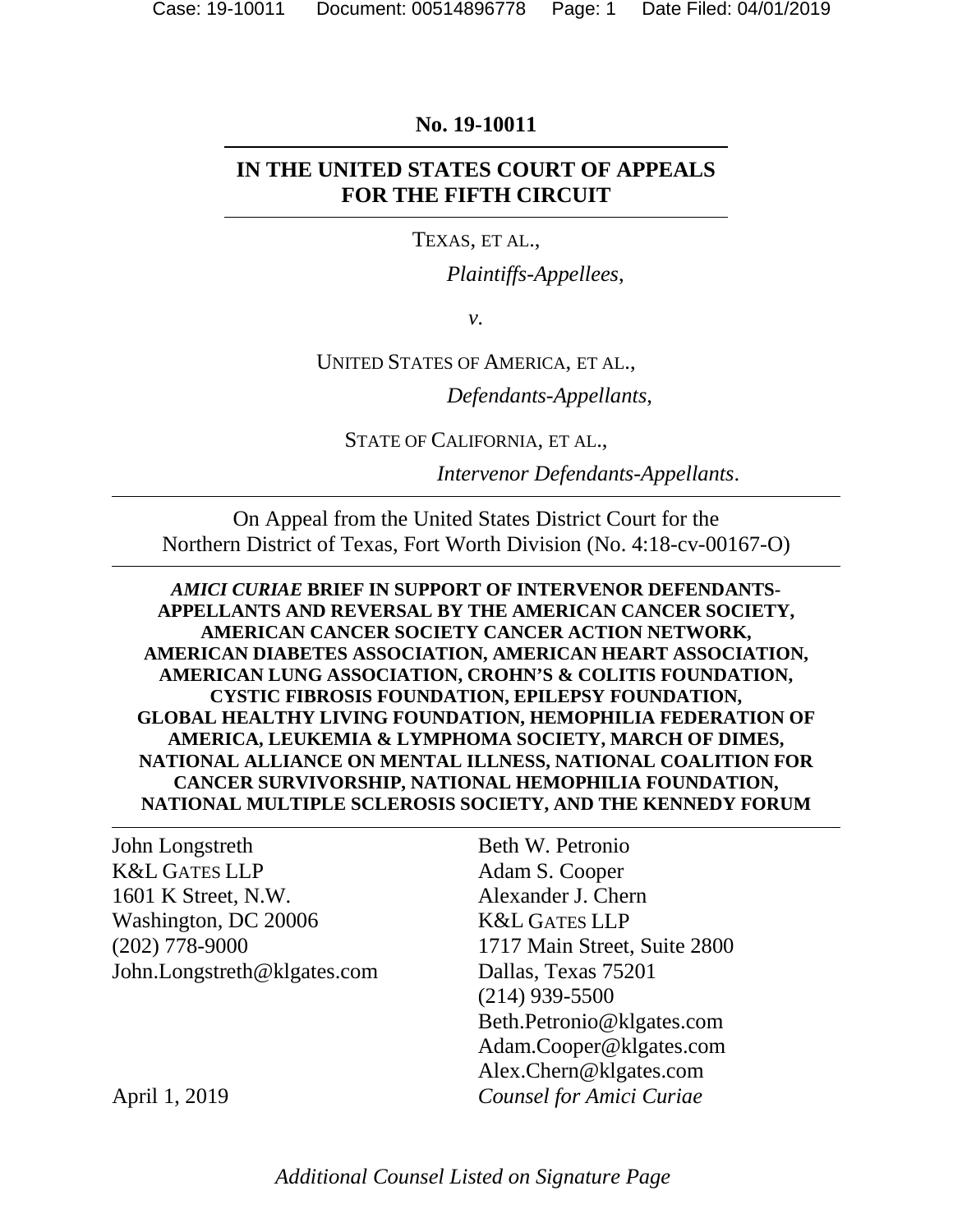# **TABLE OF CONTENTS**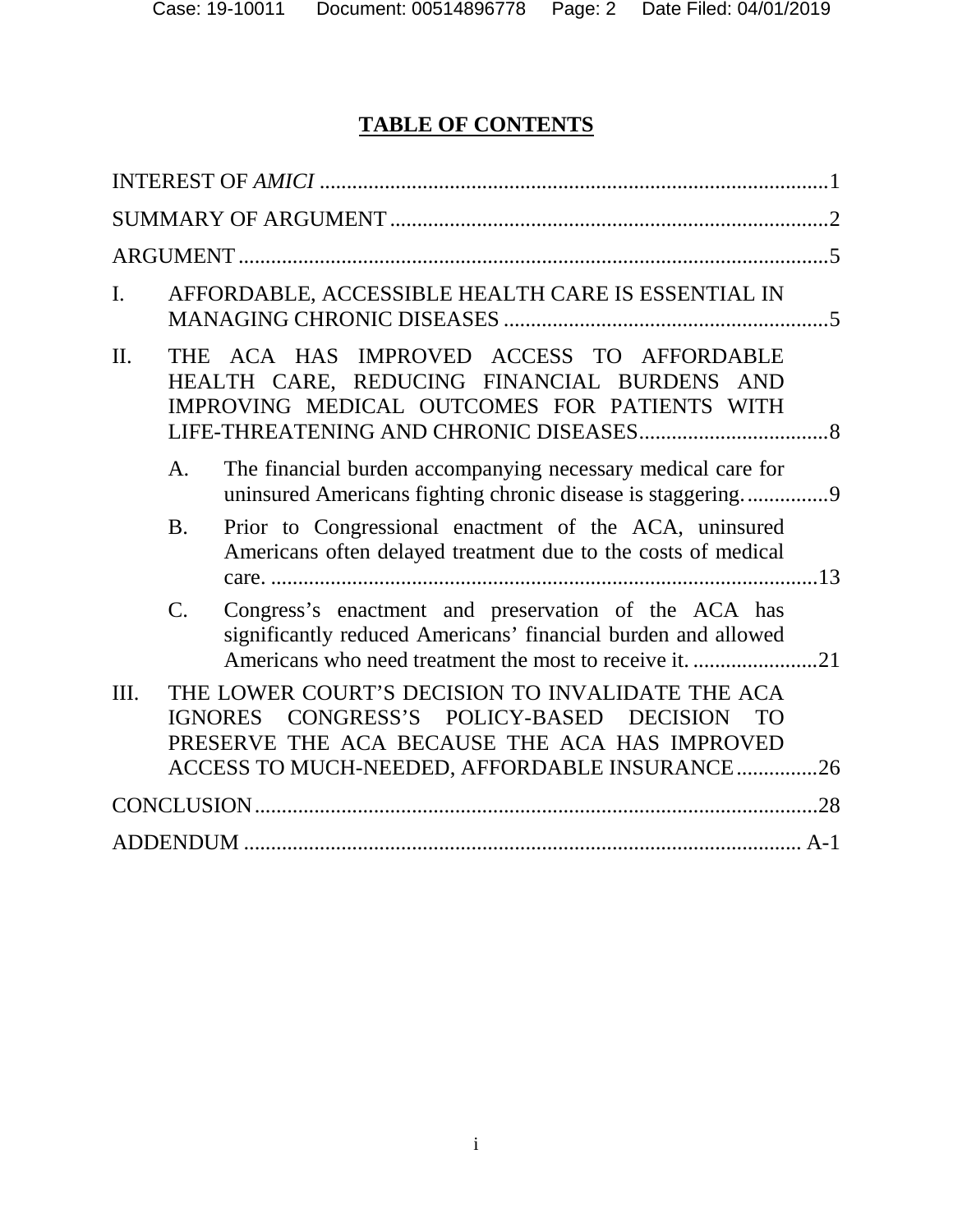## **TABLE OF AUTHORITIES**

## **Cases**

| King v. Burwell,                                                                                                                                                                                                                                                                                     |
|------------------------------------------------------------------------------------------------------------------------------------------------------------------------------------------------------------------------------------------------------------------------------------------------------|
| Nat'l Fed'n of Indep. Bus. v. Sebelius,                                                                                                                                                                                                                                                              |
| <b>Statutes</b>                                                                                                                                                                                                                                                                                      |
|                                                                                                                                                                                                                                                                                                      |
|                                                                                                                                                                                                                                                                                                      |
| <b>Other Authorities</b>                                                                                                                                                                                                                                                                             |
| 163 CONG. REC. S4227 (daily ed. July 26, 2017),<br>https://www.congress.gov/crec/2017/07/26/CREC-2017-07-26-                                                                                                                                                                                         |
| A National Poll: Facing Cancer in the Health Care System, AM.                                                                                                                                                                                                                                        |
| Adelle Simmons et al., The Affordable Care Act: Promoting Better<br><i>Women</i> , ASPE ISSUE<br>Health<br>for<br>BRIEF.<br>https://aspe.hhs.gov/system/files/pdf/205066/ACAWomenHealthIs<br>.25                                                                                                     |
| Affordable Access to Health Care: Top Priorities of Heart Disease<br>and Stroke Patients: Results from an American Heart Association<br><i>Patient</i> Survey, AM. HEART ASS'N<br>(2010),<br>https://www.heart.org/idc/groups/heart-<br>public/@wcm/@adv/documents/downloadable/ucm_432322.pdf10, 16 |
| Am. Diabetes Ass'n, <i>Economic Costs of Diabetes in the U.S. in 2012</i> ,<br>36 DIABETES CARE 1033, 7-9 tbls.9 & 10 (Supp. 2013), http://<br>care.diabetesjournals.org/content/suppl/2013/03/05/dc12-                                                                                              |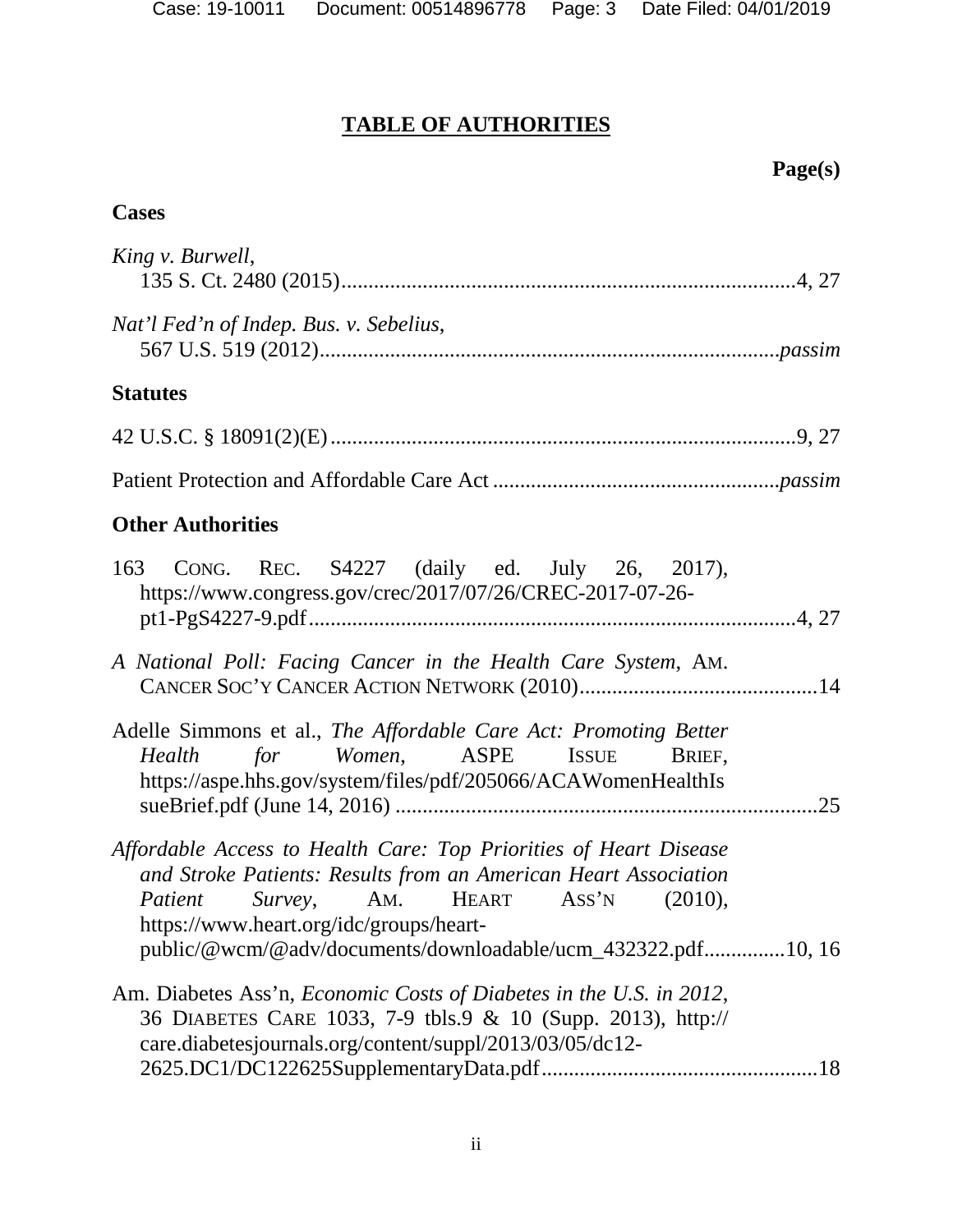| Amy J. Davidoff et al., Changes in Health Insurance Coverage<br>Associated with the Affordable Care Act among Adults With and<br>Without a Cancer History: Population-Based National Estimates,<br>56 J. MED. CARE AM. PUB. HEALTH ASS'N 220, 220-27 (2018)23 |     |
|---------------------------------------------------------------------------------------------------------------------------------------------------------------------------------------------------------------------------------------------------------------|-----|
| Analysis of 2006-10 NHIS Data Conducted by The George<br>Washington University Center for Health Policy Research for the<br>American Heart Association (Aug. 2011) (on file with the                                                                          |     |
| Andrea S. Christopher et al., Access to Care and Chronic Disease<br>Outcomes Among Medicaid-Insured Persons Versus the<br>Uninsured, 106 AM. J. PUB. HEALTH 63, 63-69 (2015),<br>https://ajph.aphapublications.org/doi/10.2105/AJPH.2015.30292522             |     |
| Andrew P. Wilper et al., Health Insurance and Mortality in US                                                                                                                                                                                                 |     |
| Anthony Robbins et al., <i>Insurance Status and Distant-Stage Disease</i><br>at Diagnosis Among Adolescent and Young Adult Patients with<br>Cancer Aged 15 to 39 Years: National Cancer Data Base, 2004                                                       |     |
| Benjamin D. Sommers et al., Early Changes in Health Insurance<br>Coverage under the Trump Administration, 378 NEW ENG. J. MED.                                                                                                                                | .21 |
| Benjamin D. Sommers et al., Three-Year Impacts of the Affordable<br>Care Act: Improved Medical Care and Health among Low-Income                                                                                                                               |     |
| The Better Care Reconciliation Act of 2017, H.R. 1628, 115th Cong.                                                                                                                                                                                            |     |
| Birth Data, CENTERS FOR DISEASE CONTROL AND PREVENTION:<br>NATIONAL CENTER FOR CHRONIC DISEASE PREVENTION AND<br>HEALTH PROMOTION, https://www.cdc.gov/nchs/nvss/births.htm                                                                                   |     |
|                                                                                                                                                                                                                                                               |     |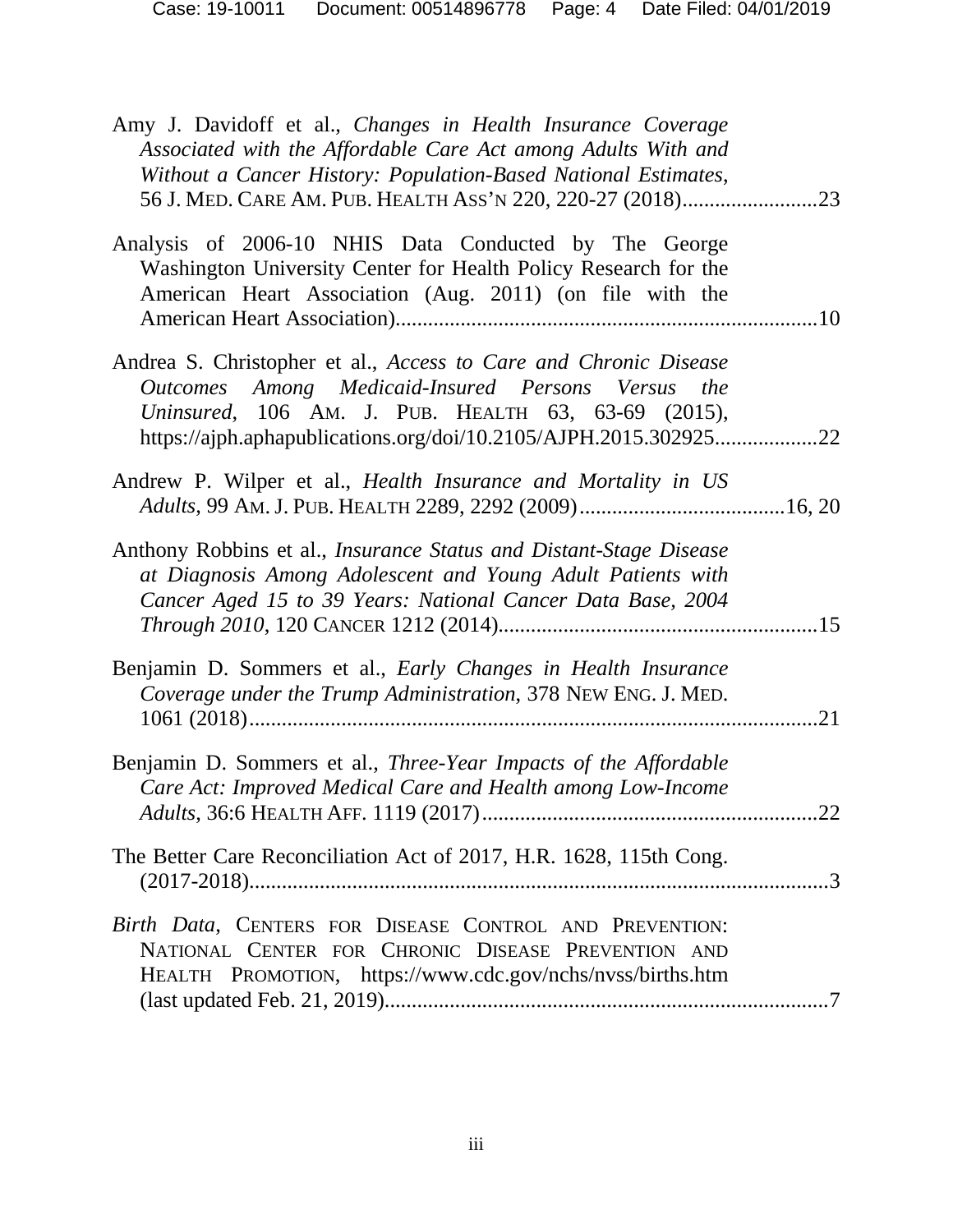| Case: 19-10011 | Document: 00514896778 | Page: 5 Date Filed: 04/01/2019 |
|----------------|-----------------------|--------------------------------|
|                |                       |                                |

| Brent M. Egan et al., The Growing Gap in Hypertension Control<br>Between Insured and Uninsured Adults: National Health and<br>Nutrition Examination Surveys 1988-2010, 8 J. AM. SOC'Y                                                                                  |  |
|------------------------------------------------------------------------------------------------------------------------------------------------------------------------------------------------------------------------------------------------------------------------|--|
| Bruce Cohen et al., MS Therapy Adherence & Relapse Risk, 80:7<br><b>NEUROLOGY</b><br>(2013),<br>http://n.neurology.org/content/80/7_Supplement/P01.193 17                                                                                                              |  |
| Cancer Facts and Figures 2019, AM. CANCER SOC'Y,<br>https://www.cancer.org/content/dam/cancer-org/research/cancer-<br>facts-and-statistics/annual-cancer-facts-and-figures/2019/cancer-                                                                                |  |
| Cancer Treatment & Survivorship, Facts & Figures, 2016-2017, AM.<br>Soc'y, https://www.cancer.org/content/dam/cancer-<br>CANCER<br>org/research/cancer-facts-and-statistics/cancer-treatment-and-<br>survivorship-facts-and-figures/cancer-treatment-and-survivorship- |  |
| Charles U. Begley & Tracy L. Durgin, The Direct Cost of Epilepsy to<br>the United States: A Systematic Review of the Estimates, 56<br>BEHAV.<br>$1376$ (2015),<br><b>EPILEPSY</b><br>https://onlinelibrary.wiley.com/doi/full/10.1111/epi.1308411                      |  |
| Christopher S. Lathan et al., Association of Financial Strain With<br>Symptom Burden and Quality of Life for Patients With Lung or<br>Colorectal Cancer, 34 J. CLINICAL ONCOLOGY 1732 (2016),<br>http://ascopubs.org/doi/abs/10.1200/JCO.2015.63.2232?sid=8a09e        |  |
| Chronic Diseases in America, CENTERS FOR DISEASE CONTROL AND<br>NATIONAL CENTER FOR CHRONIC<br><b>DISEASE</b><br>PREVENTION:<br>PREVENTION AND HEALTH PROMOTION, https://www.cdc.gov/<br>chronicdisease/pdf/infographics/chronic-disease-H.pdf<br>(last)               |  |
| CONGRESSIONAL BUDGET OFFICE COST ESTIMATE, H.R. 1628,<br>Obamacare Repeal Reconciliation Act of 2017 (July 19, 2017),<br>https://www.cbo.gov/system/files/115th-congress-2017-                                                                                         |  |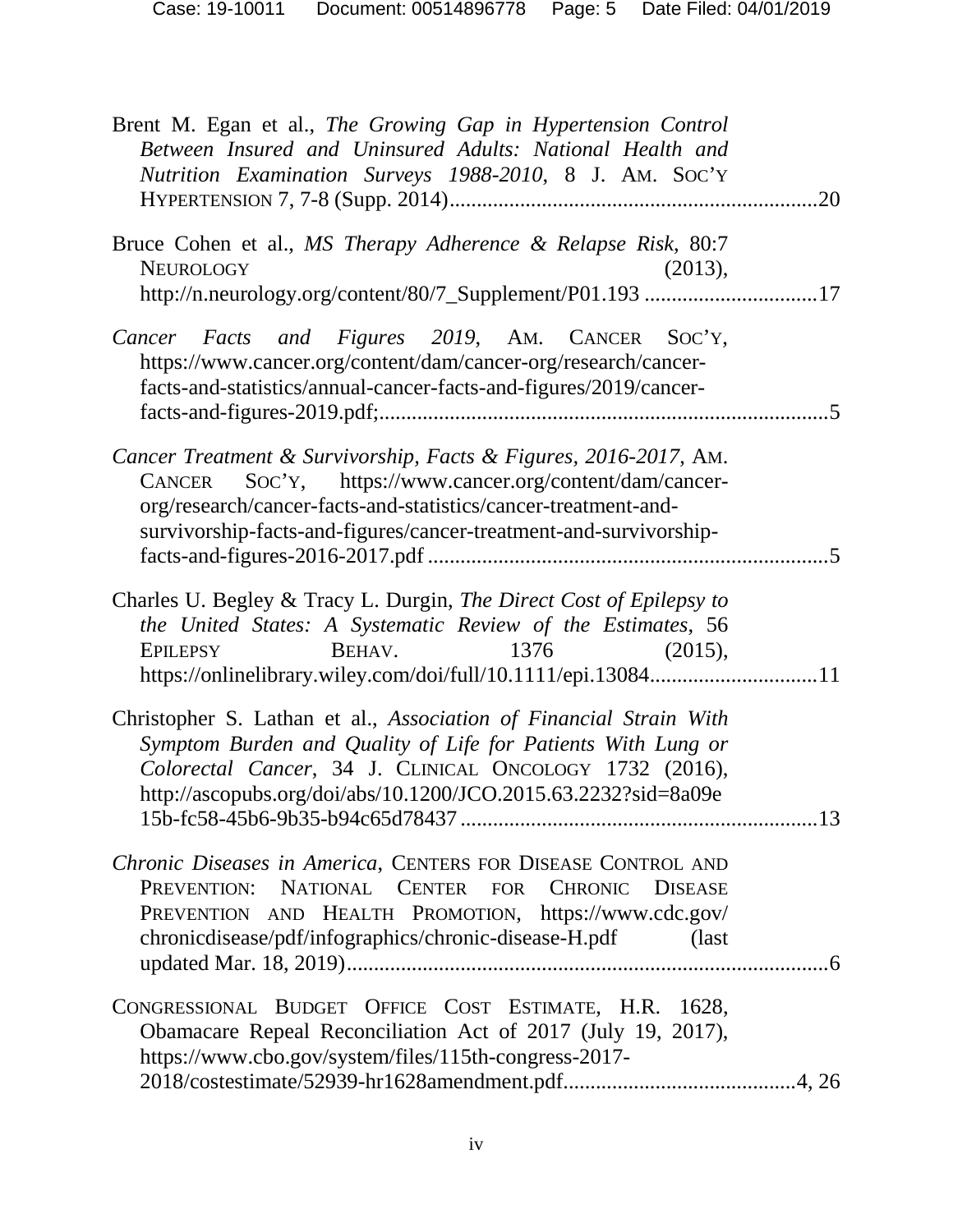| Consensus Health Care Reform Principles, AM. CANCER SOC'Y<br><b>ACTION</b><br><b>NETWORK</b><br><b>CANCER</b><br>ET<br>AL.,<br>http://www.heart.org/idc/groups/heart-                                                                    |                             |
|------------------------------------------------------------------------------------------------------------------------------------------------------------------------------------------------------------------------------------------|-----------------------------|
| public/@wcm/@adv/documents/downloadable/ucm_492352.pdf                                                                                                                                                                                   | $\mathcal{D}_{\mathcal{L}}$ |
| Continuing Progress on the Opioid Epidemic: The Role of the<br>Affordable Care Act, ASPE ISSUE<br>BRIEF,<br>https://aspe.hhs.gov/system/files/pdf/255456/ACAOpioid.pdf (Jan.                                                             | .24                         |
| Daniel M. Hartung, Economics and Cost-Effectiveness of Multiple<br>Sclerosis Therapies in the USA, 14:4 NEUROTHERAPEUTICS 1018                                                                                                           |                             |
| David J. Thurman et al., <i>Health-Care Access Among Adults with</i><br>Epilepsy: The U.S. National Health Interview Survey, 2010 and<br>2013, 55 EPILEPSY BEHAV. 184 (2015),<br>https://www.ncbi.nlm.nih.gov/pmc/articles/PMC5317396/19 |                             |
| David T. Rubin et al., The Crohn's and Colitis Foundation of America<br>Survey of Inflammatory Bowel Disease Patient Health Care<br>Access, 23 INFLAMMATORY BOWEL DISEASES 224 (2017),                                                   |                             |
| David U. Himmelstein et al., Medical Bankruptcy in the United States,<br>2007: Results of a National Study, 122 AM. J. MED. 741, 745                                                                                                     | .10                         |
| Elizabeth M. Ward et al., The Association of Insurance and Stage at<br>Diagnosis Among Patients Aged 55 to 74 Years in the National                                                                                                      |                             |
| Emelia J. Benjamin et al., Heart Disease and Stroke Statistics-2018<br>Update, A Report From the American Heart Association,                                                                                                             |                             |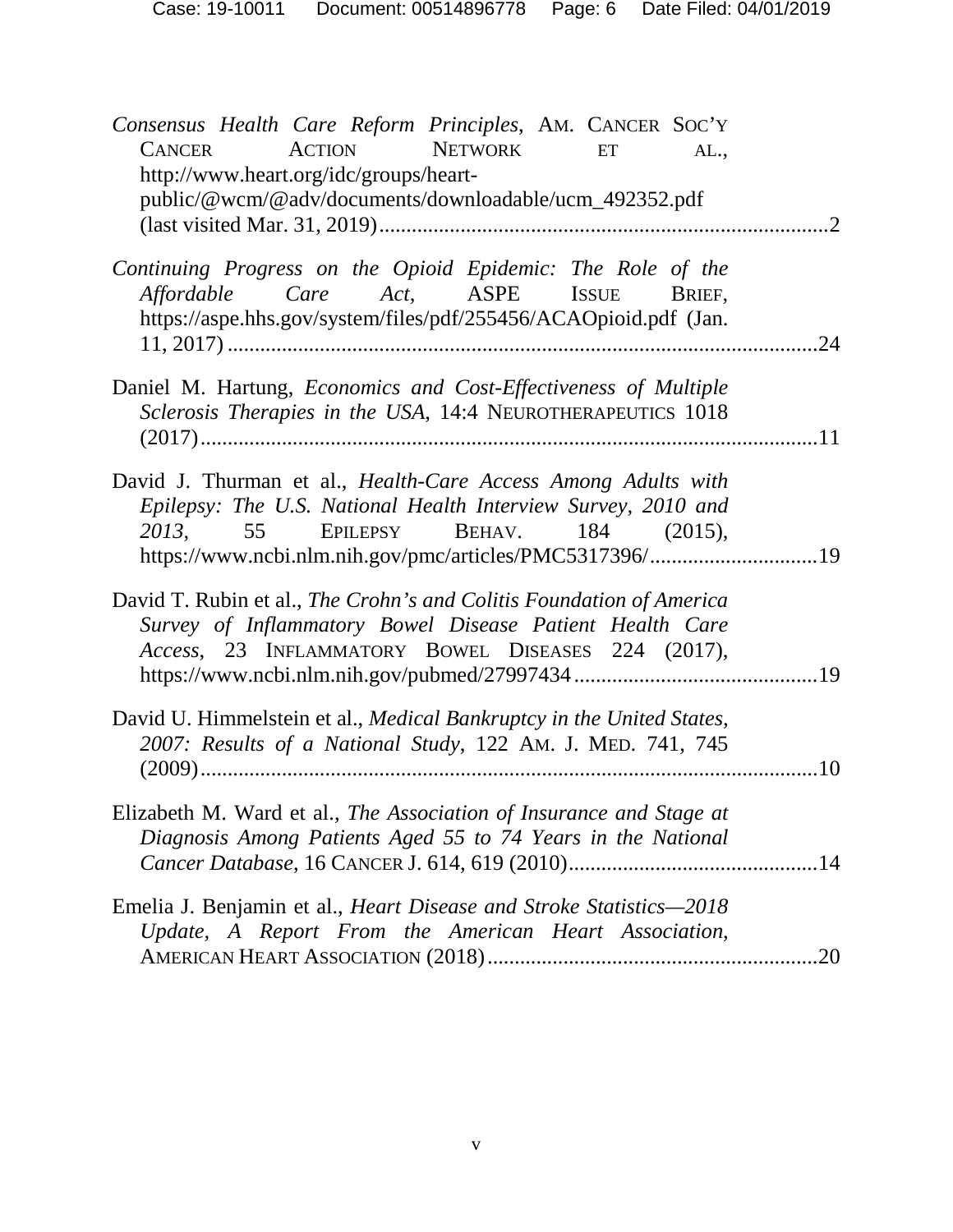| Examining Threats to Workers with Preexisting Conditions: Hearing<br>Before The H. Educ. and Labor Comm., 116th Cong. 6 (2019)<br>(statement of Rahul Gupta, Senior Vice President And Chief<br>Health Officer, March Of Dimes),<br>Medical<br>And<br>https://edlabor.house.gov/imo/media/doc/Testimony_Gupta020619  |  |
|----------------------------------------------------------------------------------------------------------------------------------------------------------------------------------------------------------------------------------------------------------------------------------------------------------------------|--|
| FACTS: Breaking Down the Barriers: The Uninsured with Heart<br>Disease and Stroke, AM. HEART ASS'N (2013),<br>http://www.heart.org/idc/groups/heart-<br>public/@wcm/@adv/documents/downloadable/ucm_304486.pdf10                                                                                                     |  |
| Gabriela Dieguez et al., The Cost Burden of Blood Cancer Care,<br>REPORT (Oct.<br>RESEARCH<br><b>MILLIMAN</b><br>2018)<br>https://www.lls.org/sites/default/files/Milliman%20study%20cost                                                                                                                            |  |
| Harvey W. Kaufman, Surge in Newly Identified Diabetes Among<br>Medicaid Patients in 2014 Within Medicaid Expansion States<br>Under the Affordable Care Act, 38 DIABETES CARE 833 (2015) 24                                                                                                                           |  |
| Helen Yu et al., Market Share and Costs of Biologic Therapies for<br>Inflammatory Bowel Disease in the United States, 47 ALIMENTARY                                                                                                                                                                                  |  |
| Hugo Torres et al., Coverage and Access for Americans with Chronic<br>Disease under the Affordable Care Act: A Quasi-Experimental<br>Study, 166 ANNALS INTERNAL MED. 472, 472-79 (2017),<br>https://annals.org/aim/article-abstract/2599147/coverage-access-<br>americans-chronic-disease-under-affordable-care-act- |  |
| Institute of Medicine, INSURING AMERICA'S HEALTH, PRINCIPLES AND<br><b>RECOMMENDATIONS</b><br>43<br>(2004),<br>https://www.nap.edu/catalog/10874/insuring-americas-health-                                                                                                                                           |  |
| J.B. Fox et al., Vital Signs: Health Insurance Coverage and Health<br>Care Utilization-United States, 2006-2009 and January-March<br>2010, 59 MORBIDITY & MORTALITY WKLY. REP. 1448, 1448                                                                                                                            |  |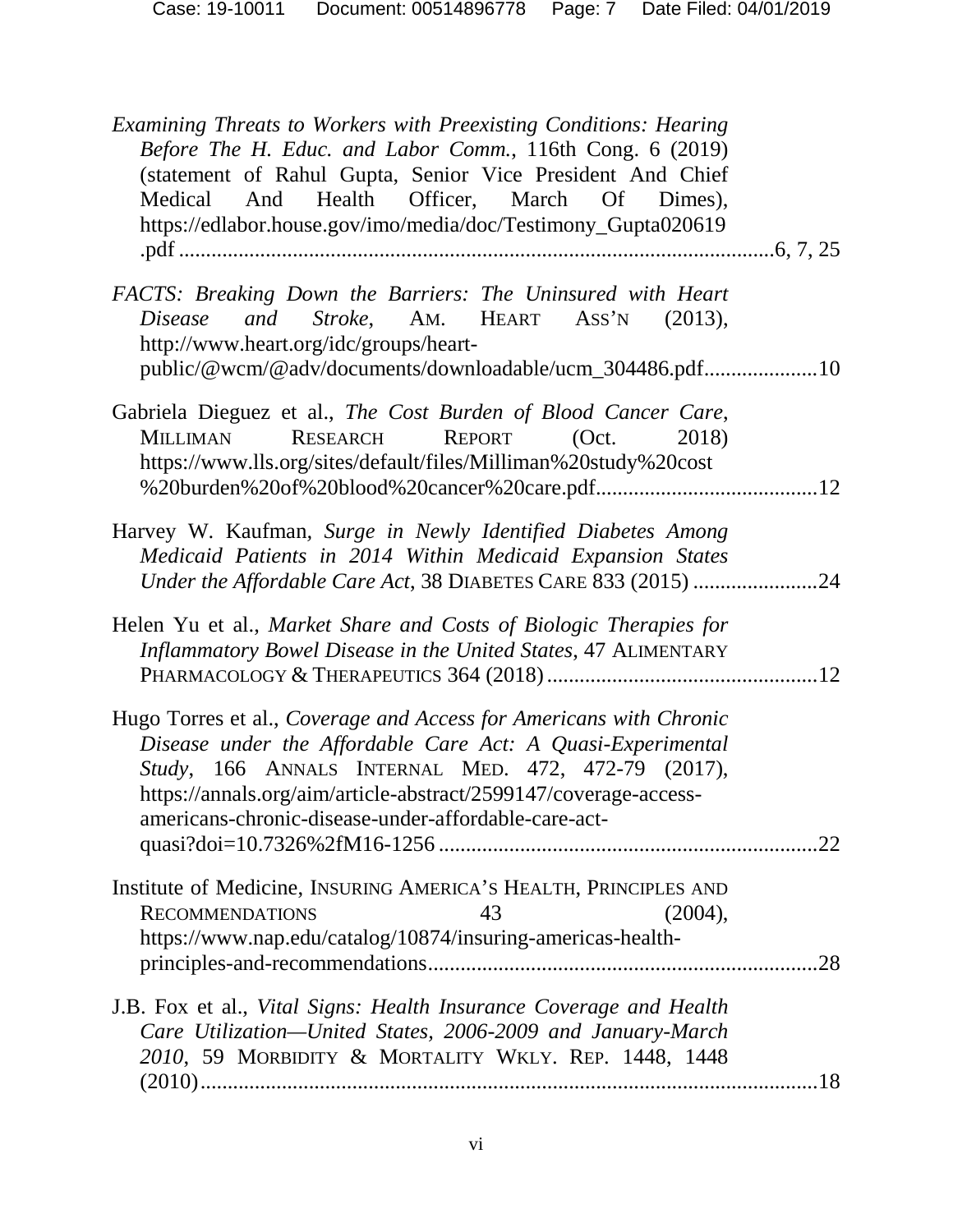| Case: 19-10011 | Document: 00514896778 | Page: 8 Date Filed: 04/01/2019 |
|----------------|-----------------------|--------------------------------|
|                |                       |                                |

| Jay J. Shen & Elmer Washington, Disparities in Outcomes Among<br>Patients with Stroke Associated with Insurance Status, 38 STROKE                                                                                                                                                                                                       | .20 |
|-----------------------------------------------------------------------------------------------------------------------------------------------------------------------------------------------------------------------------------------------------------------------------------------------------------------------------------------|-----|
| Joanne Volk, Affordable Care Act's Ban on Lifetime Limits Has<br>Ended Martin Addie's Coverage Circus, GEORGETOWN<br>UNIVERSITY HEALTH POLICY INSTITUTE, (Nov. 14, 2012)<br>https://ccf.georgetown.edu/2012/11/14/affordable-care-acts-ban-<br>on-lifetime-limits-has-ended-martin-addies-coverage-circus/12                            |     |
| John T. Wilkins et al., Lifetime Risk and Years Lived Free of Total<br>Cardiovascular Disease, 308 J. AM. MED. ASS'N 1795, 1798                                                                                                                                                                                                         | .6  |
| Jonaki Bose et al., Key Substance Use and Mental Health Indicators<br>in the United States: Results from the 2017 National Survey on<br>Drug Use and Health, SUBSTANCE ABUSE AND MENTAL HEALTH<br>SERVICES ADMINISTRATION (Sept. 2018), https://www.samhsa.gov/<br>data/sites/default/files/cbhsq-reports/NSDUHFFR2017/                 |     |
| Kevin Griffith et al., The Affordable Care Act Reduced<br>Socioeconomic Disparities In Health Care Access, 36:8 HEALTH<br>1503,<br>1507-08<br>AFF.<br>$(2017)$ ,<br>https://www.healthaffairs.org/doi/pdf/10.1377/hlthaff.2017.0083 21                                                                                                  |     |
| Kim G. Smolderen et al., Health Care Insurance, Financial Concerns<br>in Accessing Care, and Delays to Hospital Presentation in Acute<br>Myocardial Infarction, 303 J. AM. MED. ASS'N 1392, 1395-99                                                                                                                                     |     |
| L.I. Ionezzi et al., <i>Health, Disability and Life Insurance Experiences</i><br>of Working-Age Persons with Multiple Sclerosis, 13 MULTIPLE<br>534,<br>538<br><b>SCLEROSIS</b><br>(2008),<br>J <sub>1</sub><br>https://journals.sagepub.com/doi/abs/10.1177/1352458507080466 17                                                        |     |
| Linda J. Blumberg et al., State-by-State Estimates of the Coverage<br>and Funding Consequences of Full Repeal of the ACA, URBAN<br>HEALTH POLICY CENTER 2 (Mar.<br>2019),<br><b>INSTITUTE:</b><br>https://www.urban.org/sites/default/files/publication/100000/repeal<br>_of_the_aca_by_state.pdf (reflecting data collected in 2019)26 |     |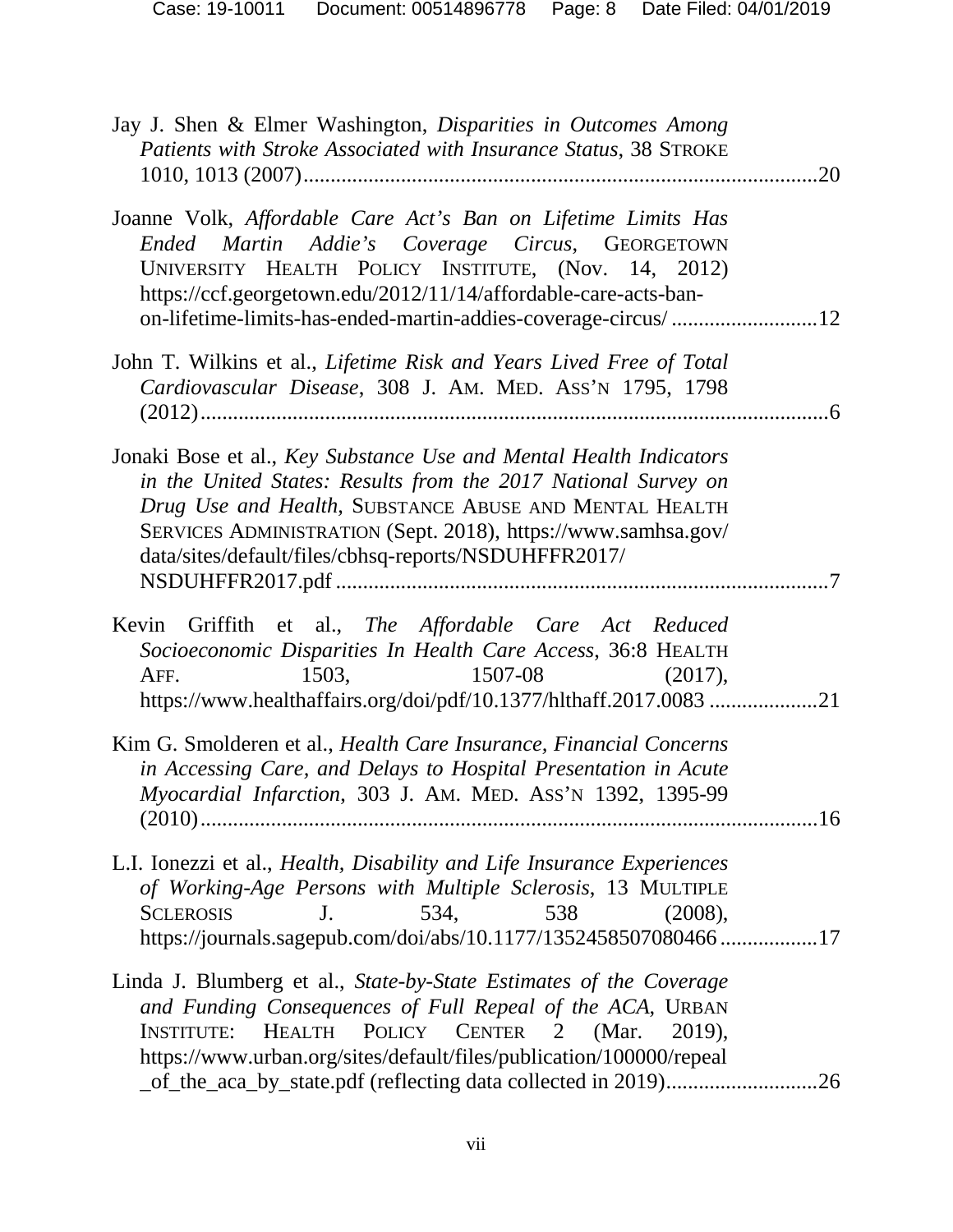| Matthew M. Zack & Rosemarie Kobau, National and State Estimates<br>of the Numbers of Adults and Children with Active Epilepsy –<br>United States, 2015, 66 MORBIDITY AND MORTALITY WEEKLY<br><b>REPORT</b><br>821<br>(2017),                               |     |
|------------------------------------------------------------------------------------------------------------------------------------------------------------------------------------------------------------------------------------------------------------|-----|
| Mitchell T. Wallin et al., The Prevalence of MS in the United States:<br>A Population-Based Estimate Using Health Claims Data, 92<br>Neurology 1029, 1035 (2019), https://n.neurology.org/                                                                 |     |
| National Diabetes Statistics Report, 2017, Estimates of Diabetes and<br>Its Burden in the United States, CENTERS FOR DISEASE CONTROL<br>PREVENTION,<br><b>AND</b><br>https://www.cdc.gov/diabetes/pdfs/data/statistics/national-diabetes-                  |     |
| National Health Interview Survey, 2016, CENTERS FOR DISEASE                                                                                                                                                                                                |     |
| Nina E. Flavin et al., <i>Health Insurance and the Development of</i>                                                                                                                                                                                      |     |
| O. Kenrik Duru et al., <i>Health Insurance Status and Hypertension</i><br>Monitoring and Control in the United States, 20 AM. J.                                                                                                                           | .20 |
| Olga Khavjou et al., Projections of Cardiovascular Disease and<br>Costs: 2015-2035, AM. HEART ASS'N (Nov. 2016),<br>http://www.heart.org/idc/groups/heart-public/@wcm/@adv/                                                                                |     |
| Priscilla Novak et al., Changes in Health Insurance Coverage and<br>Barriers to Health Care Access Among Individuals with Serious<br>Psychological Distress Following the Affordable Care Act, 45<br>ADMIN. POL'Y MENTAL HEALTH AND MENTAL HEALTH SERVICES |     |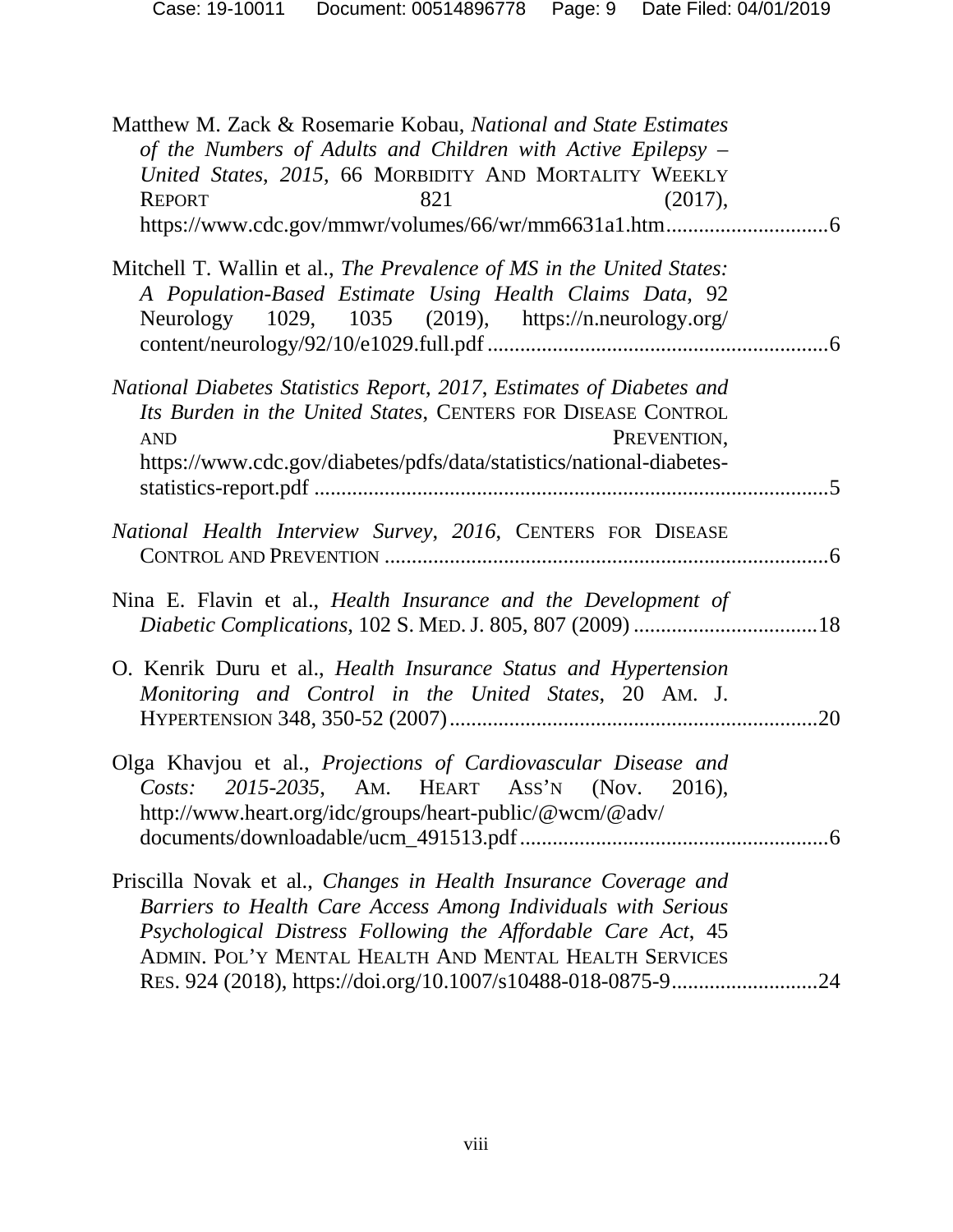| Recommendations of Congressman Patrick J. Kennedy to the<br>President's Commission on Combating Drug Addiction and the<br>Opioid Crisis, THE KENNEDY FORUM, https://chp-wp-<br>uploads.s3.amazonaws.com/www.thekennedyforum.org/uploads/<br>2017/10/PJK-recommendations-to-Opioid-Commission.pdf (Oct.                                                                                          | .25 |
|-------------------------------------------------------------------------------------------------------------------------------------------------------------------------------------------------------------------------------------------------------------------------------------------------------------------------------------------------------------------------------------------------|-----|
| Ryan D. Nipp et al., Patterns in Health Care Access and Affordability<br>among Cancer Survivors During Implementation of the Affordable                                                                                                                                                                                                                                                         | .23 |
| Sara R. Collins et al., Insuring the Future: Current Trends in Health<br>Coverage and the Effects of Implementing the Affordable Care<br>Act: Findings from the Commonwealth Fund Biennial Health<br>Insurance Survey, 2012, THE COMMONWEALTH FUND (2013), at 12,<br>http://www.commonwealthfund.org/~/media/files/publications/<br>fund-report/2013/apr/1681_collins_insuring_future_biennial_ |     |
| Sarah J. Tribble, Several Probes Target Insulin Drug Pricing, KAISER<br><b>NEWS</b><br>(Oct.<br>28,<br><b>HEALTH</b><br>2017),<br>https://www.nbcnews.com/health/health-news/several-probes-                                                                                                                                                                                                    |     |
| SEER Cancer Statistics Review 1975-2015, NATIONAL CANCER<br>INSTITUTE, SURVEILLANCE, EPIDEMIOLOGY, AND END RESULTS<br>PROGRAM.<br>https://seer.cancer.gov/csr/1975_2015/browse_csr.php?sectionSEL<br>$=15\&page \text{SEL} = \text{sect}\_15 \_ \text{table}.12 \_ \text{html} \dots \dots \dots \dots \dots \dots \dots \dots \dots$                                                           | 15  |
| Tefera Gezmu et al., Disparities in Acute Stroke Severity, Outcomes,<br>and Care Relative to Health Insurance Status, 23 J. STROKE &                                                                                                                                                                                                                                                            |     |
| Wenya Yang, Economic Costs of Diabetes in the U.S. in 2017, 41                                                                                                                                                                                                                                                                                                                                  |     |
| William T. Cefalu et al., Insulin Access and Affordability Working<br>Group: Conclusions and Recommendations, 41 DIABETES CARE                                                                                                                                                                                                                                                                  |     |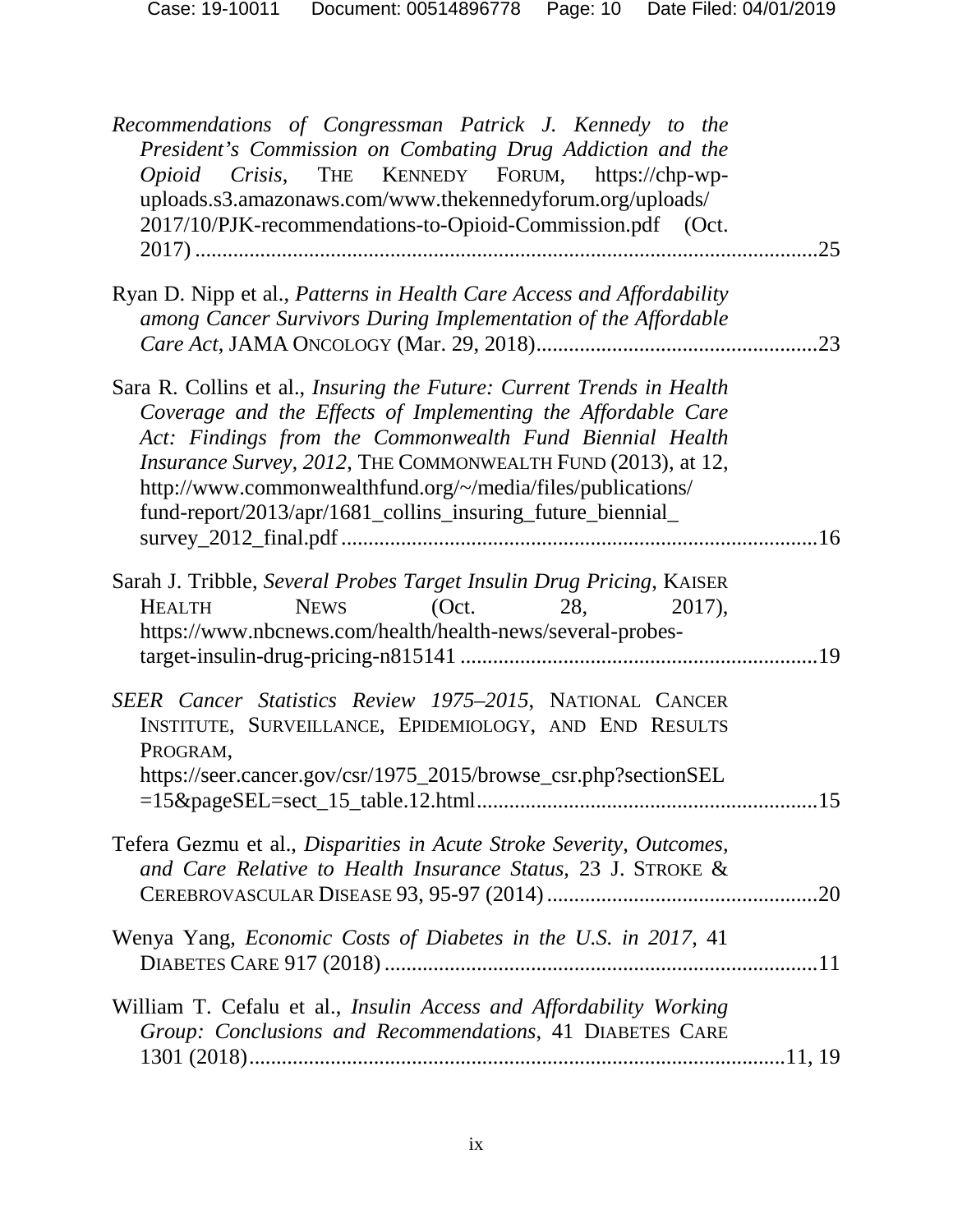| Xuanping Zhang et al., The Missed Patient with Diabetes: How |  |
|--------------------------------------------------------------|--|
| Access to Health Care Affects the Detection of Diabetes, 31  |  |
|                                                              |  |
|                                                              |  |
| Xuesong Han & Ahmedin Jemal, The Affordable Care Act and     |  |
| Cancer Care for Young Adults, 20:3 J. CANCER 194 (2017),     |  |
|                                                              |  |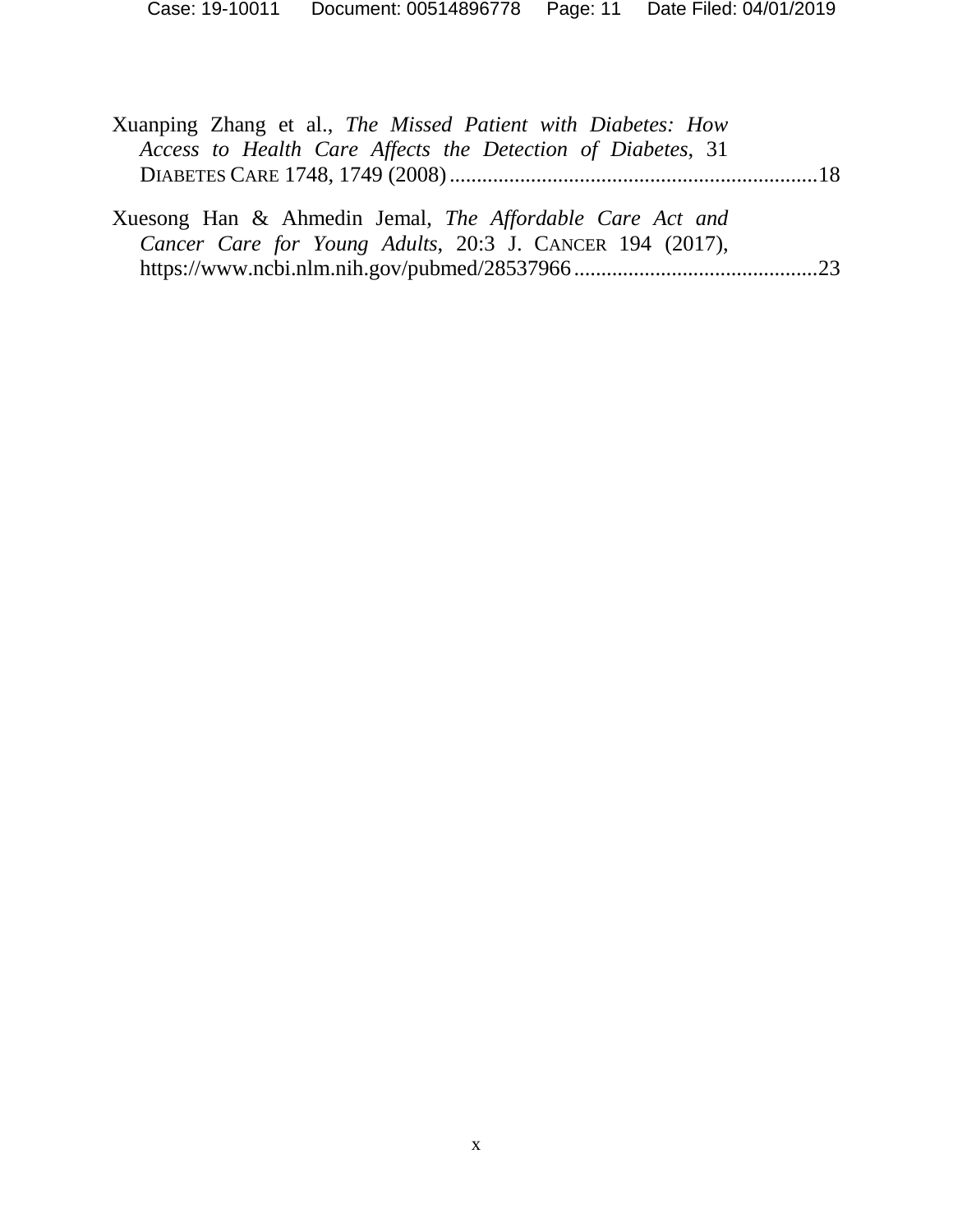#### **INTEREST OF** *AMICI***[1](#page-11-0)**

The American Cancer Society, American Cancer Society Cancer Action Network, American Diabetes Association, American Heart Association, and its division, the American Stroke Association, American Lung Association, Crohn's & Colitis Foundation, Cystic Fibrosis Foundation, Epilepsy Foundation, Global Healthy Living Foundation, Hemophilia Federation of America, Leukemia & Lymphoma Society, March of Dimes, National Alliance on Mental Illness, National Coalition for Cancer Survivorship, National Hemophilia Foundation, National Multiple Sclerosis Society, and The Kennedy Forum (collectively, "*Amici*") represent millions of patients and consumers across the country facing serious, acute, chronic health conditions. As organizations that fight to prevent, treat, and cure some of the most deadly diseases, *Amici* and the millions of Americans they represent would be among those hit hardest if the lower court's invalidation of the ACA is allowed to stand—particularly because many of the individuals *Amici* represent have preexisting conditions and depend directly on the protections provided by the ACA.

<span id="page-11-0"></span><sup>&</sup>lt;sup>1</sup> In accordance with Fed. R. App. P. 29(a)(2), *Amici* received consent to file this brief from counsel for each of the parties*.* Per Fed. R. App. P. 29(a)(4)(E), *Amici* certify that this brief was authored in whole by counsel for *Amici* and that no part of the brief was authored by any attorney for a party. No party, nor any other person or entity, made any monetary contribution to the preparation or submission of this brief.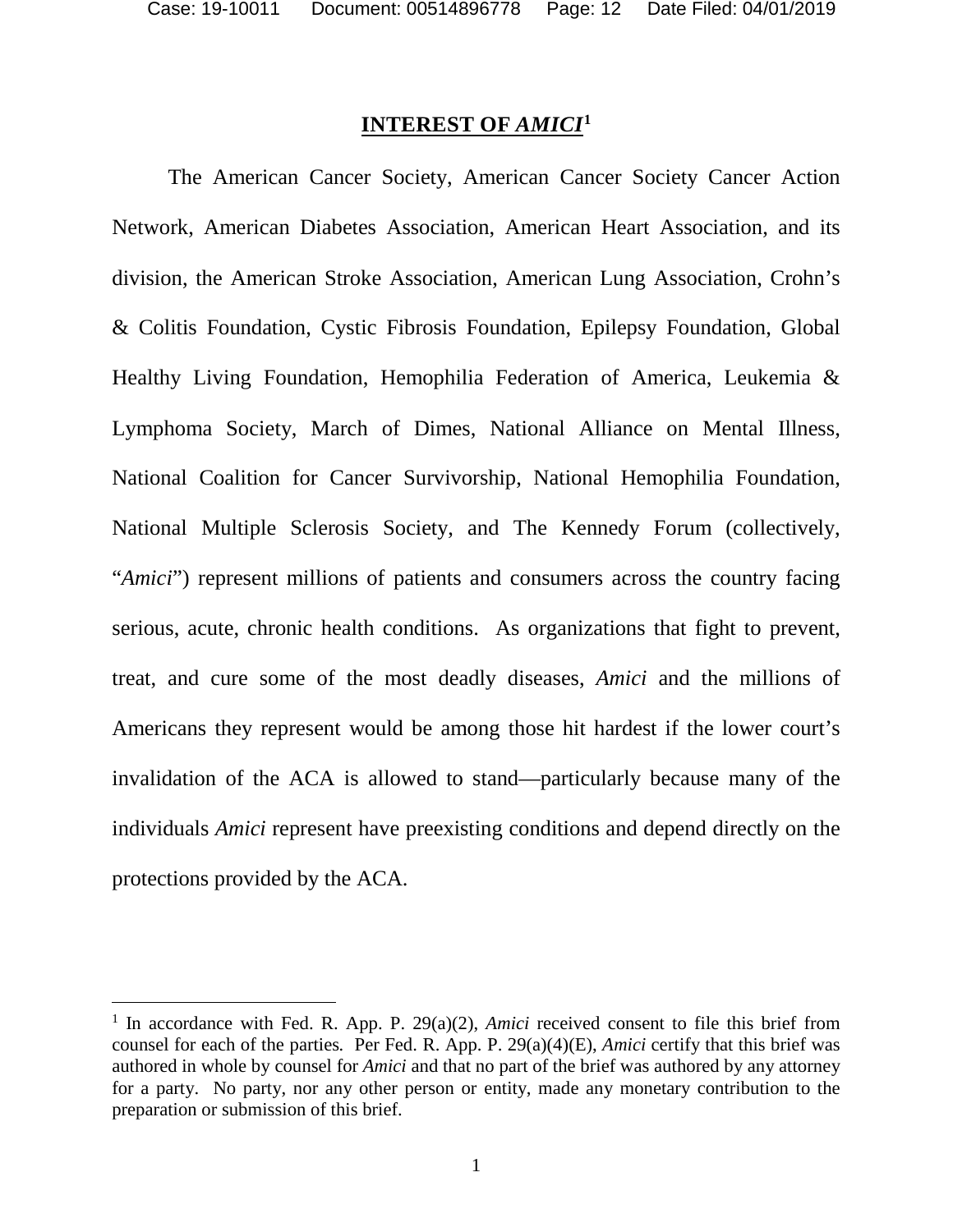Because extensive scientific research establishes a strong link between lack of health insurance and poorer medical outcomes, *Amici* advocate for affordable, adequate, and accessible health insurance that is easy to understand.<sup>[2](#page-12-1)</sup> Many Amici were actively involved in Congress's enactment of the ACA in 2010 and opposed repeal efforts in subsequent years. *Amici* are uniquely able to assist the Court in understanding why the Act is crucial to millions of patients, survivors, and their families.

In this brief, *Amici* demonstrate how the ACA, and health insurance generally, are critical in addressing and defeating the diseases that *Amici*'s constituents fight every day. If the lower court's extraordinary decision to invalidate the ACA is allowed to stand, the forthcoming disruption to the status quo—a status quo in place and preserved by Congress—will substantially harm disease sufferers and the public interest.<sup>3</sup>

#### **SUMMARY OF ARGUMENT**

All Americans use or will use health-care services, and the lifetime risk that individual Americans will acquire one of the diseases or conditions that *Amici* represent is high. Moreover, the costs of treating such serious conditions are often

<span id="page-12-1"></span><span id="page-12-0"></span> <sup>2</sup> *Consensus Health Care Reform Principles*, AM. CANCER SOC'Y CANCER ACTION NETWORK ET AL., http://www.heart.org/idc/groups/heartpublic/@wcm/@adv/documents/downloadable/ucm\_492352.pdf (last visited Mar. 31, 2019).

<span id="page-12-2"></span><sup>3</sup> Additional information about each of the individual *Amici* and the specific interests and constituents they serve is included in the Addendum filed contemporaneously herewith.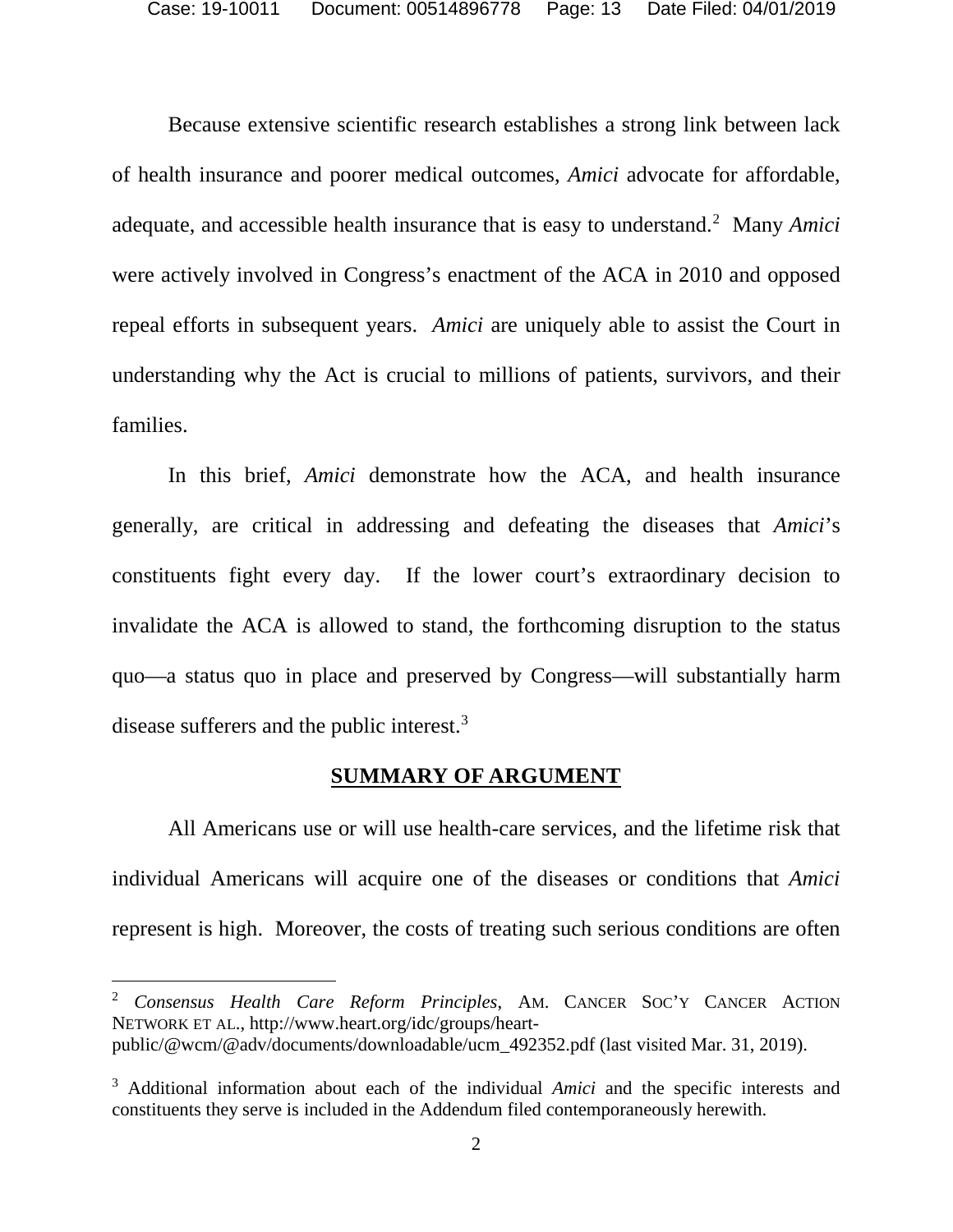staggering and beyond the financial means of most individuals and families. The question is not *whether* individual Americans will incur health care expenses but *how* those expenses will be financed. Without the health care provided by the ACA, access to vital health-care services and the quality of health outcomes diminishes, making it more difficult to manage the myriad of chronic diseases that *Amici* help Americans fight every day. Not many Americans have the means to pay for adequate treatment of these diseases without insurance coverage—for most Americans, insurance is a not a luxury, but a prerequisite to obtaining treatment.

Not only are the financial burdens of medical care staggering to uninsured Americans, but uninsured status comes with a tragic consequence: many individuals choose to forgo screening and treatment rather than taking on the financial burden of paying out-of-pocket. Without early detection, serious diseases become more difficult and costly to treat and have poorer medical outcomes.

Congress is aware of this reality—it reviewed the scientific data when it passed the ACA in 2010. During 2017, amidst public outcry to protect the Act and data tying lack of affordable health insurance to more costly and longer-term treatment, Congress chose not to repeal the ACA despite lengthy consideration and  $debate.<sup>4</sup>$  $debate.<sup>4</sup>$  $debate.<sup>4</sup>$ 

<span id="page-13-1"></span><span id="page-13-0"></span><sup>&</sup>lt;sup>4</sup> The Better Care Reconciliation Act failed 43-57 in the Senate. The Better Care Reconciliation Act of 2017, H.R. 1628, 115th Cong. (2017-2018).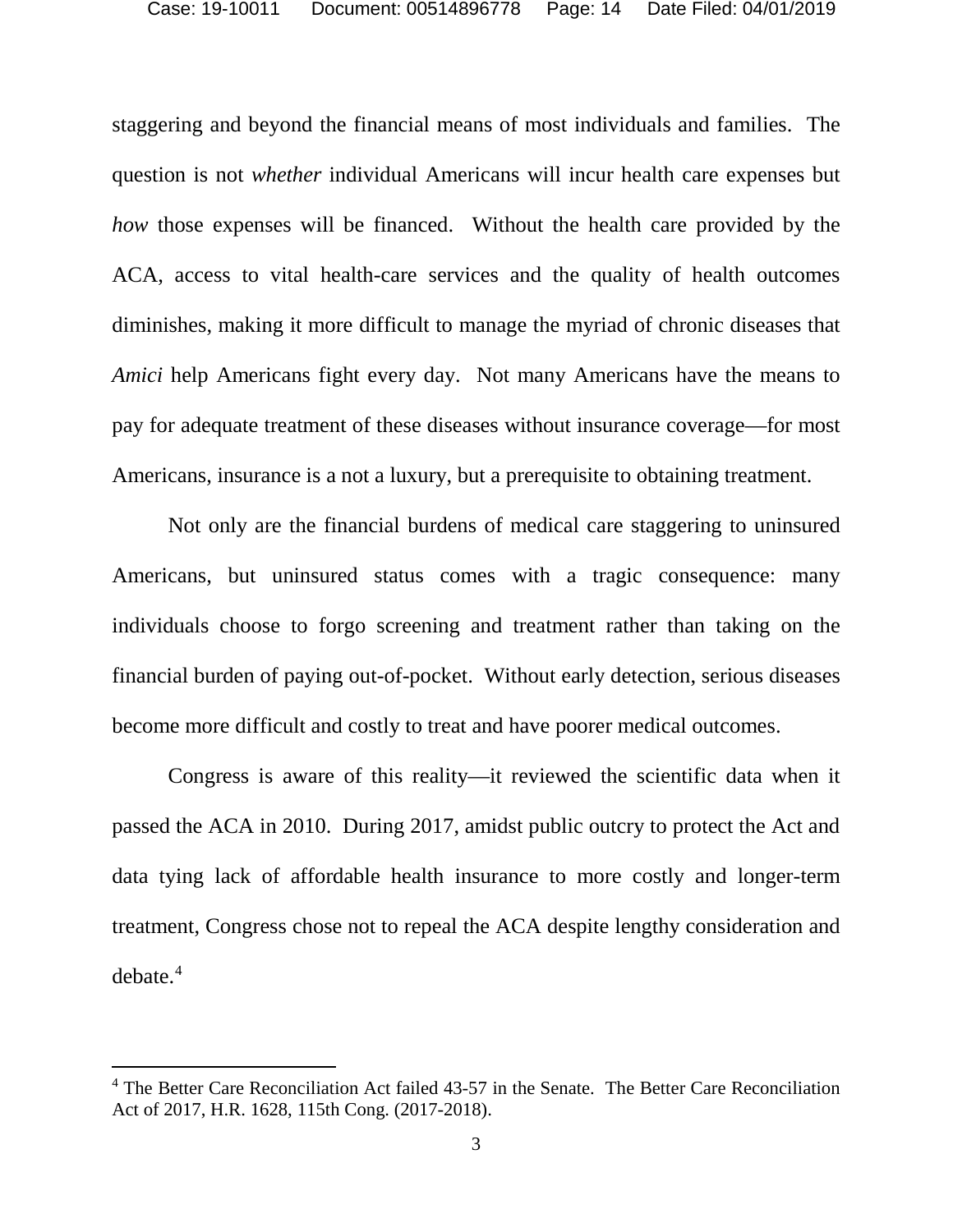<span id="page-14-2"></span>Congress's choice to preserve the ACA was a decision that has proven critical to preserving insurance coverage for many Americans, including those living with chronic diseases: ACA repeal would have resulted in 17 million Americans losing their insurance in 2018, with the total reaching 27 million by 2020. CONGRESSIONAL BUDGET OFFICE COST ESTIMATE, H.R. 1628, Obamacare Repeal Reconciliation Act of 2017 (July 19, 2017), https://www.cbo.gov/system/files/115th-congress-2017-2018/costestimate/52939 hr1628amendment.pdf. Indeed, members of Congress on both sides of the aisle were emphatic that critical protections not be repealed without a replacement that would ensure patients had access to care. *See* 163 CONG. REC. S4227, S4227-96 (daily ed. July 26, 2017), https://www.congress.gov/crec/2017/07/26/CREC-2017- 07-26-pt1-PgS4227-9.pdf. And with good reason—as the data illustrates, the ACA has resulted in greatly improved access to affordable medical care for Americans dealing with chronic illnesses.

<span id="page-14-1"></span><span id="page-14-0"></span>The lower court's ruling does precisely what Congress considered and chose not to do. Congress expressly rejected a "repeal-without-replace" scenario that would have left millions of Americans without adequate coverage—a policy decision properly in the province of the legislature, not the court. *See King v. Burwell*, 135 S. Ct. 2480, 2496 (2015) (stating that the power to make the laws rests with Congress, and because Congress passed the ACA to improve the health-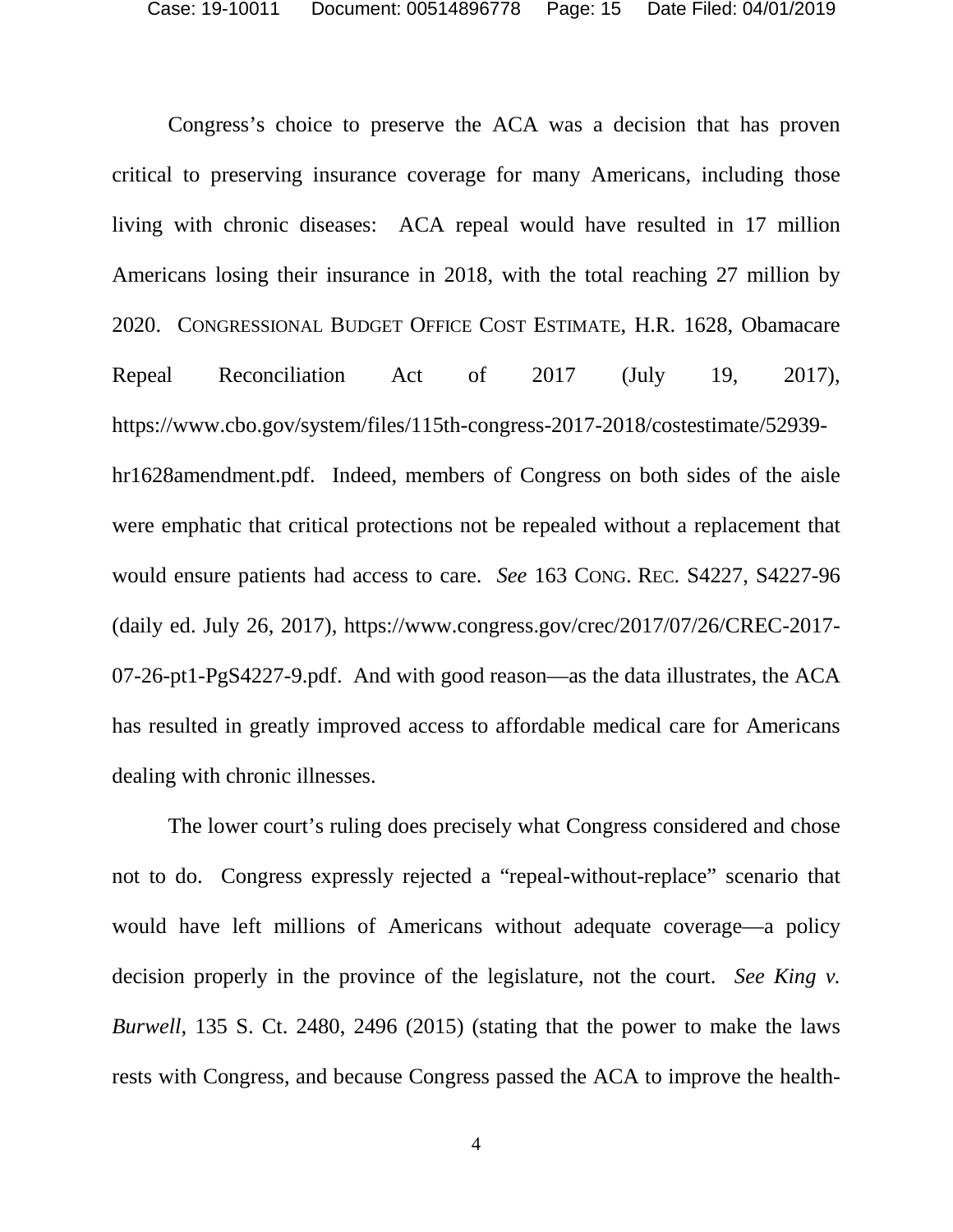insurance market, courts must interpret the Act consistent with that goal). By invalidating the ACA over Congress's clear intent to the contrary, the lower court's decision will have life-altering implications for patients with chronic diseases.

## **ARGUMENT**

## **I. AFFORDABLE, ACCESSIBLE HEALTH CARE IS ESSENTIAL IN MANAGING CHRONIC DISEASES**

<span id="page-15-0"></span>"Everyone will eventually need health care at a time and to an extent they

cannot predict." *Nat'l Fed'n of Indep. Bus. v. Sebelius* ("*NFIB*"), 567 U.S. 519

(2012). There is also a pervasive need for health care in connection with the most

serious diseases—diseases that are the focus of *Amici*'s efforts:

- <span id="page-15-2"></span><span id="page-15-1"></span>An estimated 1.7 million Americans will be diagnosed with cancer in 2019, and more than 15.5 million Americans with a history of cancer were alive on January 1, 2016. Approximately four out of ten men and nearly four out of ten women in the U.S. will develop cancer in their lifetime. *Cancer Facts and Figures 2019*, AM. CANCER SOC'Y, https://www.cancer.org/content/dam/cancerorg/research/cancer-facts-and-statistics/annual-cancer-facts-andfigures/2019/cancer-facts-and-figures-2019.pdf; *Cancer Treatment & Survivorship, Facts & Figures, 2016-2017*, AM. CANCER SOC'Y, https://www.cancer.org/content/dam/cancerorg/research/cancer-facts-and-statistics/cancer-treatment-andsurvivorship-facts-and-figures/cancer-treatment-and-survivorshipfacts-and-figures-2016-2017.pdf.
- <span id="page-15-3"></span>An estimated 30.3 million Americans have diabetes and 84 million American adults (about one third) have prediabetes. *National Diabetes Statistics Report*, *2017*, *Estimates of Diabetes and Its Burden in the United States*, CENTERS FOR DISEASE CONTROL AND PREVENTION, https://www.cdc.gov/diabetes/pdfs/data/statistics/nation al-diabetes-statistics-report.pdf.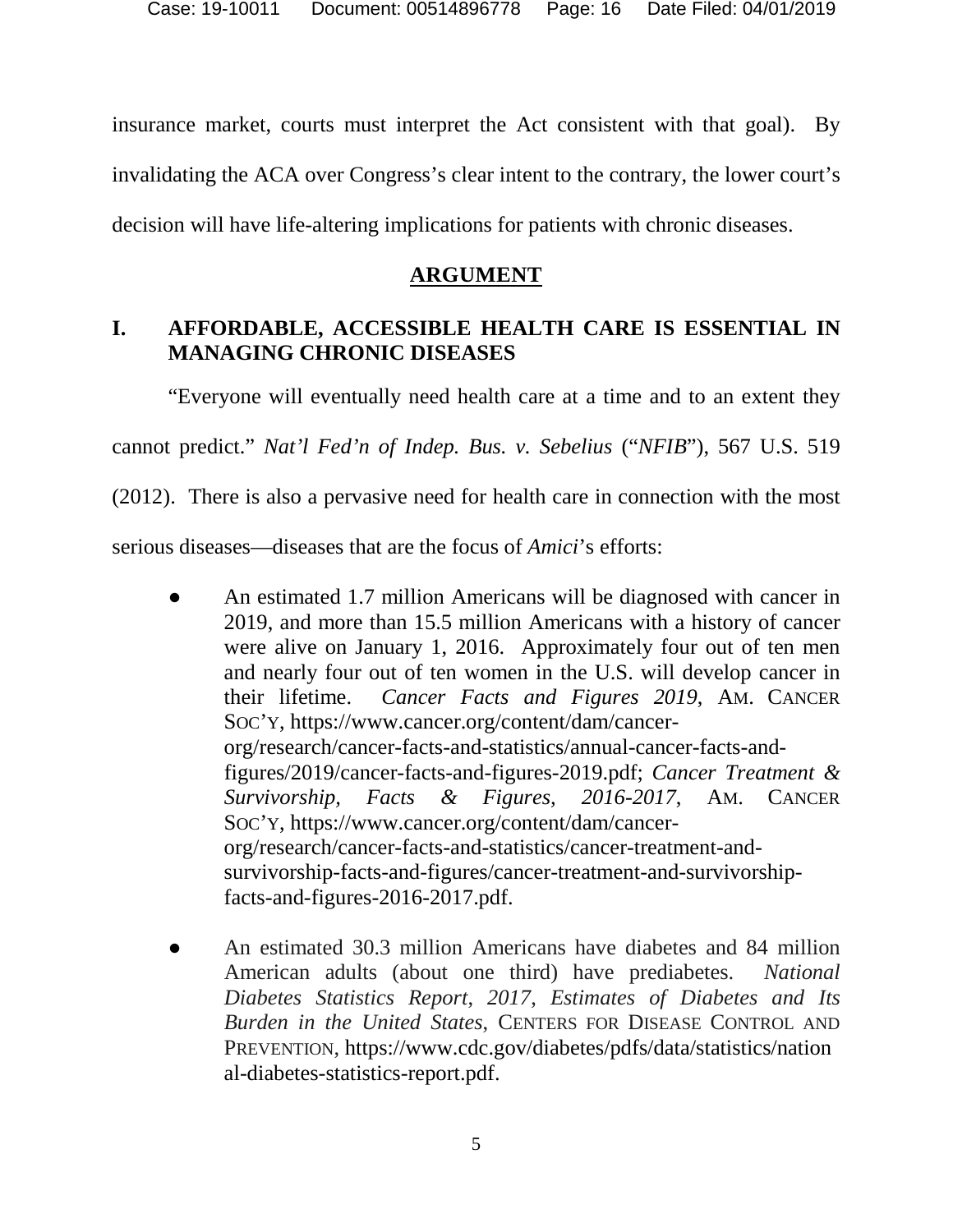- <span id="page-16-6"></span>In 2018, a projected 107.3 million Americans had cardiovascular disease ("CVD"). Olga Khavjou et al., *Projections of Cardiovascular Disease and Costs: 2015-2035*, AM. HEART ASS'N (Nov. 2016), http://www.heart.org/idc/groups/heart-public/@wcm/@adv/ documents/downloadable/ucm\_491513.pdf. The lifetime risk of developing CVD among those free of known disease at age 45 is almost two in three for men and greater than one in two for women. *Id.* at 116 (citing John T. Wilkins et al., *Lifetime Risk and Years Lived Free of Total Cardiovascular Disease*, 308 J. AM. MED. ASS'N 1795, 1798 (2012)). By 2035, over 45% of the US population is projected to have some form of CVD, with total costs expected to reach \$1.1 trillion. *Id.*
- <span id="page-16-5"></span><span id="page-16-2"></span>In 2016, 33.6 million Americans had some form of chronic lung disease, including an estimated 11.3 million adults with chronic obstructive pulmonary disease ("COPD") and 26.5 million with asthma. *National Health Interview Survey*, *2016*, CENTERS FOR DISEASE CONTROL AND PREVENTION (analysis by the ALA Epidemiology and Statistics Unit using SPPS Software).
- <span id="page-16-3"></span>In 2015, 3.4 million Americans reported active epilepsy. Matthew M. Zack & Rosemarie Kobau, *National and State Estimates of the Numbers of Adults and Children with Active Epilepsy – United States*, *2015*, 66 MORBIDITY AND MORTALITY WEEKLY REPORT 821 (2017), https://www.cdc.gov/mmwr/volumes/66/wr/mm6631a1.htm.
- <span id="page-16-4"></span>The most recent data from statistically-based estimates indicates approximately 1 million individuals in the US have Multiple Sclerosis ("MS"). Mitchell T. Wallin et al., *The Prevalence of MS in the United States: A Population-Based Estimate Using Health Claims Data*, 92 Neurology 1029, 1035 (2019), https://n.neurology.org/ content/neurology/92/10/e1029.full.pdf.
- <span id="page-16-1"></span><span id="page-16-0"></span>● 60 percent of adult Americans have a chronic disease, and 40 percent have two or more. *Examining Threats to Workers with Preexisting Conditions: Hearing Before The H. Educ. and Labor Comm.*, 116th Cong. 6 (2019) (statement of Rahul Gupta, Senior Vice President And Chief Medical And Health Officer, March Of Dimes), [https://edlabor.house.gov/imo/media/doc/Testimony\\_Gupta020619](https://edlabor.house.gov/imo/media/doc/Testimony_Gupta020619) .pdf (citing *Chronic Diseases in America*, CENTERS FOR DISEASE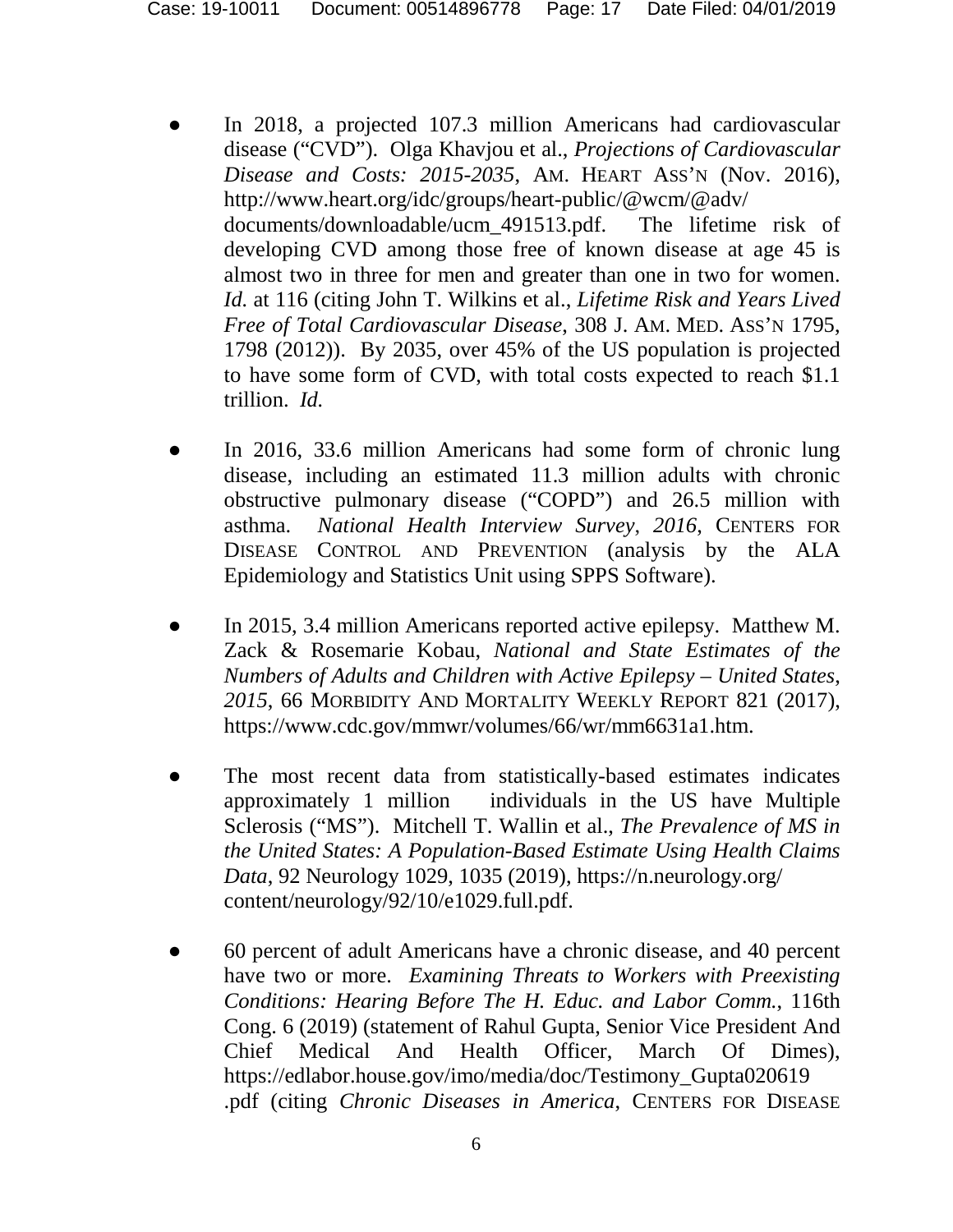<span id="page-17-0"></span>CONTROL AND PREVENTION: NATIONAL CENTER FOR CHRONIC DISEASE PREVENTION AND HEALTH PROMOTION, https://www.cdc.gov/ chronicdisease/pdf/infographics/chronic-disease-H.pdf (last updated Mar. 18, 2019).

- <span id="page-17-1"></span>Each year in the U.S., over 3 million women deliver about 4 million babies. Gupta, *Examining Threats to Workers*, *supra*, at 3 (citing *Birth Data*, CENTERS FOR DISEASE CONTROL AND PREVENTION: NATIONAL CENTER FOR CHRONIC DISEASE PREVENTION AND HEALTH PROMOTIO N, https://www.cdc.gov/nchs/nvss/births.htm (last updated Feb. 21, 2019).
- <span id="page-17-2"></span>In 2017, there were an estimated 46.6 million adults aged 18 or older in the United States with mental illness. This number represented 18.9% of all U.S. adults. Jonaki Bose et al., *Key Substance Use and Mental Health Indicators in the United States: Results from the 2017 National Survey on Drug Use and Health*, SUBSTANCE ABUSE AND MENTAL HEALTH SERVICES ADMINISTRATION (Sept. 2018), https:// www.samhsa.gov/data/sites/default/files/cbhsq-reports/NSDUHFFR 2017/NSDUHFFR2017.pdf.

These statistics confirm the virtual certainty that all Americans will need health care at some point in their lives to combat either these serious chronic diseases or a myriad of other health conditions. Without affordable, accessible health insurance, patients and their families must bear the burden of substantial health-care costs and later-stage diagnoses, as well as risk being denied the lifesaving care they need.

Good health and the chance for positive outcomes when dealing with illness should not be dependent upon a person's ability to pay for care. Patients with early-stage cancer should not forego potentially life-saving chemotherapy treatments because they cannot afford them. Americans with diabetes should not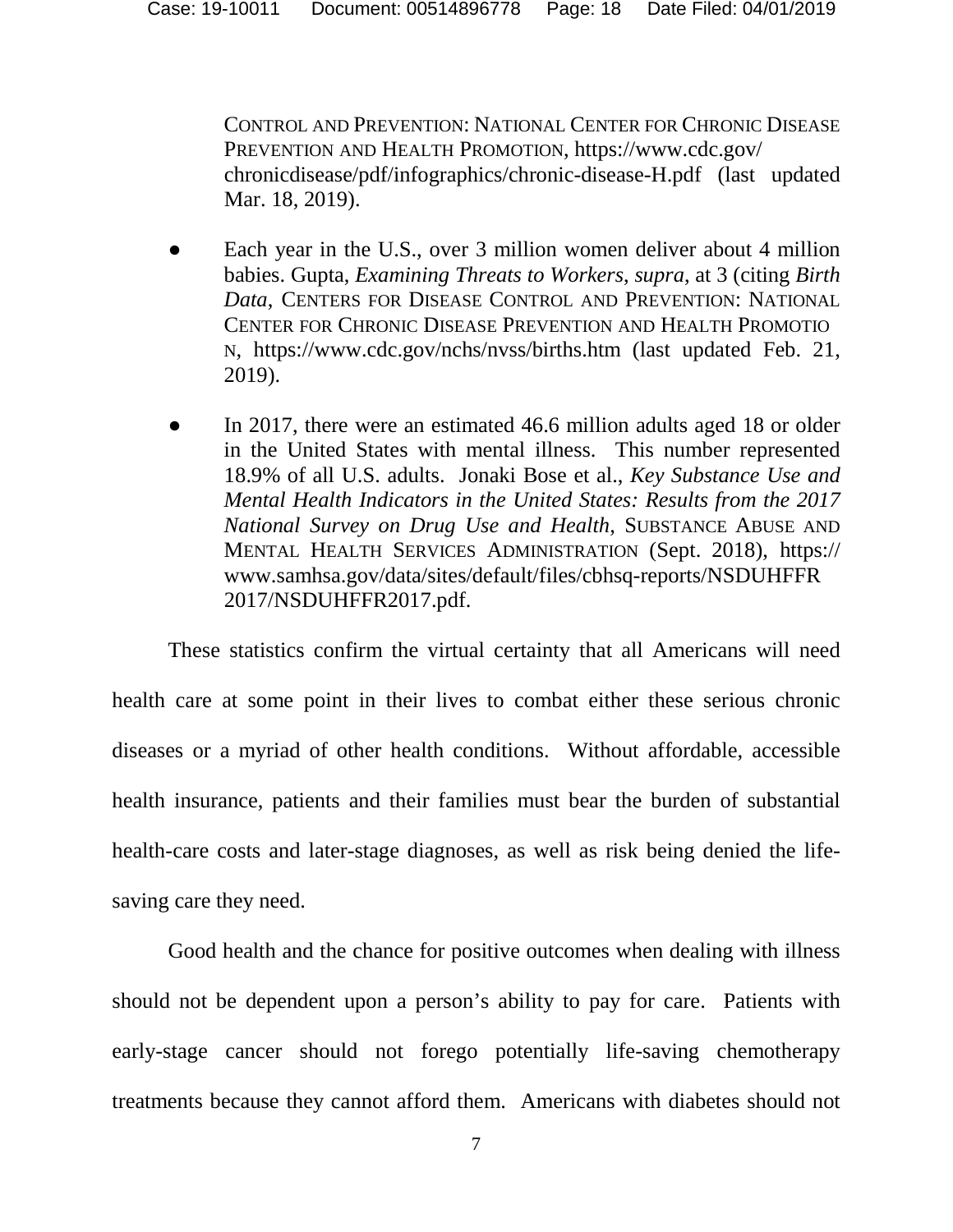be forced to delay costly treatment or ration their life-saving insulin for so long that they lose a limb due to amputation. Americans experiencing heart-attack symptoms should not be reluctant to call 9-1-1 and lose access to quick diagnosis and treatment in a hospital out of concern that they cannot afford an emergencydepartment bill. Parents should not be forced to take children to the emergency department because they could not afford asthma medication that would have prevented an exacerbation. Patients with MS should not be financially unable to continue treatment, as lack of treatment increases the frequency and severity of relapses and disability and reduces years of survival. Americans are forced to make these financially motivated choices when insurance is unavailable, yet these choices can mean the difference between life and death.

Congress passed the ACA to improve Americans' access to health care. As nonpartisan organizations dedicated to studying and preventing the devastating impact of these diseases, *Amici* know firsthand that access to affordable, basic, preventive health care and life-saving treatments are fundamental to successful health outcomes.

### **II. THE ACA HAS IMPROVED ACCESS TO AFFORDABLE HEALTH CARE, REDUCING FINANCIAL BURDENS AND IMPROVING MEDICAL OUTCOMES FOR PATIENTS WITH LIFE-THREATENING AND CHRONIC DISEASES**

Since its enactment, the ACA has been successful in reducing: (i) the financial burden of necessary medical expenses; (ii) the uninsured rates among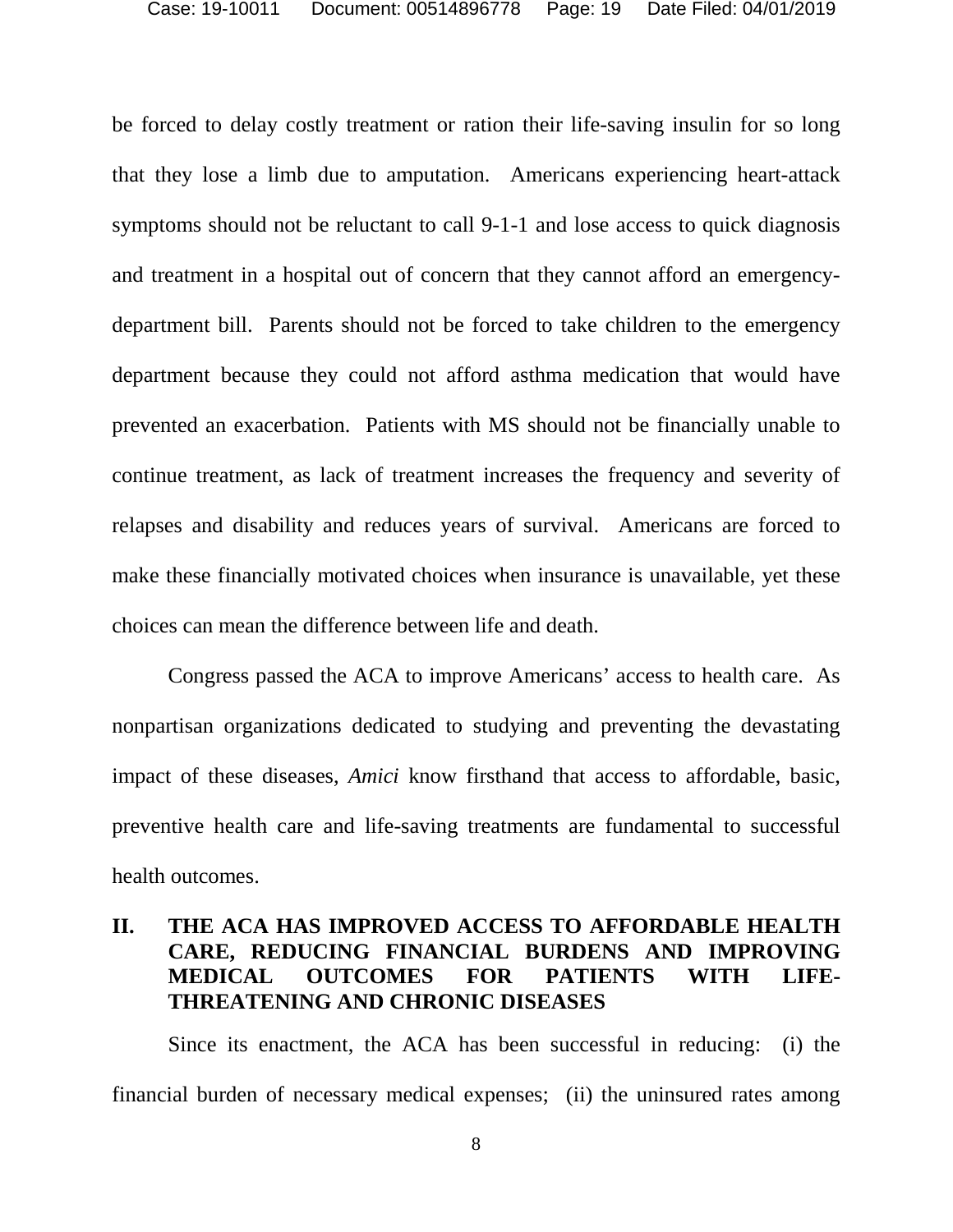<span id="page-19-0"></span>adults; and (iii) the demonstrable gap between household income and insurance coverage. Congress's enactment of the ACA was spurred by the failures of our health-care system and the high costs of health insurance: these well-known failures hurt both the nation's economic well-being and the health and well-being of individual Americans. *See* 42 U.S.C. § 18091(2)(E) (explaining that the nation's economy "loses up to \$207,000,000,000 a year because of the poorer health and shorter lifespan of the uninsured."). Prior to Congressional enactment of the ACA, the mere prospect of the exorbitant cost of fighting chronic diseases frequently caused uninsured Americans to delay or forgo necessary screening and treatment at the expense of their well-being.

Improving access to health care by making coverage more affordable was a primary reason why Congress passed the ACA. *NFIB*, 567 U.S. at 538 ("The Act aims to increase the number of Americans covered by health insurance and decrease the cost of health care.") And the ACA has proven to be up to the challenge: the Act has made significant progress in reducing the problems faced by Americans dealing with chronic diseases.

#### **A. The financial burden accompanying necessary medical care for uninsured Americans fighting chronic disease is staggering.**

Prior to the enactment of the ACA, uninsured Americans with chronic diseases were often unable to receive necessary treatment or went into crushing debt to obtain medical care.

9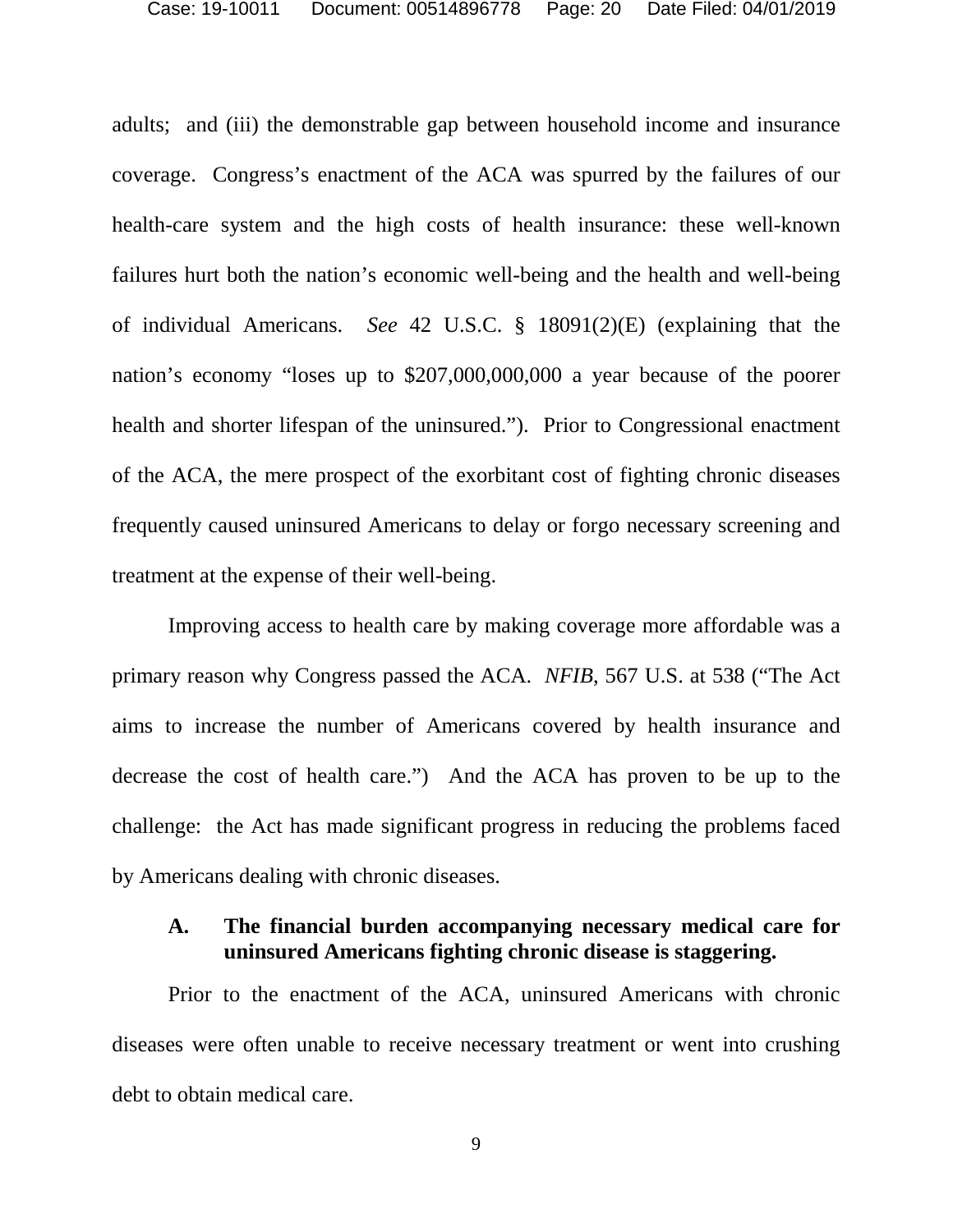<span id="page-20-2"></span>For example, the high cost of treating CVD has been a leading cause of medical bankruptcy. David U. Himmelstein et al., *Medical Bankruptcy in the United States, 2007: Results of a National Study*, 122 AM.J. MED. 741, 745 (2009). Among families with high levels of medical debt resulting in bankruptcy, those who suffered a stroke averaged out-of-pocket medical costs of \$23,380, and those with heart disease averaged medical costs of \$21,955. *Id*.Prior to the ACA, approximately 7.3 million (or 15 percent of) adults who reported having CVD were uninsured, and nearly one of four cardiovascular disease patients and one of three stroke patients had gone without coverage at some point since their diagnosis more than half cited cost as the reason they lacked coverage. *See FACTS: Breaking Down the Barriers: The Uninsured with Heart Disease and Stroke*, AM.

<span id="page-20-3"></span><span id="page-20-1"></span><span id="page-20-0"></span>HEART ASS'N (2013), http://www.heart.org/idc/groups/heartpublic/@wcm/@adv/documents/downloadable/ucm\_304486.pdf (citing Analysis of 2006-10 NHIS Data Conducted by The George Washington University Center for Health Policy Research for the American Heart Association (Aug. 2011) (on file with the American Heart Association)); *Affordable Access to Health Care: Top Priorities of Heart Disease and Stroke Patients: Results from an American Heart Association Patient Survey*, AM. HEART ASS'N (2010), https://www.heart.org/idc/g roups/heart-public/@wcm/@adv/documents/downloadable/ucm\_432322.pdf.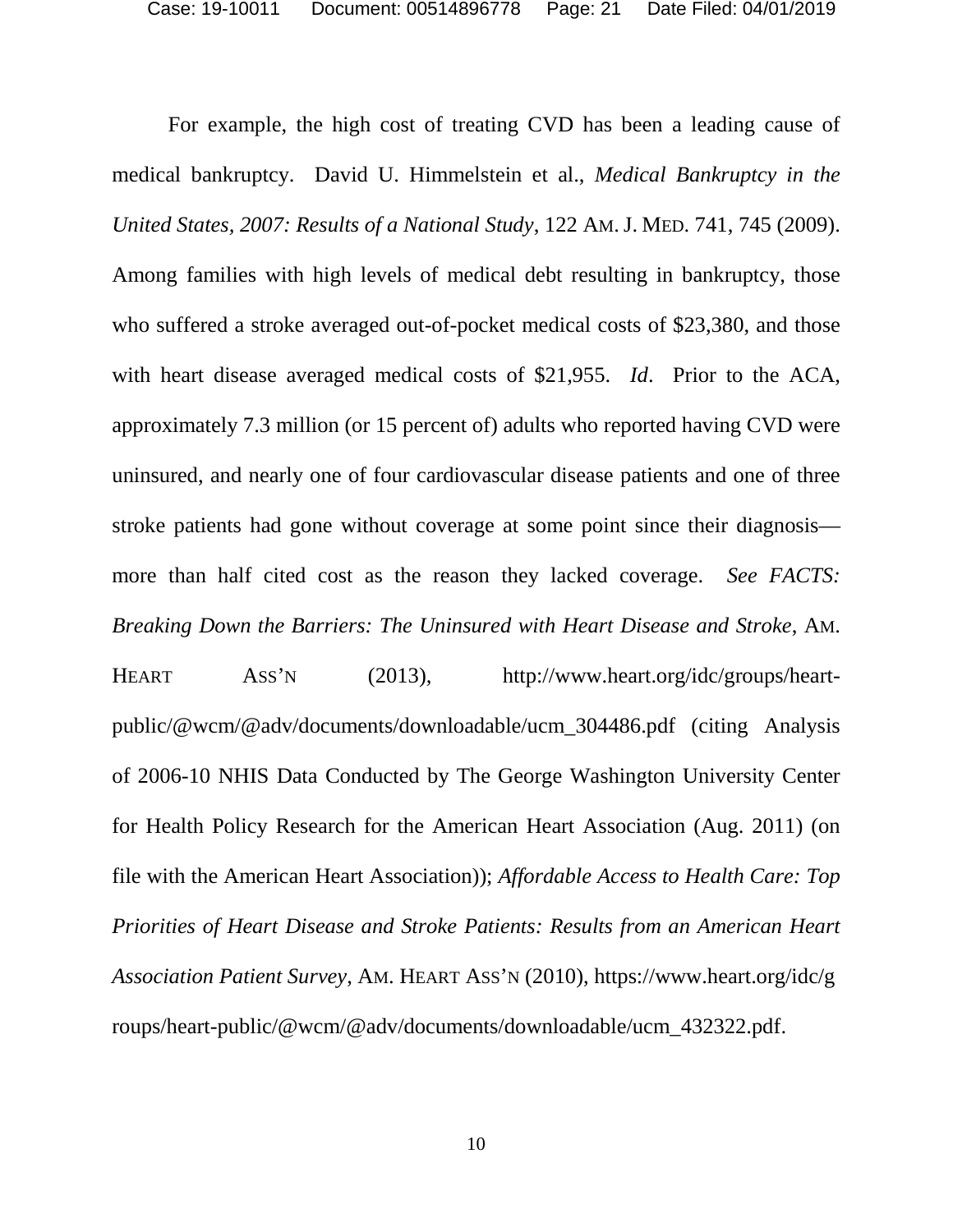<span id="page-21-1"></span>MS patients also suffer substantial financial burdens. The cost of diseasemodifying treatment is extremely high, averaging \$81,731 per MS patient per year in 2017. Daniel M. Hartung, *Economics and Cost-Effectiveness of Multiple Sclerosis Therapies in the USA*, 14:4 NEUROTHERAPEUTICS 1018 (2017).

<span id="page-21-2"></span>Diabetes poses a substantial financial burden on the 30 million people who live with the disease. People with diagnosed diabetes incur average medical expenditures of \$16,750 per year. Wenya Yang, *Economic Costs of Diabetes in the U.S. in 2017*, 41 DIABETES CARE 917 (2018). And, for millions of people with diabetes, including all people with type 1 diabetes, access to insulin is a matter of life and death. Yet, the cost of insulin nearly tripled between 2002 and 2013. William T. Cefalu et al., *Insulin Access and Affordability Working Group: Conclusions and Recommendations*, 41 DIABETES CARE 1301 (2018).

<span id="page-21-3"></span><span id="page-21-0"></span>For the one-in-twenty-six Americans who develop epilepsy in their lifetimes, the annual cost of epilepsy-specific health care can approach \$20,000. Charles U. Begley & Tracy L. Durgin, *The Direct Cost of Epilepsy to the United States: A Systematic Review of the Estimates*, 56 EPILEPSY BEHAV. 1376 (2015), https://onlinelibrary.wiley.com/doi/full/10.1111/epi.13084. When Americans with epilepsy cannot get the correct treatment, it places a high financial strain on the system: epilepsy-related medical costs associated with uncontrolled epilepsy are two to ten times higher than costs associated with controlled epilepsy. *Id.*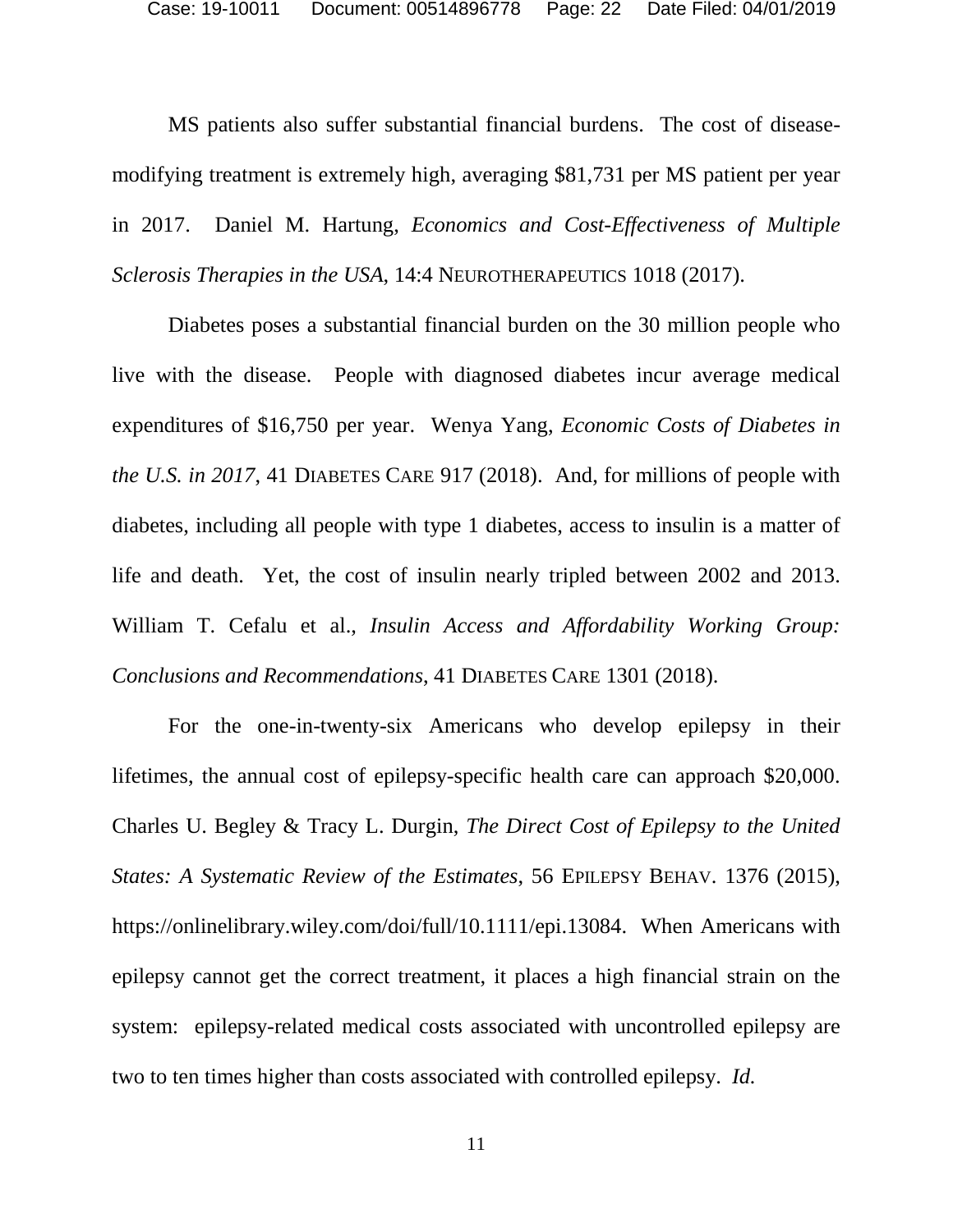<span id="page-22-1"></span>Likewise, in the treatment of inflammatory bowel disease, corticosteroidsparing therapy (such as biologics) has proven necessary in order to optimize longterm health outcomes for patients and maximize their quality of life. The cost of this treatment, however, is around \$36,051 per year. Helen Yu et al., *Market Share and Costs of Biologic Therapies for Inflammatory Bowel Disease in the United States*, 47 ALIMENTARY PHARMACOLOGY & THERAPEUTICS 364 (2018).

<span id="page-22-2"></span>For patients with hemophilia, the cost of routine treatment is enormous: depending on the severity of the disease, treatment for hemophilia can approach \$60,000 per month. Joanne Volk, *Affordable Care Act's Ban on Lifetime Limits Has Ended Martin Addie's Coverage Circus*, GEORGETOWN UNIVERSITY HEALTH POLICY INSTITUTE, (Nov. 14, 2012) https://ccf.georgetown.edu/2012/11/14/afforda ble-care-acts-ban-on-lifetime-limits-has-ended-martin-addies-coverage-circus/.

Similarly, treatment for blood-cancer patients averages \$156,000 in the year following diagnosis, with the cost of treatment for certain blood-cancer subtypes averaging as high as \$800,000 in the first year. Gabriela Dieguez et al., *The Cost Burden of Blood Cancer Care*, MILLIMAN RESEARCH REPORT (Oct. 2018) https://www.lls.org/sites/default/files/Milliman%20study%20cost%20burden%20o f%20blood%20cancer%20care.pdf.

The data above represents a microcosm of the financial burden that uninsured Americans seeking treatment for chronic conditions often face.

<span id="page-22-0"></span>12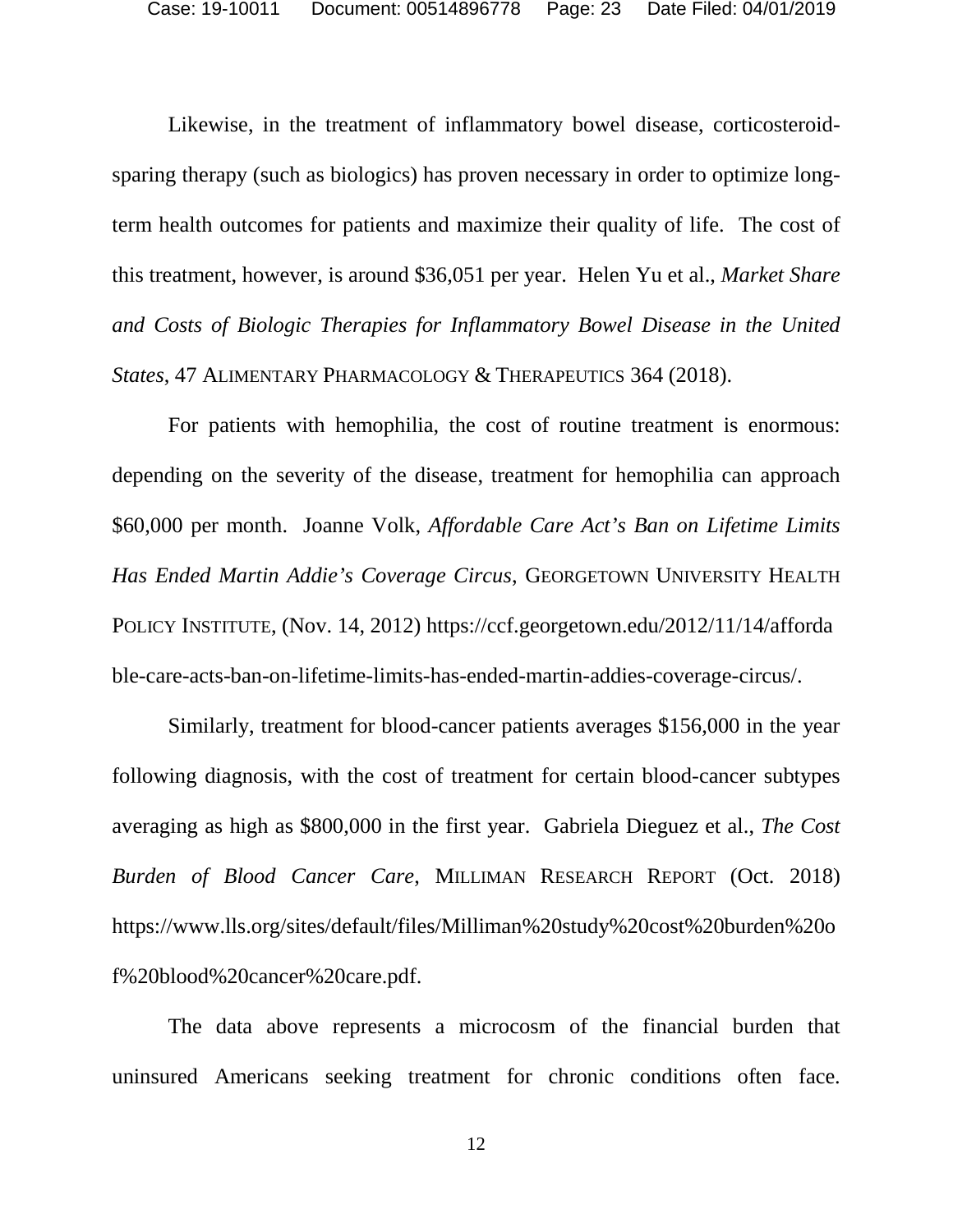Potentially more worrisome is the fact that without insurance, many patients are unwilling to incur these costs, putting their well-being—and often, their lives—at risk.

#### **B. Prior to Congressional enactment of the ACA, uninsured Americans often delayed treatment due to the costs of medical care.**

Prior to the ACA, uninsured Americans often chose to delay or forgo treatment altogether—shortening their own lives or worsening their conditions rather than incur the financial strain associated with receiving care. Even without the obvious, negative medical consequences of forgoing treatment, uninsured Americans fighting chronic conditions without financial reserves were often at risk of exacerbating their poor-health outcomes due to their financial condition alone.<sup>5</sup> Lack of preventive care and delayed treatment result in uninsured patients with poorer health outcomes who require more costly, long-term, and invasive treatment than individuals with insurance. *See, e.g.*, *NFIB*, 567 U.S. at 594 (Ginsburg, J., concurring) ("When sickness finally drives the uninsured to seek care, once treatable conditions have escalated into grave health problems, requiring more costly and extensive intervention.").

<span id="page-23-1"></span><span id="page-23-0"></span><sup>&</sup>lt;sup>5</sup> In interviews with lung and colorectal cancer patients, 33 to 40 percent of the patients reported having limited financial reserves: these patients also reported significantly increased pain, greater symptom burden, and poorer quality of life. Christopher S. Lathan et al., *Association of Financial Strain With Symptom Burden and Quality of Life for Patients With Lung or Colorectal Cancer*, 34 J. CLINICAL ONCOLOGY 1732 (2016), http://ascopubs.org/doi/abs/10.1200/JCO.2015.63.2232?sid=8a09e15b-fc58-45b6-9b35 b94c65d78437.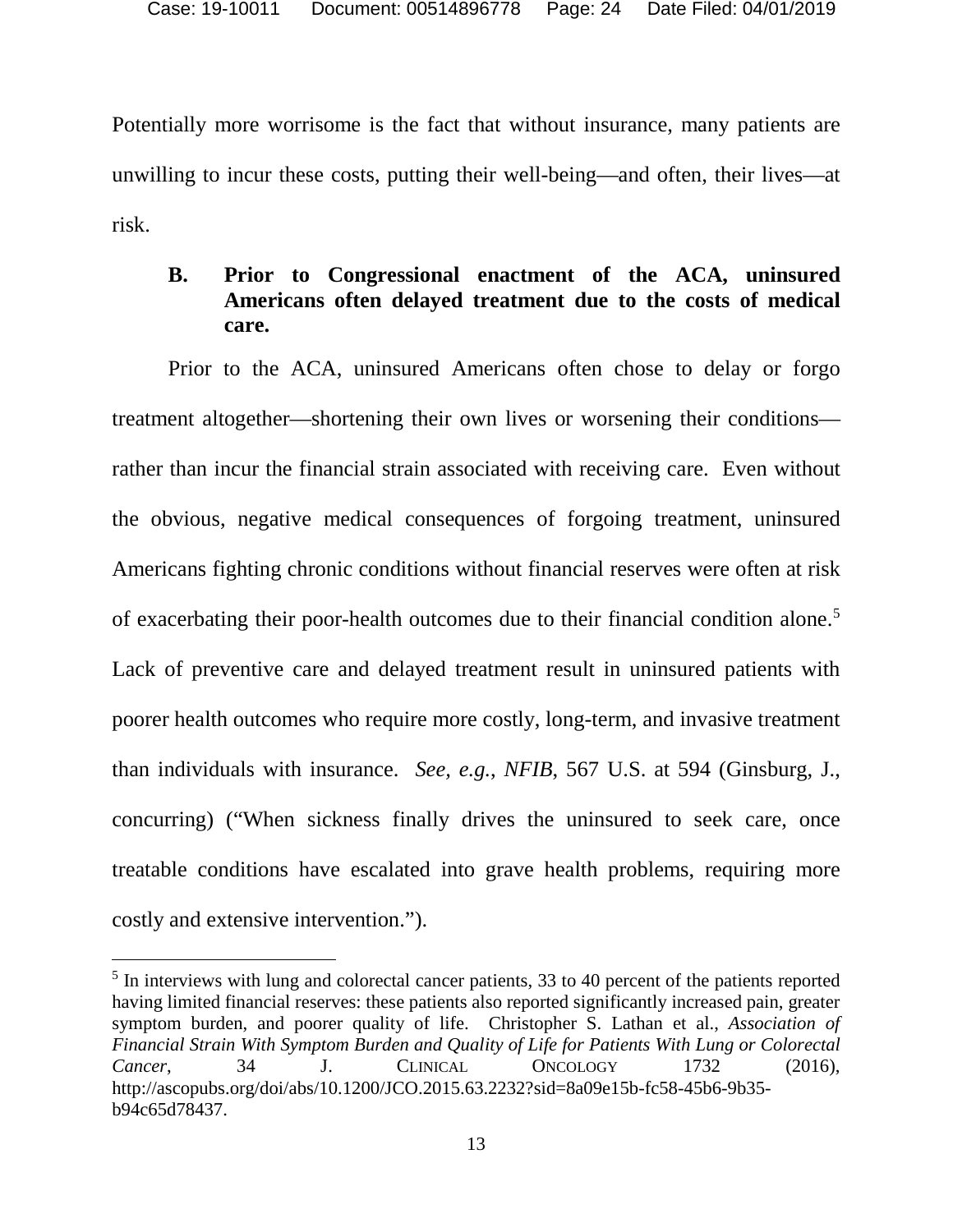<span id="page-24-0"></span>Prior to the enactment of the ACA, 34 percent of individuals under age 65 who had cancer or a history of cancer reported delaying care in the preceding twelve months because of cost. *A National Poll: Facing Cancer in the Health Care System*, AM. CANCER SOC'Y CANCER ACTION NETWORK (2010), at 17, https://www.acscan.org/sites/default/files/National%20Documents/ACS\_CAN\_Pol ling\_Report\_7.27.10.pdf. More specifically, 29 percent delayed needed health care, 19 percent delayed getting a recommended cancer test or treatment, and 22 percent delayed a routine cancer check-up. *Id.* at 18.

Being uninsured affects health outcomes for cancer patients at every step of treatment: patients delay preventive screenings due to cost; the cancer is not discovered until it has developed to an advanced stage as a result; or those individuals who actually receive treatment are subject to more invasive and aggressive medical interventions.

<span id="page-24-1"></span>In a study that included nearly 850,000 patients with malignant tumors, uninsured patients were more than four times as likely to be diagnosed with advanced-stage breast cancer and 1.4 times more likely to be diagnosed with colorectal cancer. In all cases, the five-year survival rate for patients with advanced cancer was significantly smaller than that of patients with less advanced cancer. Elizabeth M. Ward et al., *The Association of Insurance and Stage at* 

14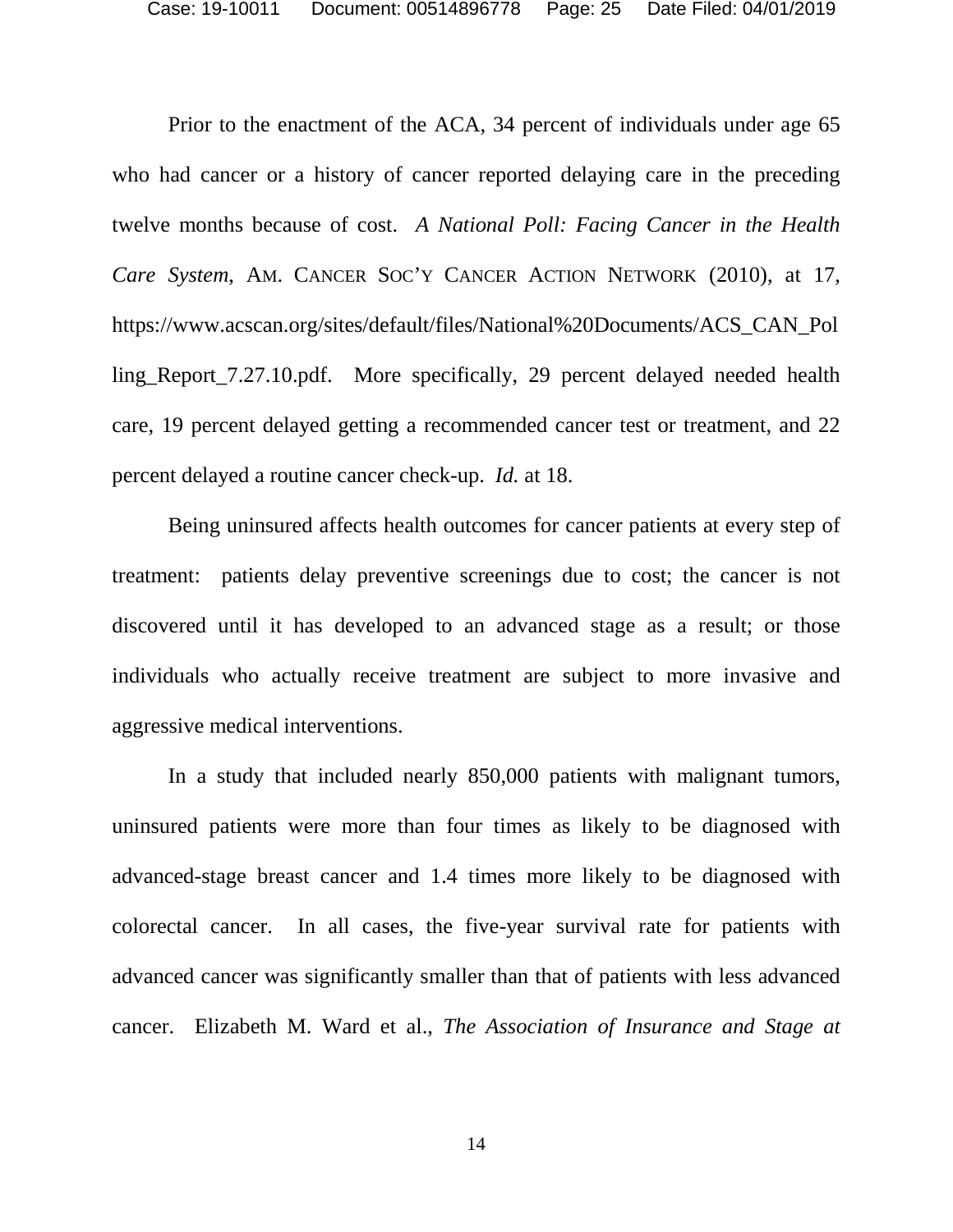*Diagnosis Among Patients Aged 55 to 74 Years in the National Cancer Database*, 16 CANCER J. 614, 619 (2010).

<span id="page-25-0"></span>Similarly, a 2014 study showed that adolescents and young adults without insurance are at higher risk of advanced stage cancer diagnosis. *See* Anthony Robbins et al., *Insurance Status and Distant-Stage Disease at Diagnosis Among Adolescent and Young Adult Patients with Cancer Aged 15 to 39 Years: National Cancer Data Base, 2004 Through 2010*, 120 CANCER 1212 (2014). Uninsured females aged 15 to 39 were nearly twice as likely as those with private insurance to be diagnosed with cancer that has metastasized; uninsured males in that age group were 1.5 times as likely as those with private insurance to be diagnosed with metastatic cancer. *Id.* at 1214.

<span id="page-25-1"></span>A patient's inability to get screenings and treatment comes at a cost. Strikingly, the five-year lung cancer survival rate is only five percent for those diagnosed at a late stage after the tumor has spread, but increases to 56 percent for those diagnosed at an early stage before the tumor has spread. *See SEER Cancer Statistics Review 1975–2015*, NATIONAL CANCER INSTITUTE, SURVEILLANCE, EPIDEMIOLOGY, AND END RESULTS PROGRAM, https://seer.cancer.gov/csr/1975\_20 15/browse\_csr.php?sectionSEL=15&pageSEL=sect\_15\_table.12.html.

Furthermore, a 2009 Harvard Medical School study found approximately 45,000 deaths annually could be attributed to lack of health insurance among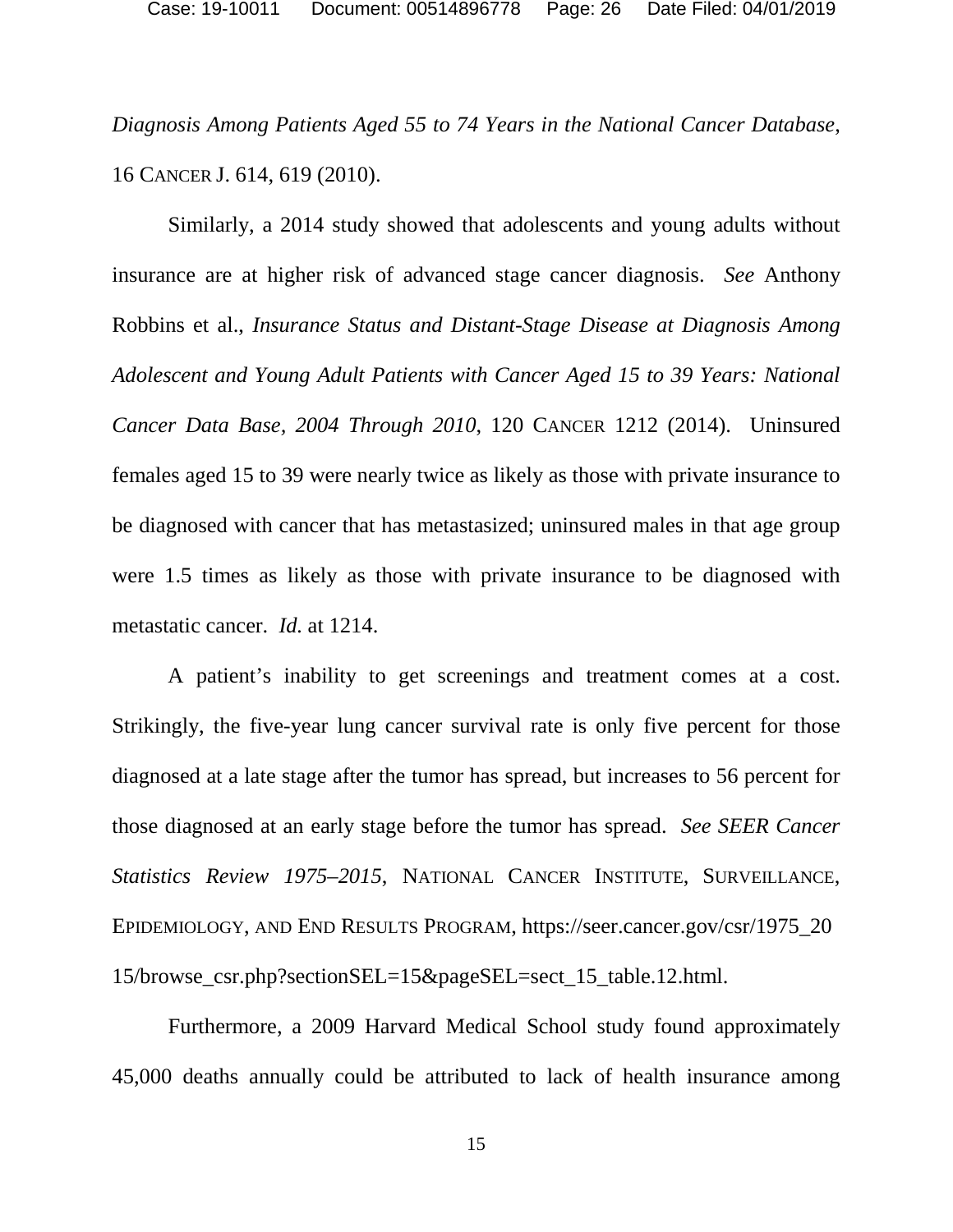<span id="page-26-1"></span>working-age Americans. These uninsured Americans had a 40 percent higher risk of death than their privately insured counterparts. Andrew P. Wilper et al., *Health Insurance and Mortality in US Adults*, 99 AM. J. PUB. HEALTH 2289, 2292 (2009). Not having access to insurance is associated with mortality despite advances in medical therapeutics. *See id.* at 2294.

<span id="page-26-0"></span>With respect to heart disease, an American Heart Association survey found that more than half of the cardiovascular patients responding reported difficulty paying for medical care. AM. HEART ASS'N, *Affordable Access to Health Care*, *supra*. Consequently, 46 percent of chronically ill patients said they had delayed getting needed medical care, 28 percent who took regular medication had not filled a prescription, and nearly 30 percent had delayed a screening test prior to diagnosis. *Id.* Fewer than half of uninsured adults had their cholesterol checked within the recommended timeframe. Sara R. Collins et al., *Insuring the Future: Current Trends in Health Coverage and the Effects of Implementing the Affordable Care Act: Findings from the Commonwealth Fund Biennial Health Insurance Survey, 2012*, THE COMMONWEALTH FUND (2013), at 12, http://www.commonweal thfund.org/~/media/files/publications/fund-report/2013/apr/1681 collins insuring future\_biennial\_survey\_2012\_final.pdf.

<span id="page-26-3"></span><span id="page-26-2"></span>Even *during* a heart attack, uninsured patients are more likely to delay seeking medical care because of the financial implications. Kim G. Smolderen et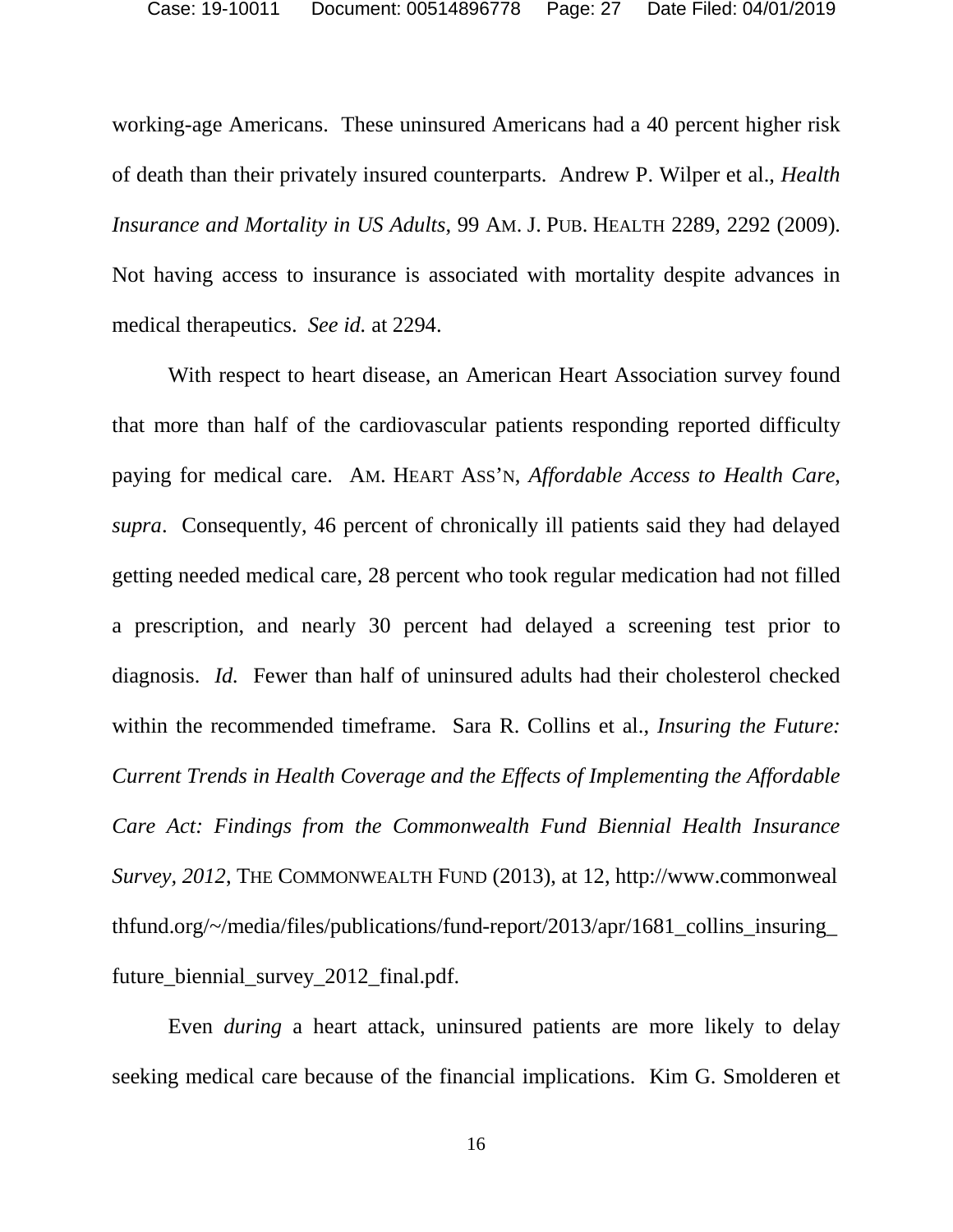al., *Health Care Insurance, Financial Concerns in Accessing Care, and Delays to Hospital Presentation in Acute Myocardial Infarction*, 303 J. AM. MED. ASS'N 1392, 1395-99 (2010).

<span id="page-27-1"></span>MS patients are no different. A 2007 survey concluded that 27.4 percent had postponed seeking needed health care because of the expense, and 22.3 percent delayed filling prescriptions, skipped doses of medications, or split pills because of costs. L.I. Ionezzi et al., *Health, Disability and Life Insurance Experiences of Working-Age Persons with Multiple Sclerosis*, 13 MULTIPLE SCLEROSIS J. 534, 538 (2008), https://journals.sagepub.com/doi/abs/10.1177/1352458507080466. Similarly, 36 percent indicated spending less on basic needs such as food or heat to pay for their MS-related expenses. *Id.* at 544. Stopping treatment—which can occur when financial pressures mount—has been shown to have a negative impact on MS patients, including an increase in the frequency and severity of relapses or worsening symptoms. Bruce Cohen et al., *MS Therapy Adherence & Relapse Risk*, 80:7 NEUROLOGY (2013), http://n.neurology.org/conten t/80/7\_Supplement/P01.193. Without health insurance to defray the costs of MS treatment, most patients living with the disease are not able to access their prescribed medicines, therapies, supportive services and equipment.

<span id="page-27-0"></span>Uninsured individuals with diabetes show the same patterns. "Among persons aged 18 to 64 with diabetes mellitus, those who had no health insurance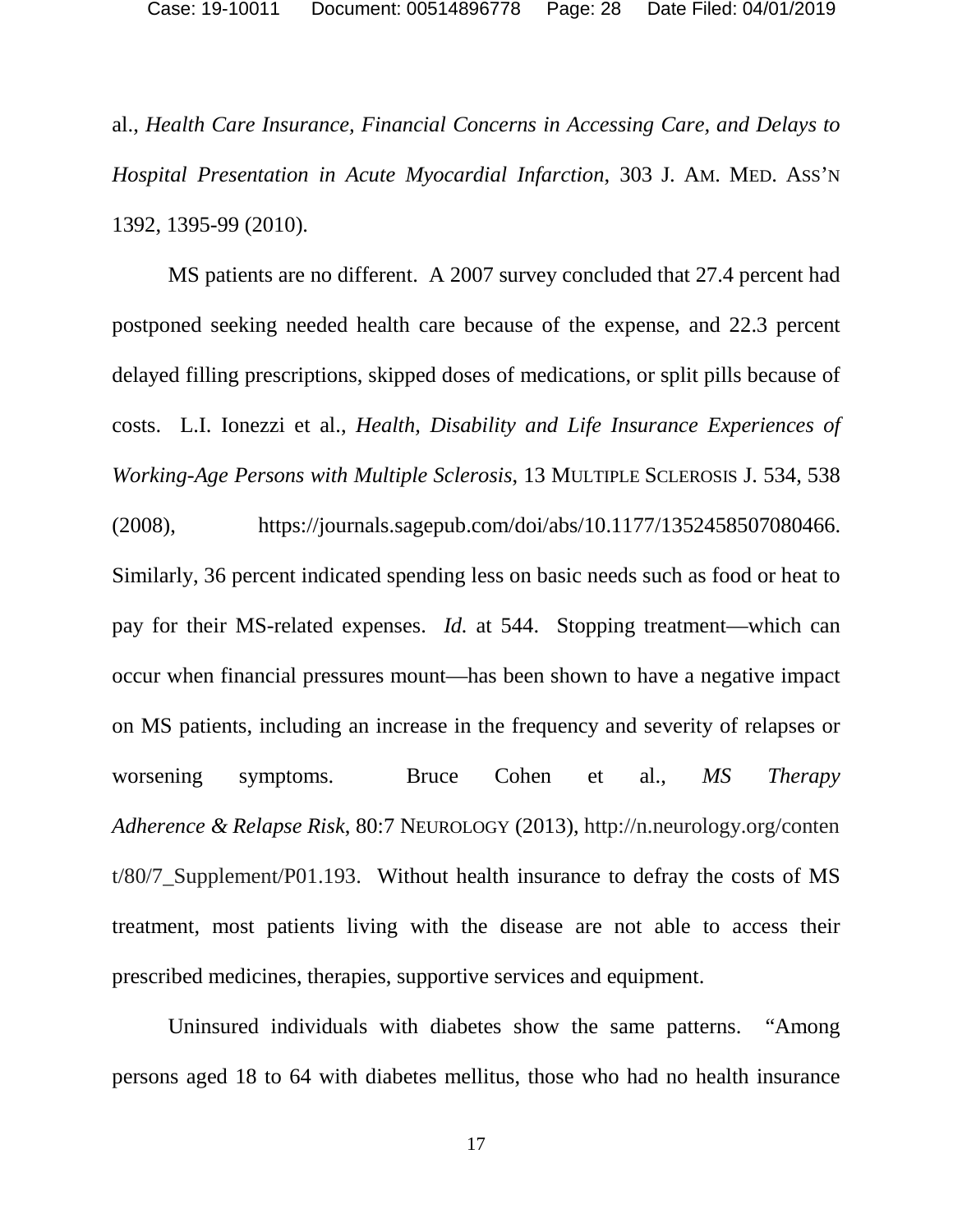<span id="page-28-1"></span>during the preceding year were six times as likely to forgo needed medical care as those who were continuously insured." J.B. Fox et al., *Vital Signs: Health Insurance Coverage and Health Care Utilization—United States, 2006-2009 and January-March 2010*, 59 MORBIDITY & MORTALITY WKLY. REP. 1448, 1448 (2010).

<span id="page-28-0"></span>Individuals with diabetes who have private health insurance see a doctor over four times as often as those who do not have insurance. Am. Diabetes Ass'n, *Economic Costs of Diabetes in the U.S. in 2012*, 36 DIABETES CARE 1033, 7-9 tbls.9 & 10 (Supp. 2013), http://care.diabetesjournals.org/content/suppl/2013/03/05 /dc12-2625.DC1/DC122625SupplementaryData.pdf. Those without insurance are more than 30 percent more likely to visit emergency departments than those with private insurance. *Id.* Diabetes patients with no health insurance were twice as likely to have complications as patients with health insurance. Nina E. Flavin et al., *Health Insurance and the Development of Diabetic Complications*, 102 S. MED.J. 805, 807 (2009).

<span id="page-28-3"></span><span id="page-28-2"></span>Lack of health insurance also delays diagnosis and treatment, increasing the risks of complications. Diabetes went undiagnosed in 42.2 percent of individuals without health insurance, compared to 25.9 percent of those with insurance. Xuanping Zhang et al., *The Missed Patient with Diabetes: How Access to Health Care Affects the Detection of Diabetes*, 31 DIABETES CARE 1748, 1749 (2008).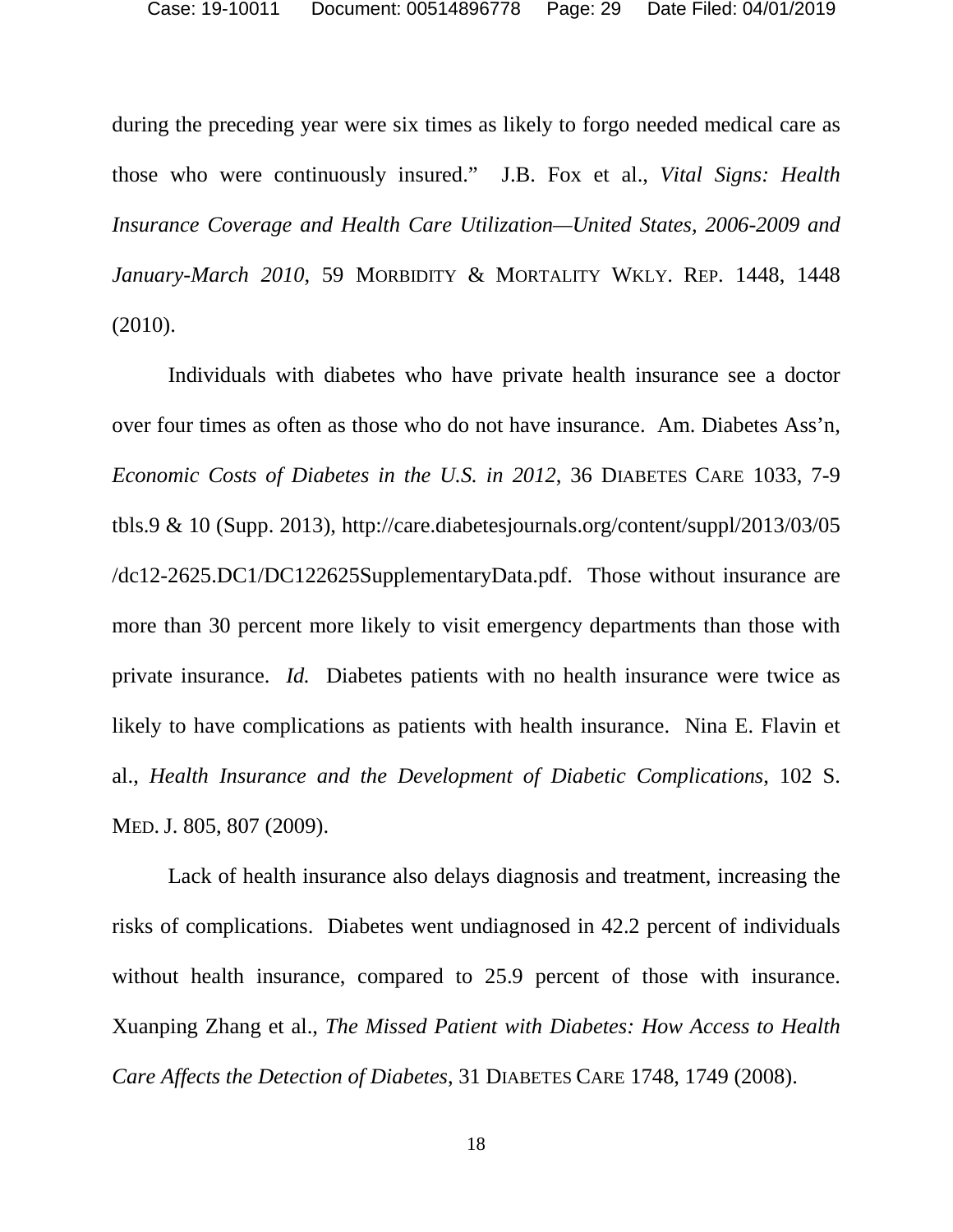<span id="page-29-3"></span>Similarly, the cost of insulin has caused patients with diabetes to ration insulin or skip doses because they simply cannot afford it, even though this practice can lead to serious and even deadly complications. Cefalu et al., *supra*, at 1306. Patients may need several vials of insulin a month. With the list price of a single vial of insulin over \$300, lack of insurance for a person with diabetes can be devastating. Sarah J. Tribble, *Several Probes Target Insulin Drug Pricing*, KAISER HEALTH NEWS (Oct. 28, 2017), https://www.nbcnews.com/health/healthnews/several-probes-target-insulin-drug-pricing-n815141.

<span id="page-29-2"></span><span id="page-29-1"></span>In the inflammatory-bowel-disease community, 66.3 percent of surveyed patients reported health-care related financial worry prior to 2014, and 25.4 percent of patients reported delaying medical care with cost concerns cited as a major factor. David T. Rubin et al., *The Crohn's and Colitis Foundation of America Survey of Inflammatory Bowel Disease Patient Health Care Access*, 23 INFLAMMATORY BOWEL DISEASES 224 (2017), https://www.ncbi.nlm.nih.gov/pub med/27997434.

<span id="page-29-0"></span>Twenty-one percent of adults with epilepsy reported not being able to afford their prescription medications within the last year. David J. Thurman et al., *Health-Care Access Among Adults with Epilepsy: The U.S. National Health Interview Survey, 2010 and 2013*, 55 EPILEPSY BEHAV. 184 (2015), https://www.ncbi.nlm.nih.gov/pmc/articles/PMC5317396/.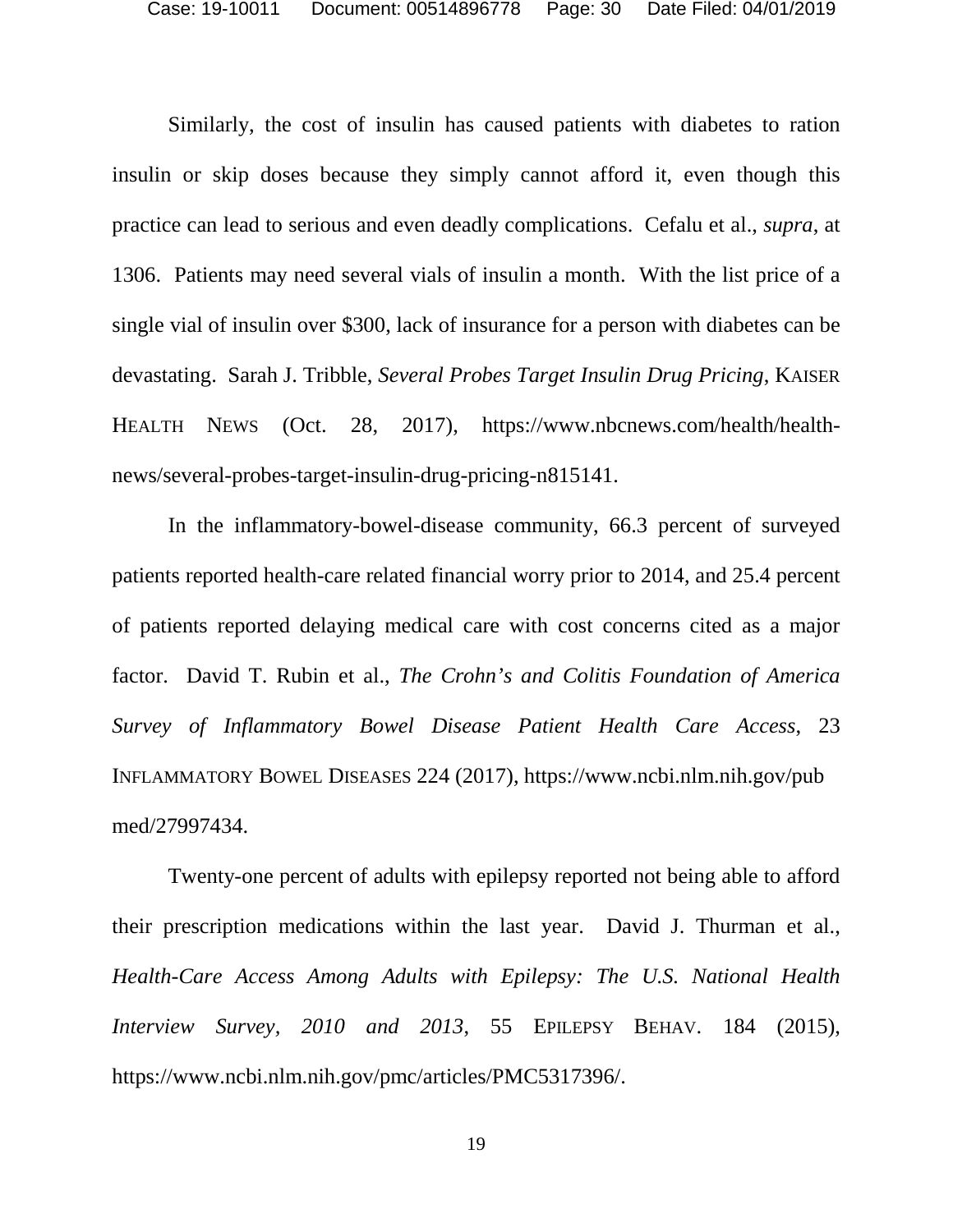<span id="page-30-5"></span><span id="page-30-1"></span>Likewise, uninsured patients with CVD experience higher mortality rates and poorer blood-pressure control than their insured counterparts. *See* Tefera Gezmu et al., *Disparities in Acute Stroke Severity, Outcomes, and Care Relative to Health Insurance Status*, 23 J. STROKE & CEREBROVASCULAR DISEASE 93, 95-97 (2014); Brent M. Egan et al., *The Growing Gap in Hypertension Control Between Insured and Uninsured Adults: National Health and Nutrition Examination Surveys 1988-2010*, 8 J. AM. SOC'Y HYPERTENSION 7, 7-8 (Supp. 2014) ("By 2010, hypertension was controlled in 29.8 percent of uninsured and 52.5 percent of insured adults . . . [a difference of] 22.7 percent"); Wilper et al., *Health Insurance*, *supra*, at 2292; O. Kenrik Duru et al., *Health Insurance Status and Hypertension Monitoring and Control in the United States*, 20 AM.J. HYPERTENSION 348, 350-52 (2007).

<span id="page-30-4"></span><span id="page-30-3"></span><span id="page-30-0"></span>Those who suffer an ischemic stroke<sup> $6$ </sup> and are uninsured experience greater neurological impairments, longer hospital stays, and up to a 56 percent higher risk of death than the insured. Jay J. Shen & Elmer Washington, *Disparities in Outcomes Among Patients with Stroke Associated with Insurance Status*, 38 STROKE 1010, 1013 (2007).

<span id="page-30-6"></span><span id="page-30-2"></span> <sup>6</sup> Ischemic strokes account for 87 percent of all stroke incidents and are by far the most common type. Emelia J. Benjamin et al., *Heart Disease and Stroke Statistics—2018 Update, A Report From the American Heart Association*, AMERICAN HEART ASSOCIATION (2018).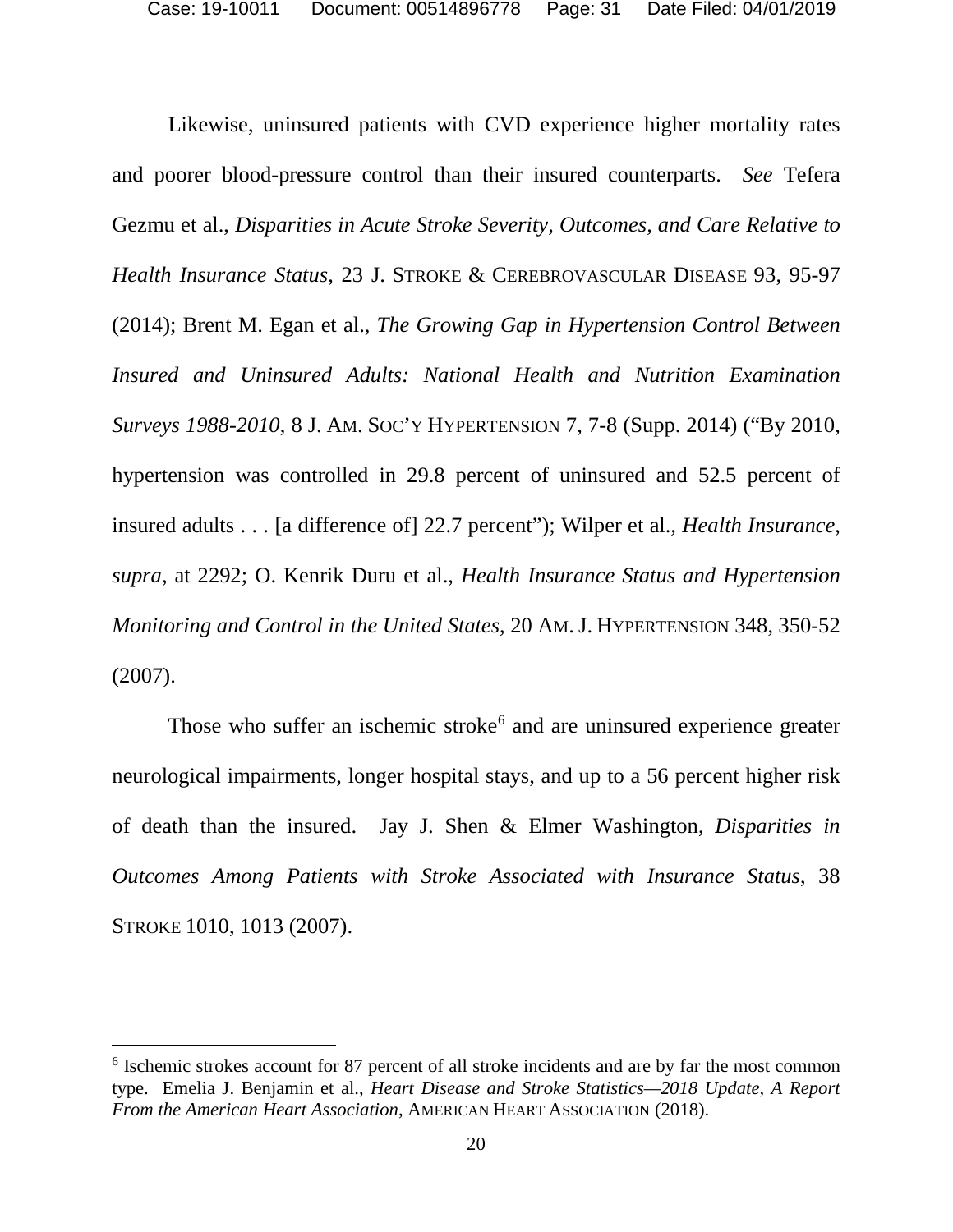Prior to the enactment of the ACA, uninsured Americans were left with an impossible choice—place themselves and their families in financial peril or forgo getting the treatment they needed. Congress passed the ACA to eliminate this untenable choice, and the ACA has largely risen to the occasion.

#### **C. Congress's enactment and preservation of the ACA has significantly reduced Americans' financial burden and allowed Americans who need treatment the most to receive it.**

<span id="page-31-0"></span>Since Congress enacted the ACA, the Act has significantly improved circumstances for individuals with chronic diseases. Uninsured rates among nonelderly adults decreased by 6.3 percent between the fourth quarter of 2013 and the fourth quarter of 2016. Benjamin D. Sommers et al., *Early Changes in Health Insurance Coverage under the Trump Administration*, 378 NEW ENG. J. MED. 1061 (2018), https://www.ncbi.nlm.nih.gov/pubmed/29539288.

<span id="page-31-1"></span>The data is even more striking when factoring in household income. The gap in insurance coverage between households with an annual income below \$25,000 and those above \$75,000 fell from 31 percent to 17 percent (a relative reduction of 46 percent) in Medicaid expansion states, and from 36 percent to 28 percent in non-expansion states. Kevin Griffith et al., *The Affordable Care Act Reduced Socioeconomic Disparities In Health Care Access*, 36:8 HEALTH AFF. 1503, 1507-08 (2017), https://www.healthaffairs.org/doi/pdf/10.1377/hlthaff.2017. 0083.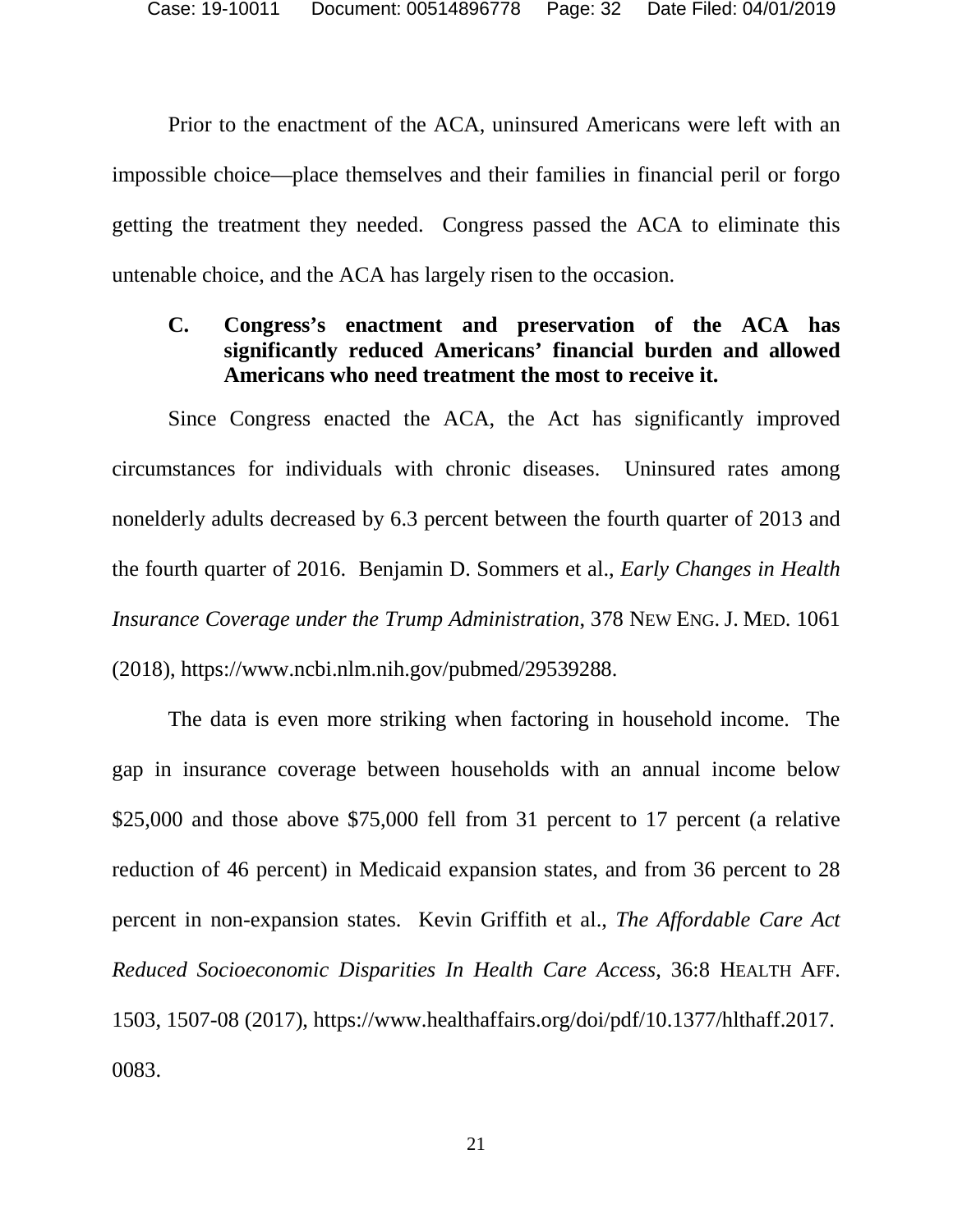<span id="page-32-2"></span>The ACA has had a direct benefit on Americans living with chronic conditions including arthritis, migraine, cardiovascular disease, psoriasis, inflammatory bowel disease, and osteoporosis. Over 606,277 adults aged 18 to 64 suffering from these chronic conditions received increased coverage and medical access due to the ACA. Hugo Torres et al., *Coverage and Access for Americans with Chronic Disease under the Affordable Care Act: A Quasi-Experimental Study*, 166 ANNALS INTERNAL MED. 472, 472-79 (2017), https://annals.org/aim/articleabstract/2599147/coverage-access-americans-chronic-disease-under-affordablecare-act-quasi?doi=10.7326%2fM16-1256. Detailed studies conducted from 1999 through 2012 confirm that individuals with Medicaid coverage were more likely than uninsured individuals to have at least one outpatient physician visit annually. Andrea S. Christopher et al., *Access to Care and Chronic Disease Outcomes Among Medicaid-Insured Persons Versus the Uninsured*, 106 AM. J. PUB. HEALTH 63, 63-69 (2015), https://ajph.aphapublications.org/doi/10.2105/AJPH.2015.30292 5.

<span id="page-32-1"></span><span id="page-32-0"></span>A survey of the impact of Medicaid expansion—which compared Kentucky and Arkansas with Texas, a non-expansion state—also showed that gaining coverage under the ACA was associated with a \$337 reduction in annual out-ofpocket spending and a 25 percent increase in blood glucose screening. Benjamin D. Sommers et al., *Three-Year Impacts of the Affordable Care Act: Improved*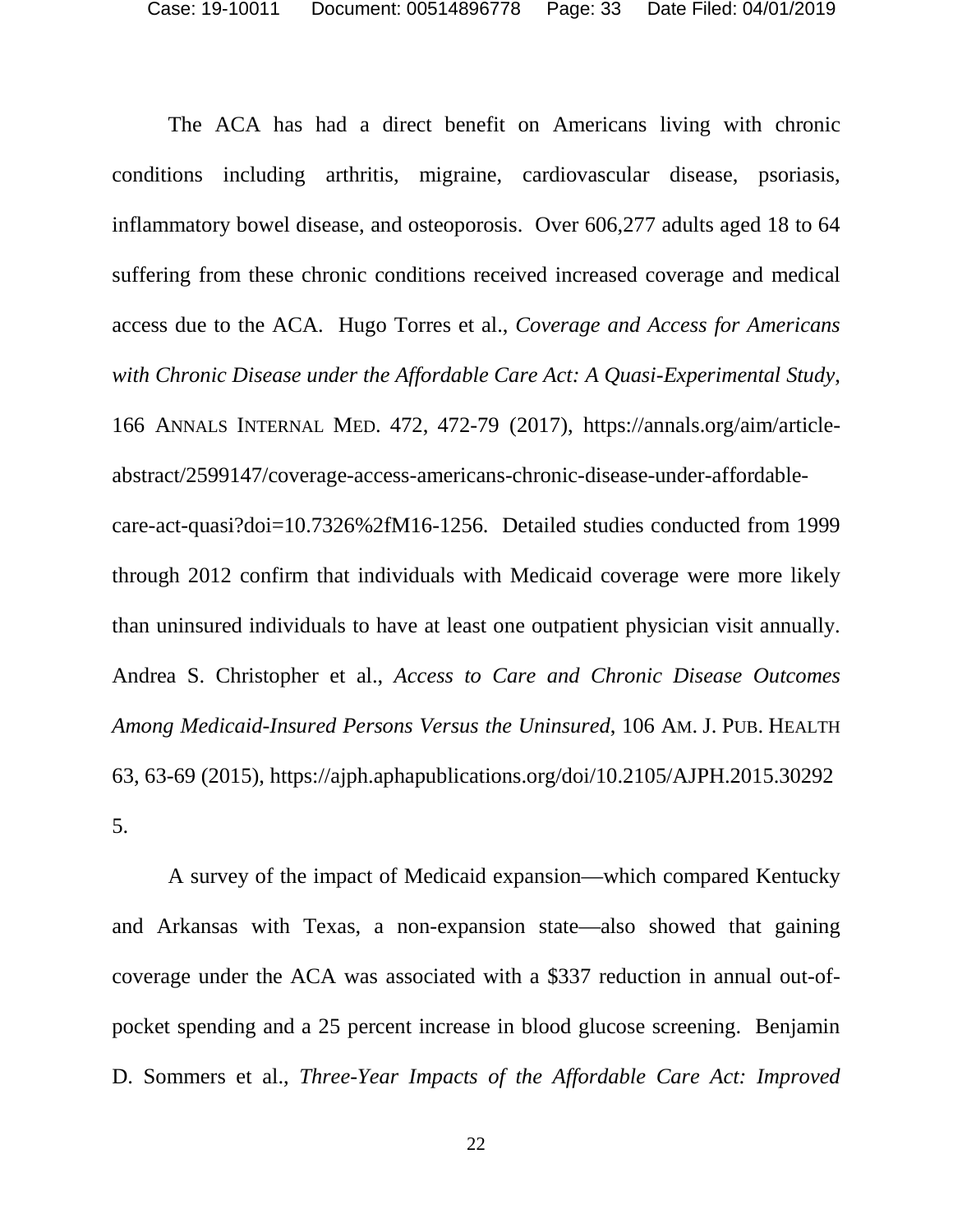*Medical Care and Health among Low-Income Adults*, 36:6 HEALTH AFF. 1119 (2017).

This increase in coverage tangibly affects health outcomes—a small but statistically significant shift was found toward early-stage diagnosis for colorectal, lung, female breast, pancreatic cancer, and melanoma in patients in Medicaidexpansion states. Similarly, the ACA's coverage expansion for dependent children up to age 26 has: (i) increased the insurance-coverage rate among that population; (ii) had a positive effect on initiation and completion of the human papillomavirus (HPV) vaccination; (iii) resulted in more early diagnosis and receipt of fertilitysparing treatments for cervical cancer; and (iv) increased early-stage diagnosis for cancer among young adults 19 to 25 years old. Xuesong Han & Ahmedin Jemal, *The Affordable Care Act and Cancer Care for Young Adults*, 20:3 J. CANCER 194 (2017), https://www.ncbi.nlm.nih.gov/pubmed/28537966.

<span id="page-33-2"></span><span id="page-33-1"></span><span id="page-33-0"></span>The proportion of cancer survivors reporting delayed or forgone care and inability to afford health care services also significantly decreased after the ACA was passed from 2010 to 2016. Ryan D. Nipp et al., *Patterns in Health Care Access and Affordability among Cancer Survivors During Implementation of the Affordable Care Act*, JAMA ONCOLOGY (Mar. 29, 2018). Overall, the uninsured rate for cancer survivors decreased from 12.4 percent in 2012 to 7.7 percent in 2015. Amy J. Davidoff et al., *Changes in Health Insurance Coverage Associated*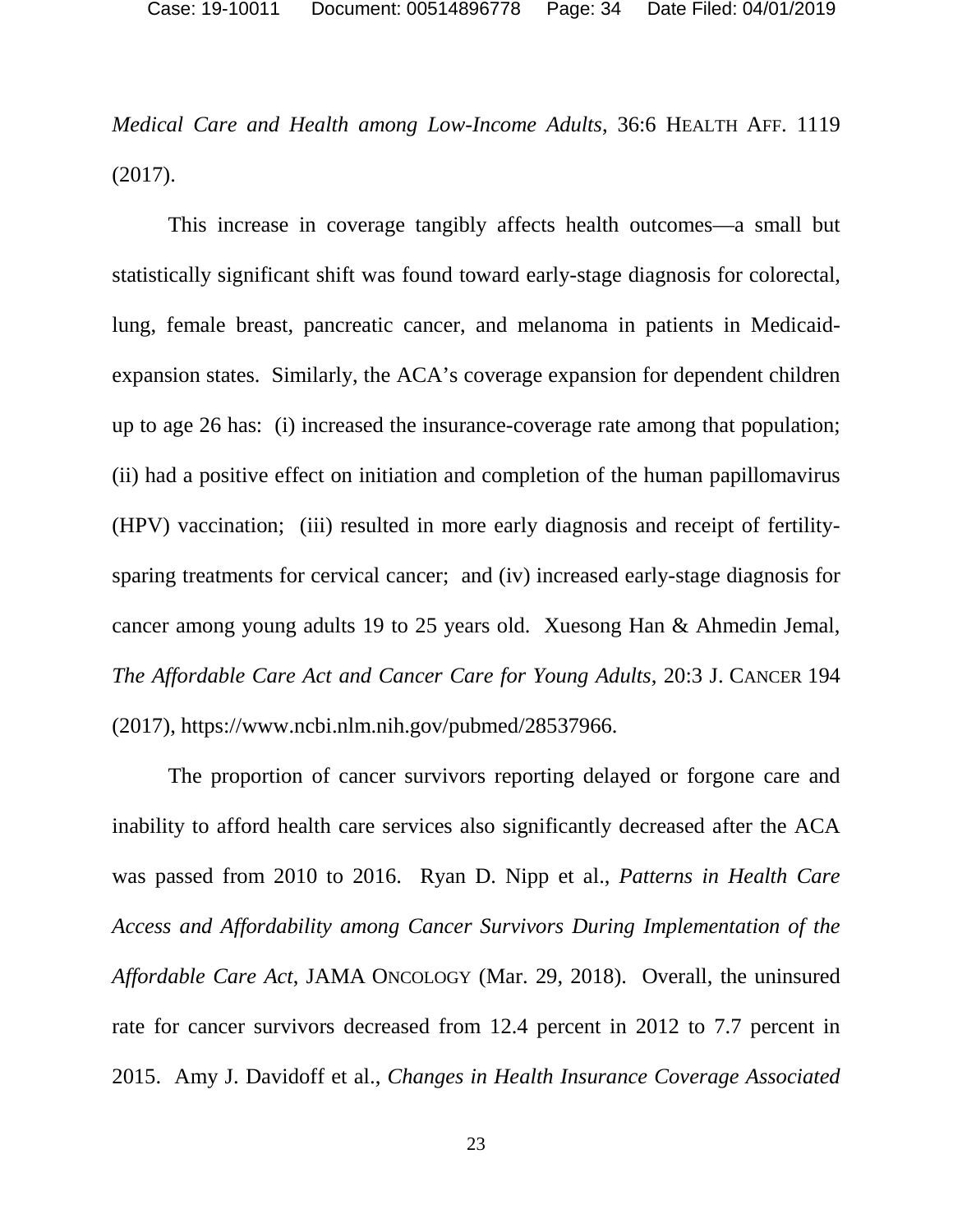*with the Affordable Care Act among Adults With and Without a Cancer History: Population-Based National Estimates*, 56 J. MED. CARE AM. PUB. HEALTH ASS'N 220, 220-27 (2018).

<span id="page-34-1"></span>In states that have expanded Medicaid under the ACA, a surge of individuals have been screened for and diagnosed with diabetes, compared with states that have not expanded, which show only a minimal increase. Harvey W. Kaufman*, Surge in Newly Identified Diabetes Among Medicaid Patients in 2014 Within Medicaid Expansion States Under the Affordable Care Act*, 38 DIABETES CARE 833 (2015). Patients in Medicaid-expansion states are being treated earlier and could experience better long-term outcomes. *Id*. at 835.

<span id="page-34-2"></span><span id="page-34-0"></span>Patients with mental illnesses have also been greatly benefited by ACA coverage. "In states that expanded Medicaid under the ACA, the uninsured share of substance use or mental health disorder hospitalizations fell from about 20 percent in the fourth quarter of 2013 to about 5 percent by mid-2015." *Continuing Progress on the Opioid Epidemic: The Role of the Affordable Care Act*, ASPE ISSUE BRIEF, https://aspe.hhs.gov/system/files/pdf/255456/ACAOpioid.pdf (Jan. 11, 2017). The ACA has increased the rate of health-insurance coverage among nonelderly adults with serious psychological distress and has resulted in a reduction of patients choosing to delay or forgo treatment due to the cost of health care. Priscilla Novak et al., *Changes in Health Insurance Coverage and Barriers*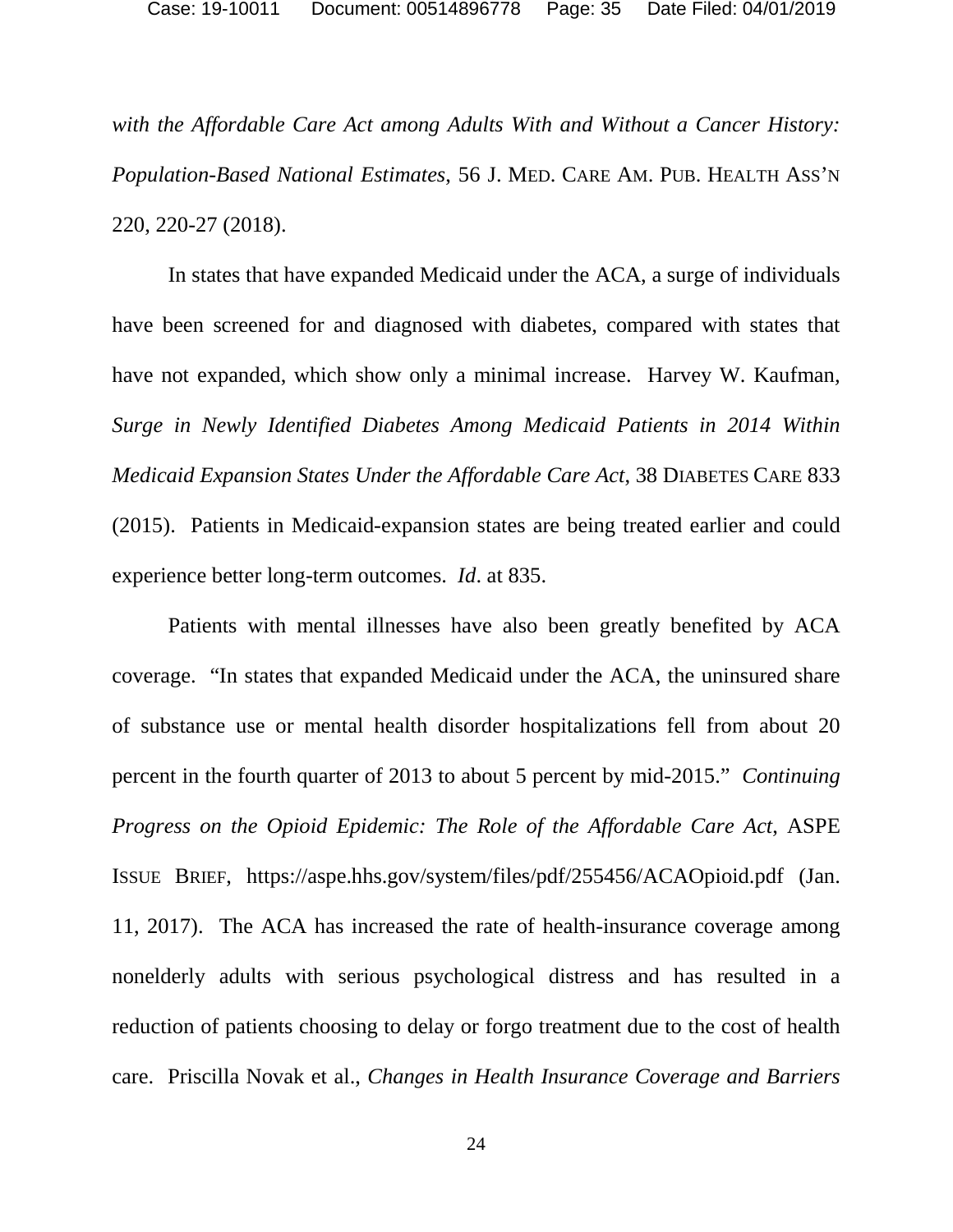*to Health Care Access Among Individuals with Serious Psychological Distress Following the Affordable Care Act*, 45 ADMIN. POL'Y MENTAL HEALTH AND MENTAL HEALTH SERVICES RES. 924 (2018), https://doi.org/10.1007/s10488-018- 0875-9.

<span id="page-35-2"></span>Notably, the ACA has proved valuable in addressing the ongoing drugaddiction and opioid crises—without the ACA, many of the recommendations for solving the crises that were included in the President's Commission on Combating Drug Addiction and the Opioid Crisis would be nullified. *See generally Recommendations of Congressman Patrick J. Kennedy to the President's Commission on Combating Drug Addiction and the Opioid Crisis*, THE KENNEDY FORUM, https://chp-wp-uploads.s3.amazonaws.com/www.thekennedyforum.org/ uploads/2017/10/PJK-recommendations-to-Opioid-Commission.pdf (Oct. 2017).

<span id="page-35-1"></span><span id="page-35-0"></span>Between the summer of 2013 and the winter of 2014-15, the uninsured rate among women of childbearing age decreased from 19.6 percent to 13.3 percent. Gupta, *Examining Threats to Workers*, *supra*, at 6. This improvement resulted in 5.5 million women being able to access health care to "help them get healthy before they got pregnant, and to protect their health during and after pregnancy and childbirth." *Id.* The proportion of young women who reported delaying or forgoing care due to cost concerns dropped by 3.4 percentage points. Adelle Simmons et al., *The Affordable Care Act: Promoting Better Health for Women*,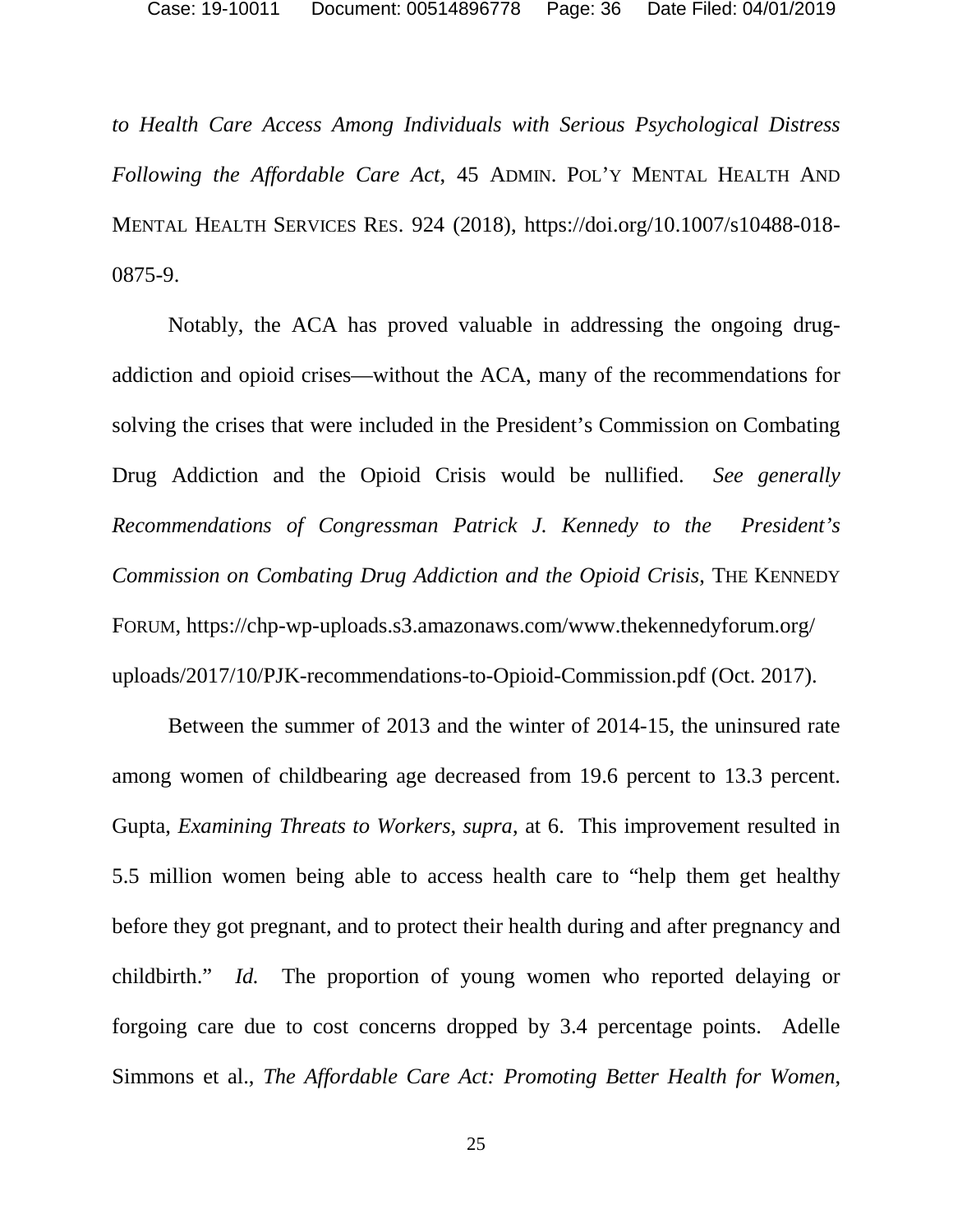ASPE ISSUE BRIEF, https://aspe.hhs.gov/system/files/pdf/205066/ACAWomenHeal thIssueBrief.pdf (June 14, 2016).

Congress's policy-based decision to pass and preserve the ACA has resulted in both the reduction of financial burdens on Americans and the improvement of medical outcomes for patients with chronic diseases.

### **III. THE LOWER COURT'S DECISION TO INVALIDATE THE ACA IGNORES CONGRESS'S POLICY-BASED DECISION TO PRESERVE THE ACA BECAUSE THE ACA HAS IMPROVED ACCESS TO MUCH-NEEDED, AFFORDABLE INSURANCE**

Congress's conscious choice to preserve the ACA after lengthy debate was meant to ensure that the significant progress made in reducing the medical and financial problems faced by individuals with chronic diseases was not lost. If the ACA were eliminated in its entirety, the number of uninsured Americans would increase by 19.9 million or 65 percent. Linda J. Blumberg et al., *State-by-State Estimates of the Coverage and Funding Consequences of Full Repeal of the ACA*,

<span id="page-36-1"></span><span id="page-36-0"></span>URBAN INSTITUTE: HEALTH POLICY CENTER 2 (Mar. 2019), https://www.urban.org/sites/default/files/publication/100000/repeal\_of\_the\_ aca\_by\_state.pdf (reflecting data collected in 2019); *see also* CONGRESSIONAL BUDGET OFFICE COST ESTIMATE, *supra* (contemplating that 17 million Americans would lose their insurance in 2018 if the ACA were repealed, without the benefit of 2019 data).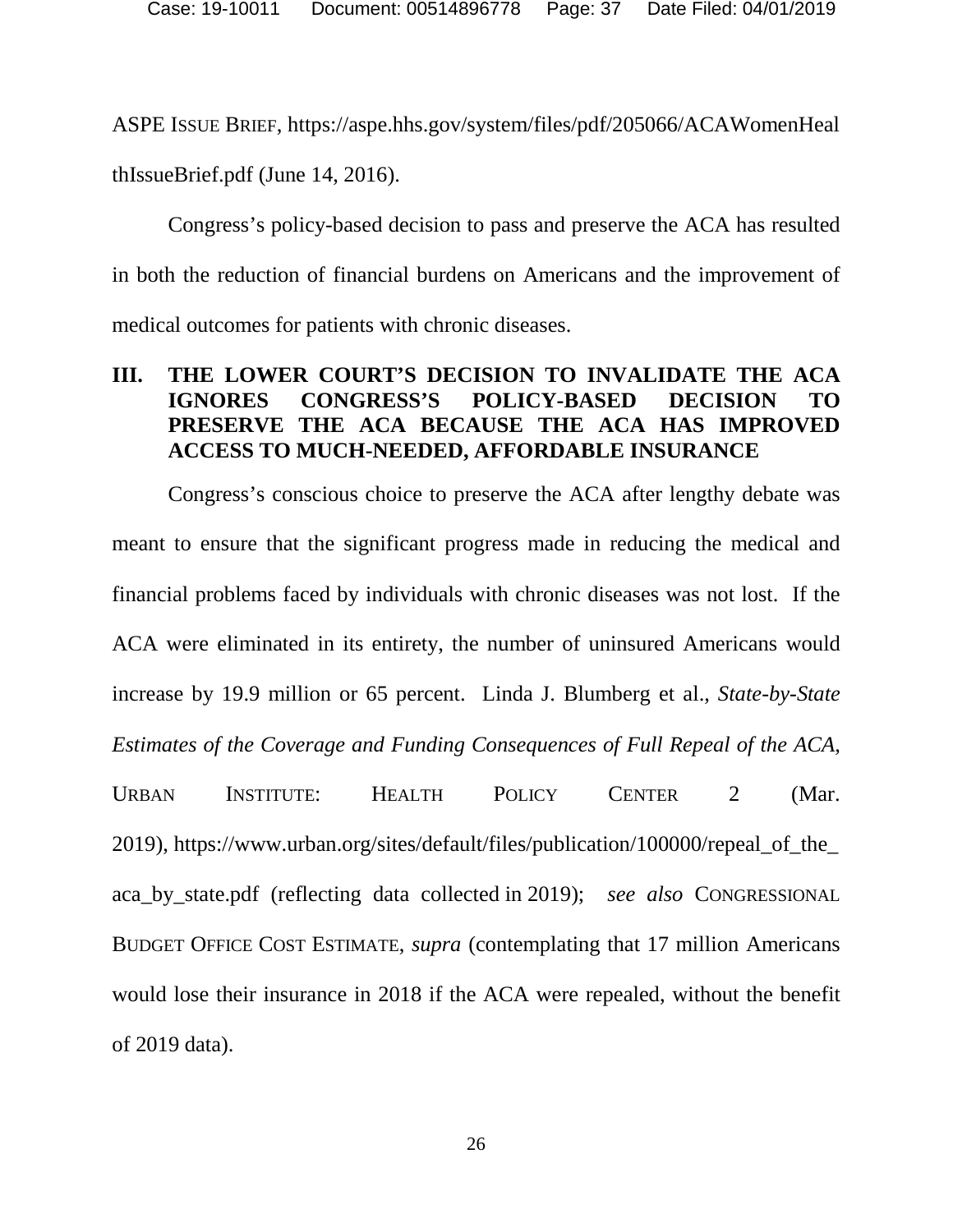<span id="page-37-2"></span>Congress was explicitly unwilling to leave millions without coverage in a "repeal-without-replace" scenario. *See* 163 CONG. REC. S4227, S4227-96 (daily ed. July 26, 2017), https://www.congress.gov/crec/2017/07/26/CREC-2017-07-26 pt1-PgS4227-9.pdf. By invalidating the ACA in its entirety, the lower court substituted its own judgment for Congress's policy-based decision, threatening the significant progress the ACA has made in getting patients the medical care they need.

<span id="page-37-1"></span>In enacting the ACA, Congress was made aware of—and relied on—data establishing that people have poorer health outcomes and require more costly, long-term treatment without affordable health insurance. 42 U.S.C. § 18091(2)(E) ("The economy loses up to \$207,000,000,000 a year because of the poorer health and shorter lifespan of the uninsured. By significantly reducing the number of the uninsured, the requirement, together with the other provisions of this Act, will significantly reduce this economic cost.").

<span id="page-37-0"></span>The Supreme Court has recognized that the broad policy goals of the Act were "to increase the number of Americans covered by health insurance and decrease the cost of health care." *NFIB*, 567 U.S. at 519. In *King v. Burwell*, the Court emphasized that such policy goals are the province of the legislature, not the courts. 135 S. Ct. at 2496. And, as discussed above and recognized by the Supreme Court, individuals without health insurance are less likely to receive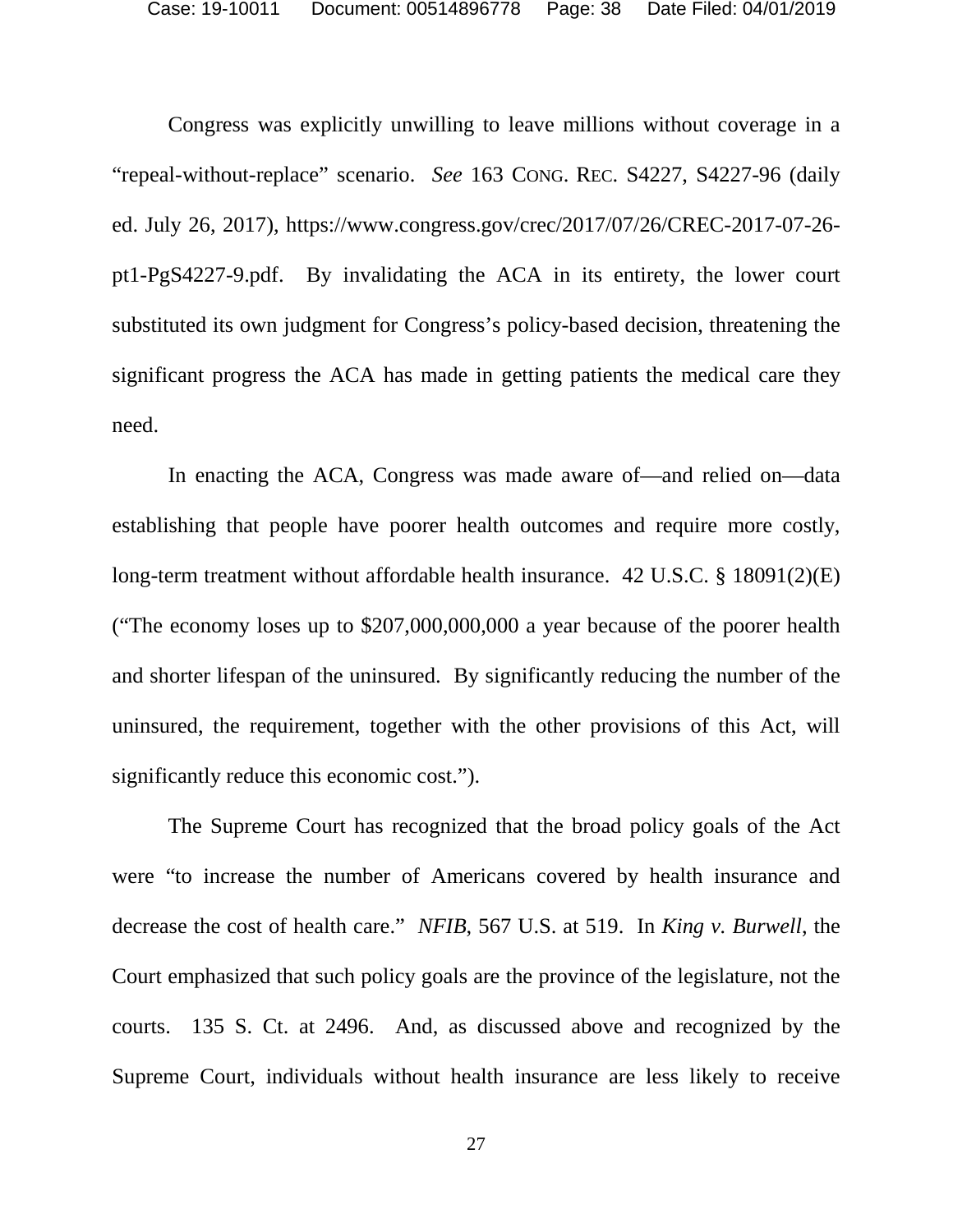<span id="page-38-0"></span>preventive treatment or early detection screenings and are more likely to delay treatment. *See, e.g.*, *NFIB*, 567 U.S. at 594 (Ginsburg, J., concurring) ("Because those without insurance generally lack access to preventative care, they do not receive treatment for conditions—like hypertension and diabetes—that can be successfully and affordably treated if diagnosed early on.") (citing Institute of Medicine, INSURING AMERICA'S HEALTH, PRINCIPLES AND RECOMMENDATIONS 43 (2004), https://www.nap.edu/catalog/10874/insuring-americas-health-principlesand-recommendations).

Congress passed the ACA to address the known failures of the healthinsurance market and the tragic consequences those failures have on patients and their families. By making health insurance available to all eligible individuals regardless of financial status, the ACA helps protect patients from the negative financial and medical outcomes of being uninsured or underinsured. Congress decided that preserving the ACA was the best way to continue improving access to much-needed, affordable insurance—a worthy policy goal that falls squarely on Congress.

#### **CONCLUSION**

For the foregoing reasons, *Amici* respectfully request that the Court reverse the lower court's ruling. Congress, in repealing only one, discrete provision of the ACA, did not repeal the whole Act or its important provisions designed to provide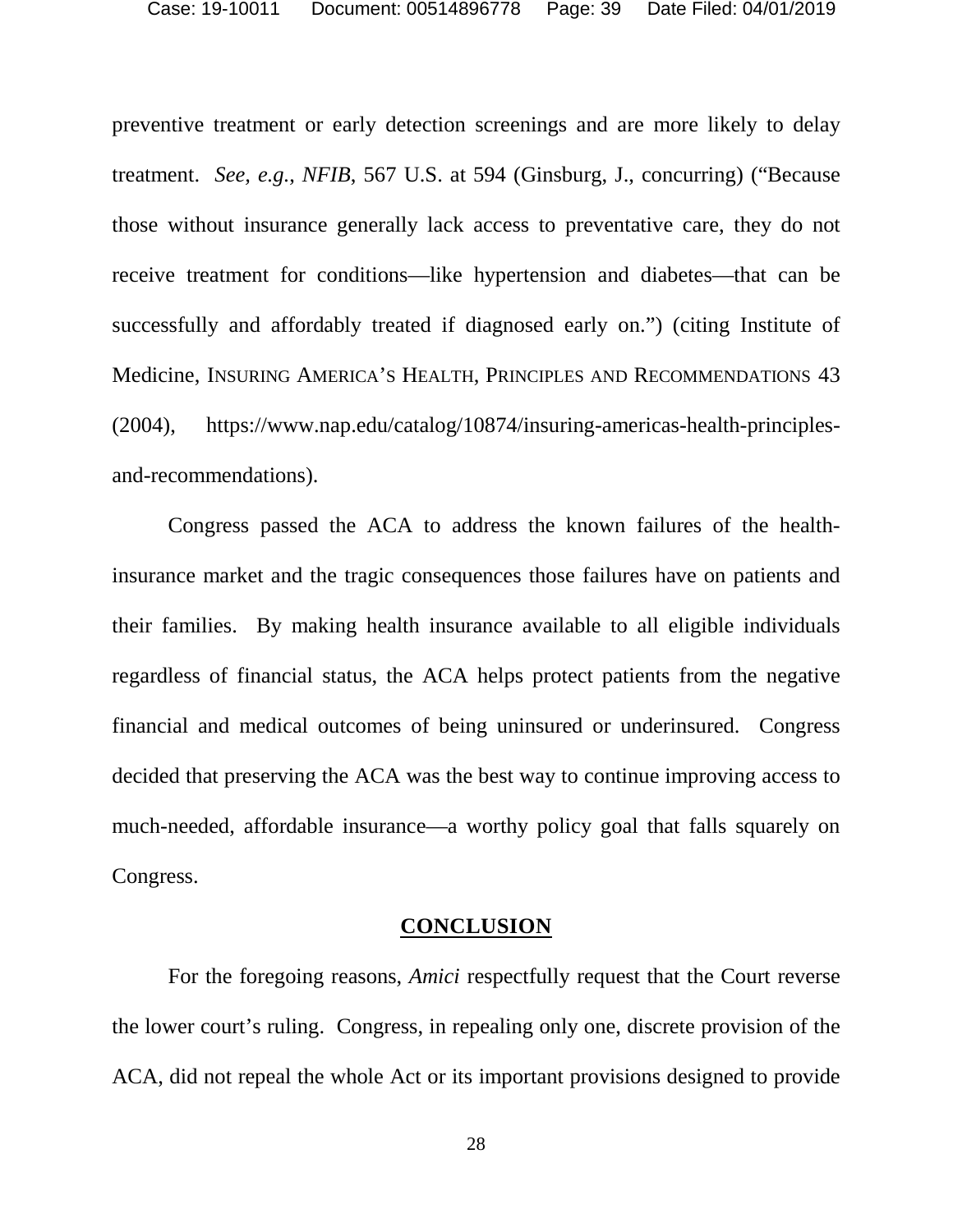access to health care. On the contrary, the ACA has operated, and should continue to operate, to help patients and survivors of chronic disease—exactly as Congress intended.

Respectfully submitted,

*/s/ Beth W. Petronio*

John Longstreth K&L GATES LLP 1601 K Street, N.W. Washington, DC 20006 (202) 778-9000 John.Longstreth@klgates.com

Beth W. Petronio Adam S. Cooper Alexander J. Chern K&L GATES LLP 1717 Main Street, Suite 2800 Dallas, Texas 75201 (214) 939-5500 Beth.Petronio@klgates.com Adam.Cooper@klgates.com Alex.Chern@klgates.com *Counsel for All Amici Curiae*

April 1, 2019

*Additional Counsel on Next Page*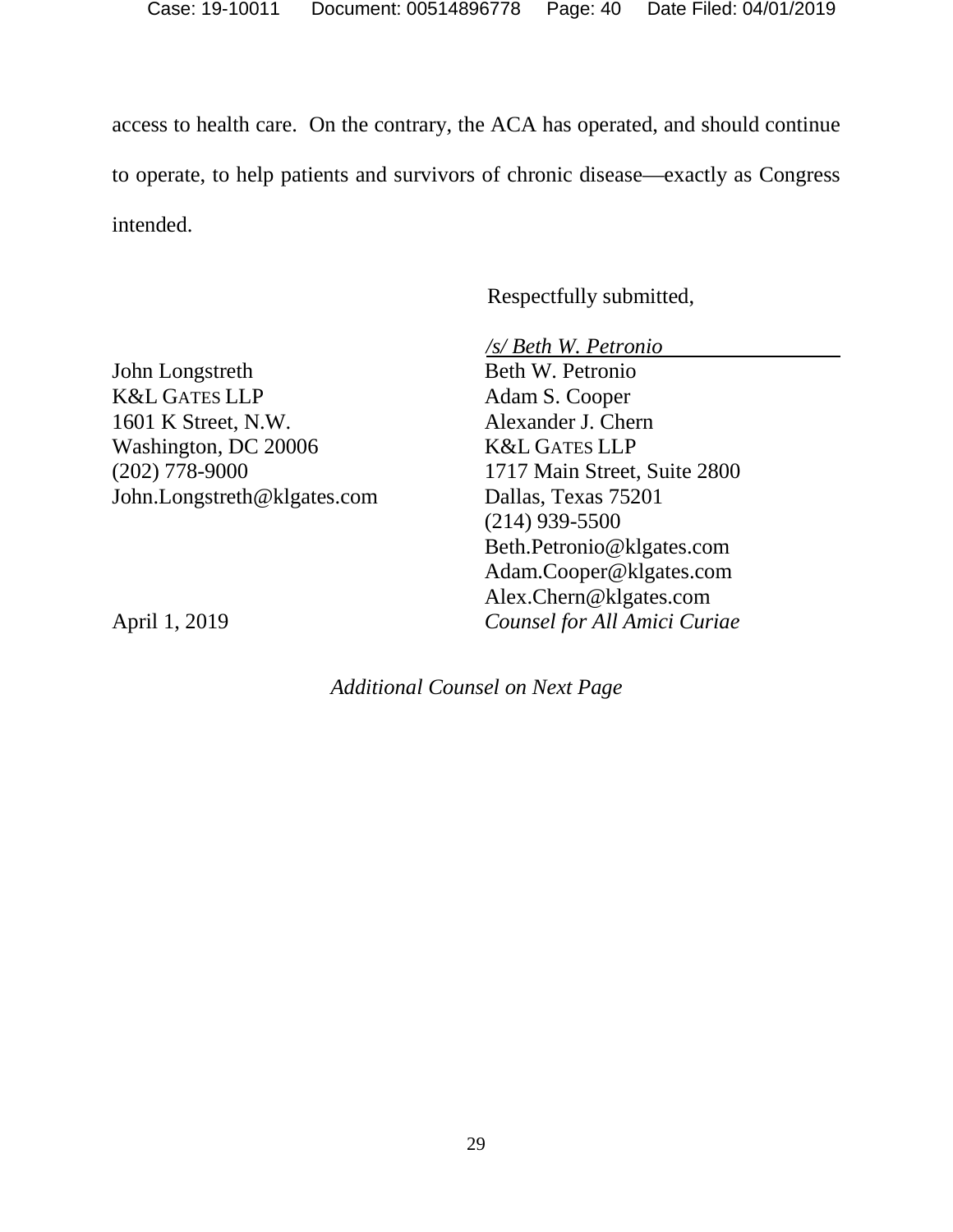Mary P. Rouvelas *Senior Counsel* AMERICAN CANCER SOCIETY CANCER ACTION NETWORK 555 11th Street NW, Suite 300 Washington, DC 20004 (202) 661-5707 Mary.Rouvelas@cancer.org *Co-Counsel for Amici ACS and ACS CAN*

Timothy Phillips *General Counsel* AMERICAN CANCER SOCIETY 250 Williams St. Atlanta, GA 30303 (404) 327-6423 Timothy.Phillips@cancer.org *Co-Counsel for Amici ACS and ACS CAN*

Sarah Fech-Baughman *Director of Litigation* AMERICAN DIABETES ASSOCIATION 2451 Crystal Drive Suite 900 Arlington, VA 22202 (703) 253-4823 Sfech@diabetes.org *Co-Counsel for Amici ADA*

Lewis Kinard *General Counsel* AMERICAN HEART ASSOCIATION 7272 Greenville Avenue Dallas, TX 75231 (214) 706-1246 Lewis.Kinard@heart.org *Co-Counsel for Amici AHA*

Chris Gegelys *Senior Vice President & Chief Legal Officer* CYSTIC FIBROSIS FOUNDATION 4550 Montgomery Ave., Suite 1100 N Bethesda, MD 20814 (301) 841-2627 cgegelys@cff.org *Co-Counsel for Amici CFF*

Steven R. Newmark *General Counsel* GLOBAL HEALTHY LIVING FOUNDATION 515 N. Midland Ave. Upper Nyack, NY 10960 (646) 715-2138 snewmark@ghlf.org *Co-Counsel for Amici GHLF*

Deborah Matz *Senior Vice President, Legal & Enterprise Risk Management* THE LEUKEMIA & LYMPHOMA SOCIETY 3 International Drive Rye Brook, NY 10573 (914) 821-8824 Deborah.Matz@lls.org *Co-Counsel for Amici LLS*

Bari Talente *Executive Vice President, Advocacy* NAT'L MULTIPLE SCLEROSIS SOC'Y 733 3rd Ave. New York, NY 10017 (212) 463-7787 Bari.Talente@nmss.org *Co-Counsel for Amici National MS Society*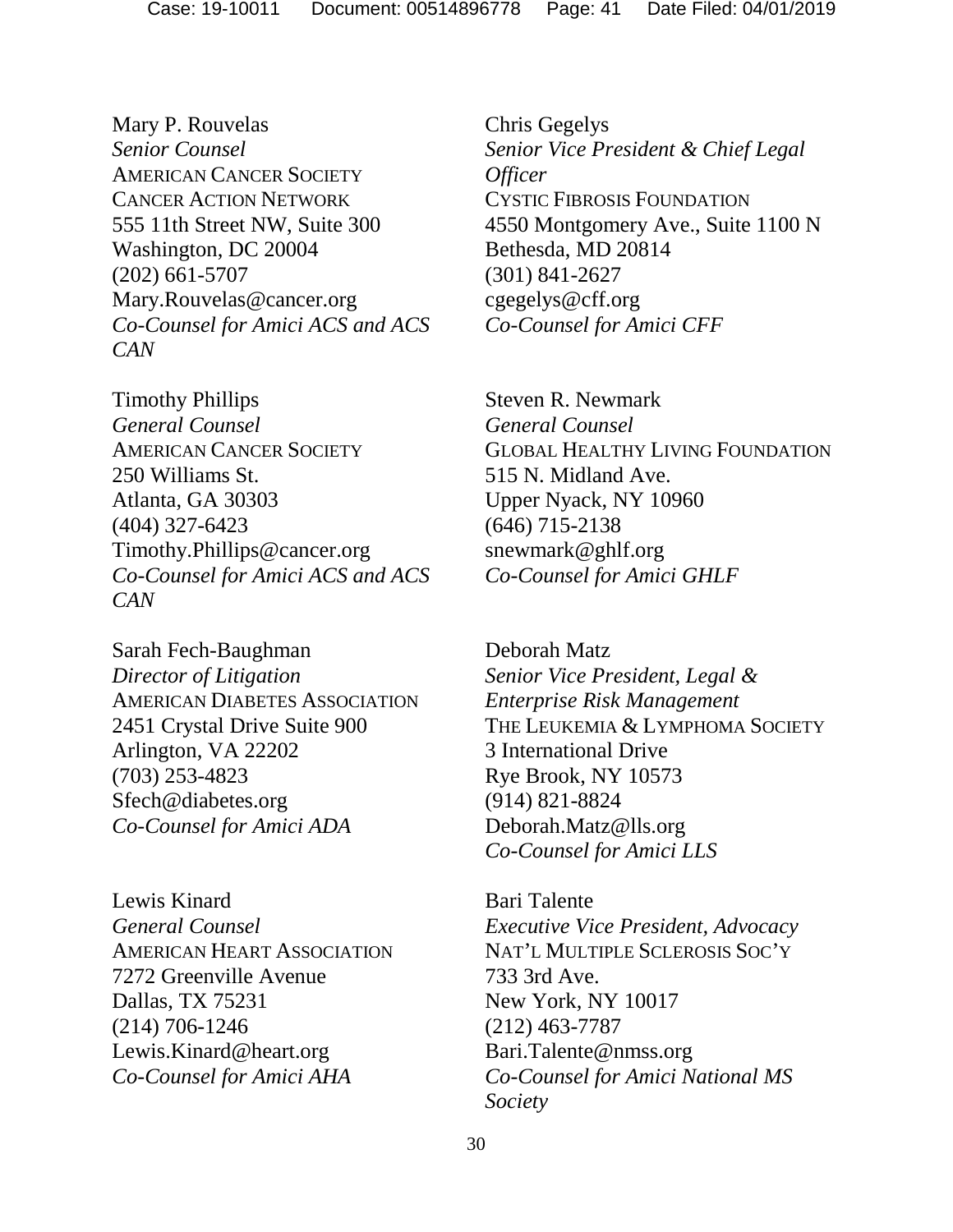Adrian Mollo *Sr. VP & General Counsel* MARCH OF DIMES 1550 Crystal Drive, Suite 1300 Arlington, VA 22202 (571) 257-1043 AMollo@marchofdimes.org *Co-Counsel for Amici March of Dimes*

Eric Hilty *Chief Legal Officer* NAT'L MULTIPLE SCLEROSIS SOC'Y 900 S. Broadway, 2nd Floor Denver, CO 80209 (303) 698-6100 Eric.Hilty@nmss.org *Co-Counsel for Amici National MS Society*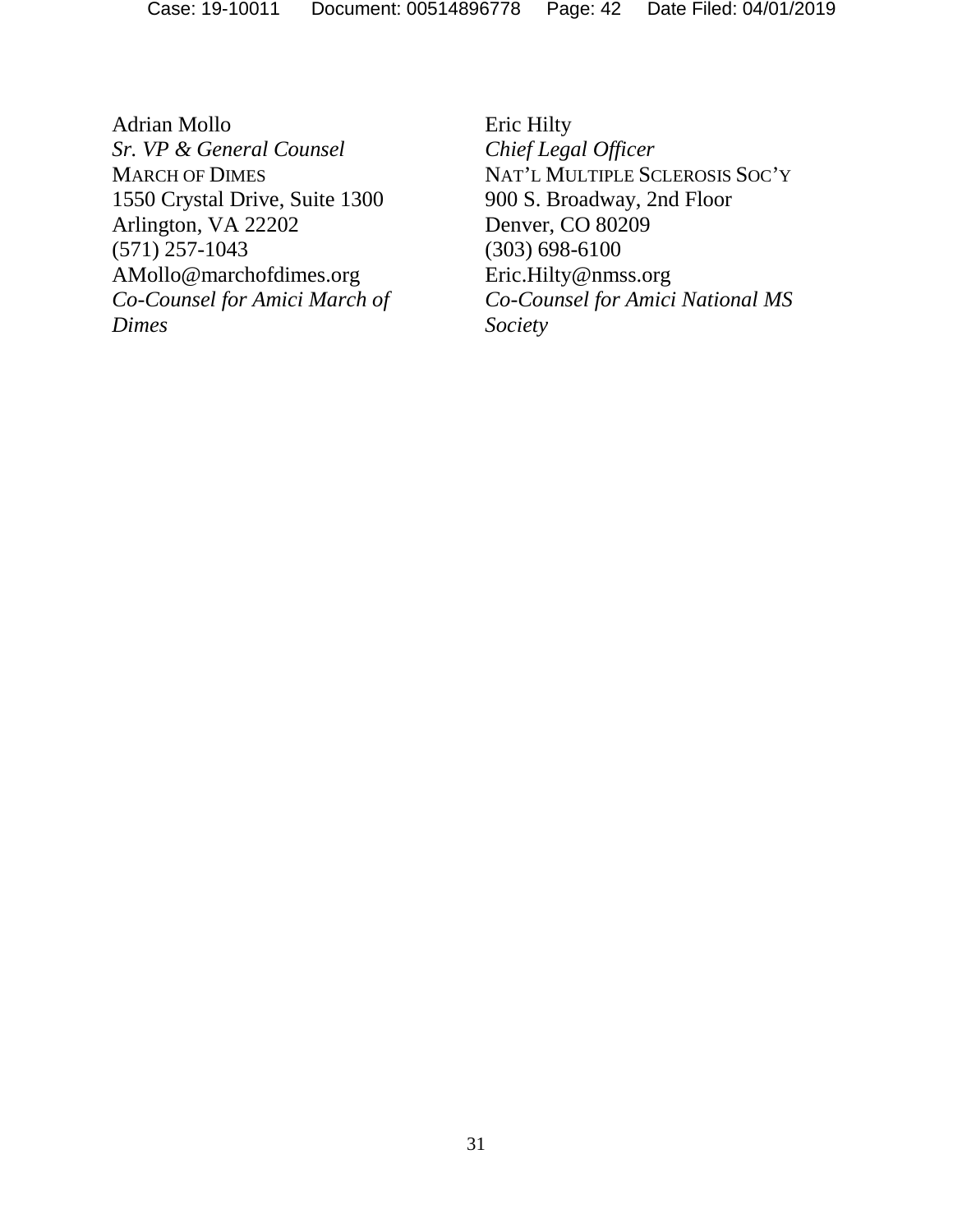## **CERTIFICATE OF COMPLIANCE**

This document complies with Fed. R. App. P.  $29(a)(5)$  and the word limit of Fed. R. App. P. 32(a)(7)(B). Excluding the Addendum and other parts of the document exempted by Fed. R. App. P. 32(f), this document contains 6,071 words.

This document complies with the typeface requirements of Fed. R. App. P. 32(a)(5) and the type-style requirements of Fed. R. App. P. 32(a)(6). This brief has been prepared in a proportionally spaced typeface using Microsoft Word in 14 point, Times New Roman.

Respectfully submitted,

*/s/ Beth W. Petronio* Beth W. Petronio

April 1, 2019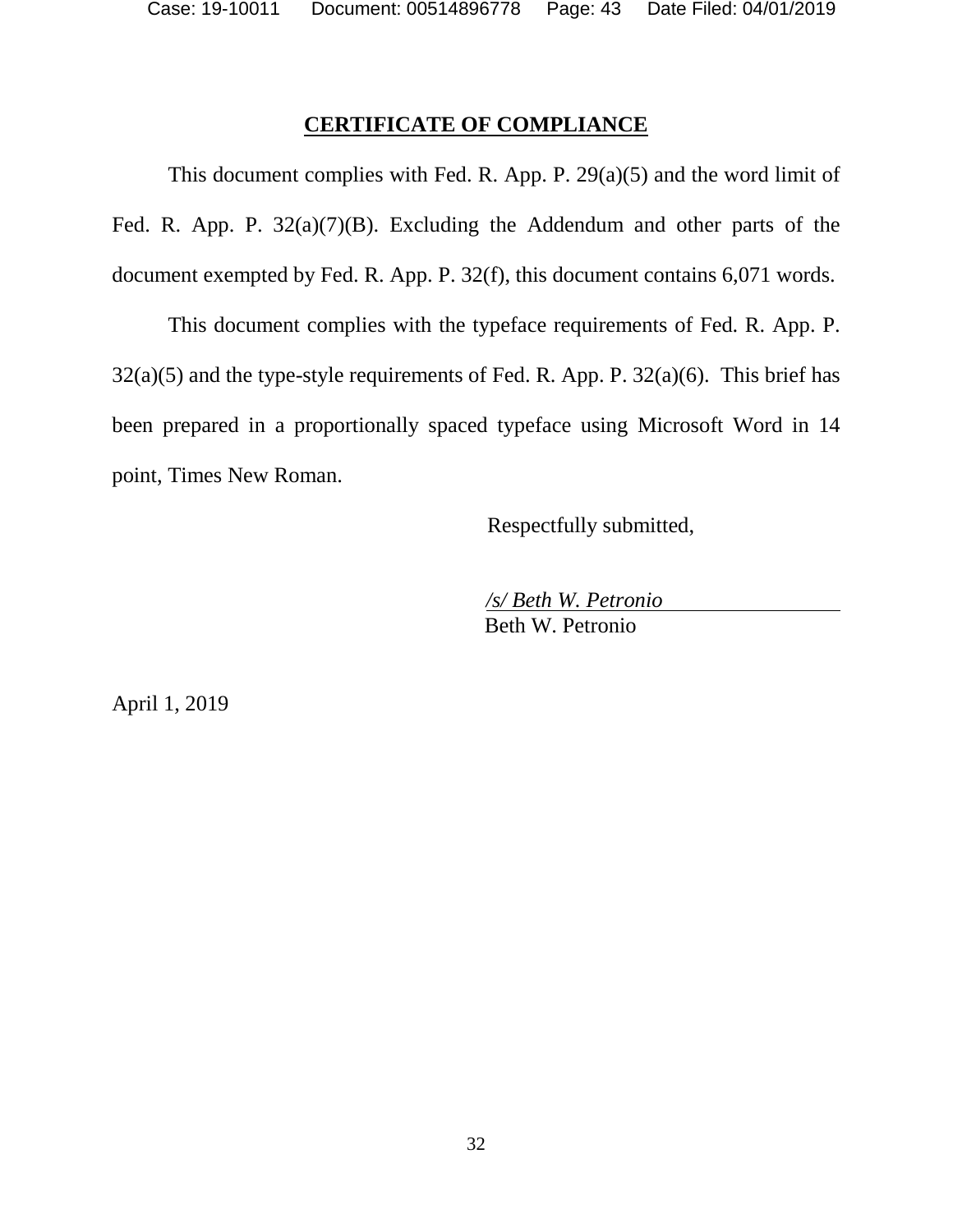## **CERTIFICATE OF SERVICE**

I certify that on April 1, 2019, the forgoing document was filed with the Clerk of the Court, using the CM/ECF system, causing it to be served on all counsel of record.

Respectfully submitted,

*/s/ Beth W. Petronio*

Beth W. Petronio

April 1, 2019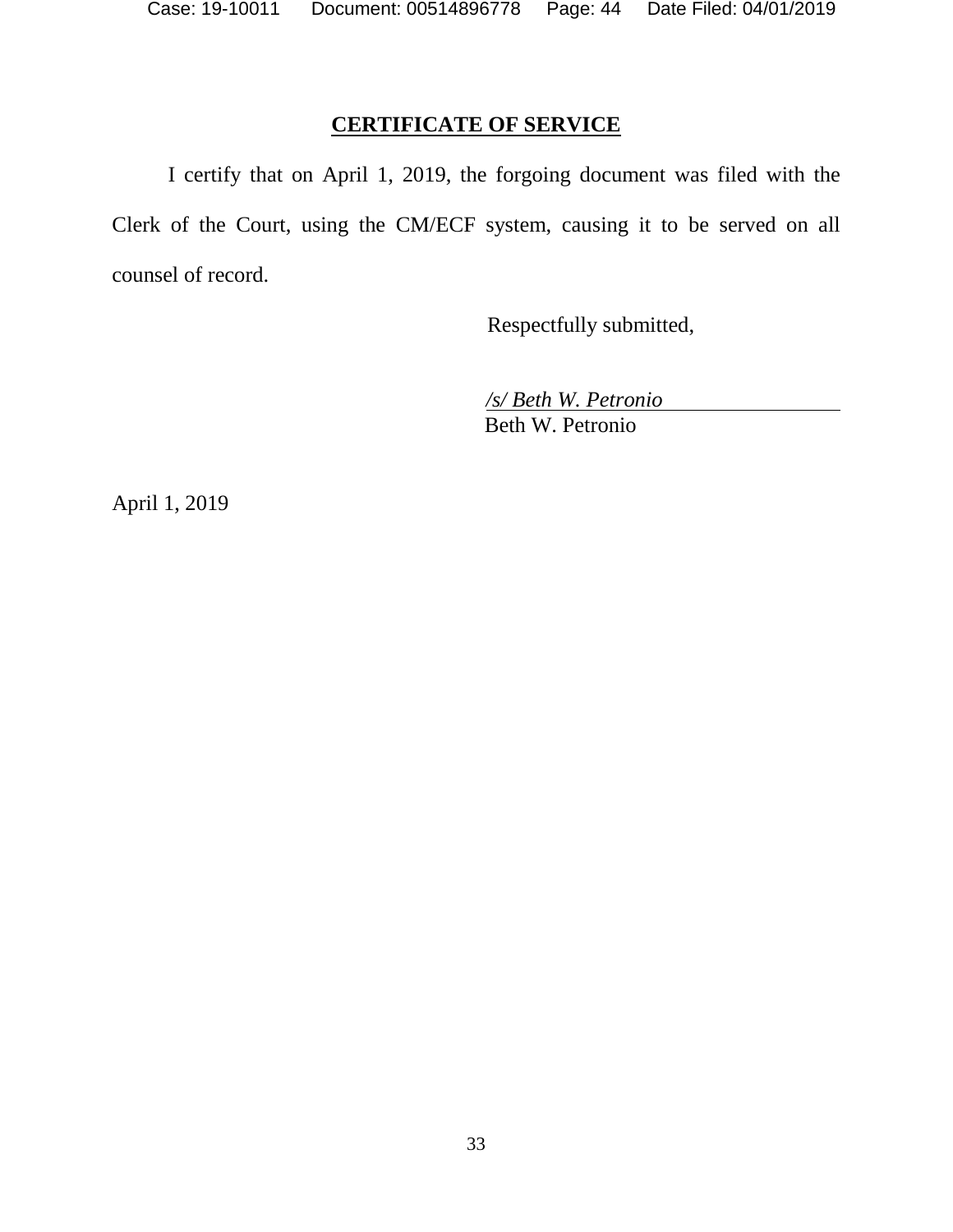Case: 19-10011 Document: 00514896778 Page: 45 Date Filed: 04/01/2019

# **ADDENDUM**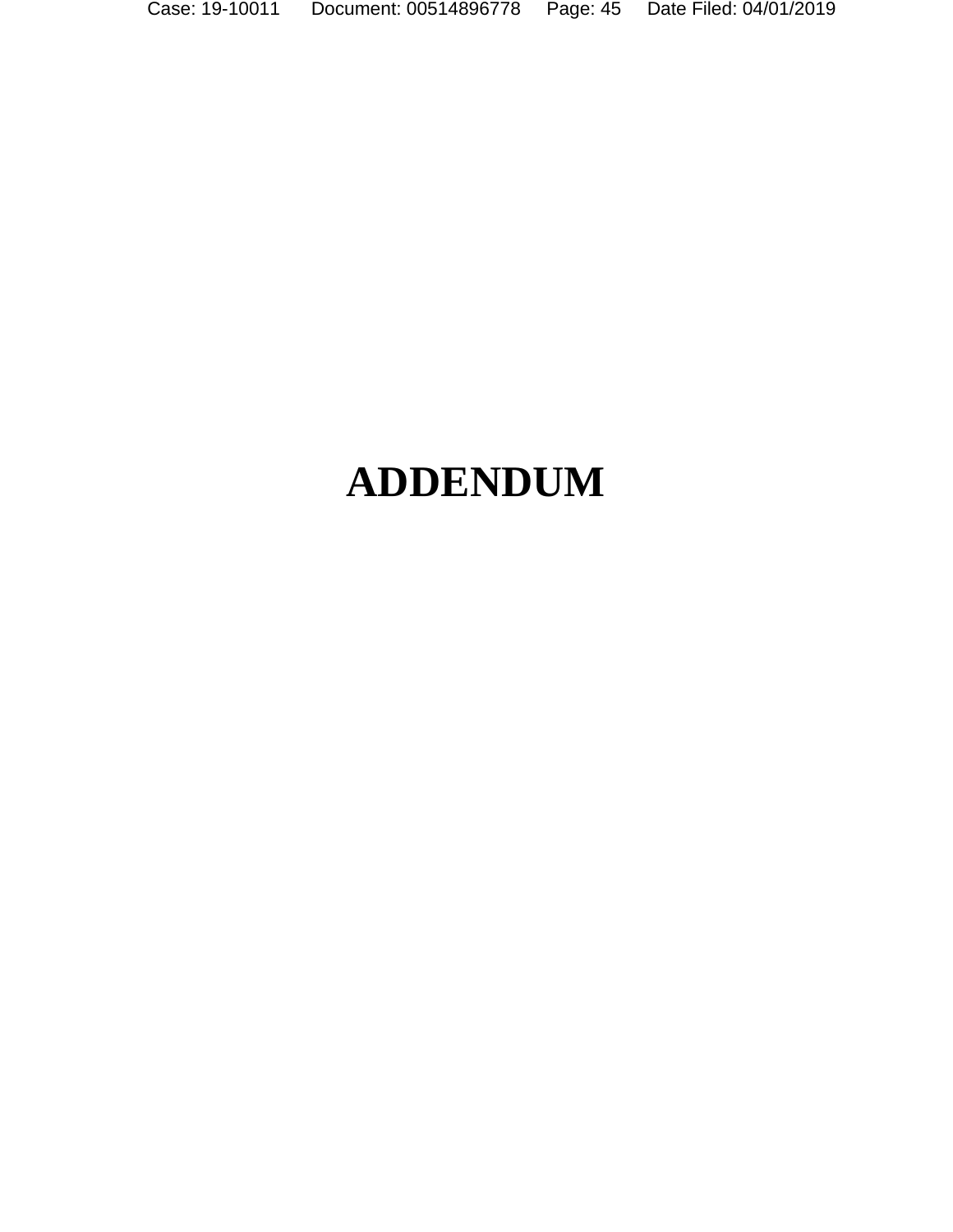American Cancer Society ("ACS") is the nationwide, community-based voluntary health organization dedicated to eliminating cancer as a major health problem, with a global network of two million volunteers. ACS's extensive scientific findings have established that health insurance status is strongly linked to medical outcomes and that the lack of adequate insurance coverage is a major impediment to advancing the fight against cancer. Along with its nonpartisan advocacy affiliate, ACS Cancer Action Network ("ACS CAN"), which has over a million patient and survivor advocates nationwide, including thousands who participated in efforts supporting enactment of strong patient protections in the ACA, ACS strongly advocates guaranteeing all Americans affordable, adequate, accessible, health insurance that is easy to understand.

American Diabetes Association ("ADA"), a nationwide, nonprofit, voluntary health organization founded in 1940, has over 400,000 members, and approximately 14,000 health professional members. Its mission is to prevent and cure diabetes and to improve the lives of all people affected by diabetes. ADA is the most authoritative source for clinical practice recommendations, guidelines, and standards for the treatment of diabetes. As part of its mission, ADA works to improve access to high quality medical care and treatment for all people with, and at risk for, diabetes. In seeking to prevent diabetes, protect the rights of patients, and improve access to affordable and adequate insurance for people with diabetes,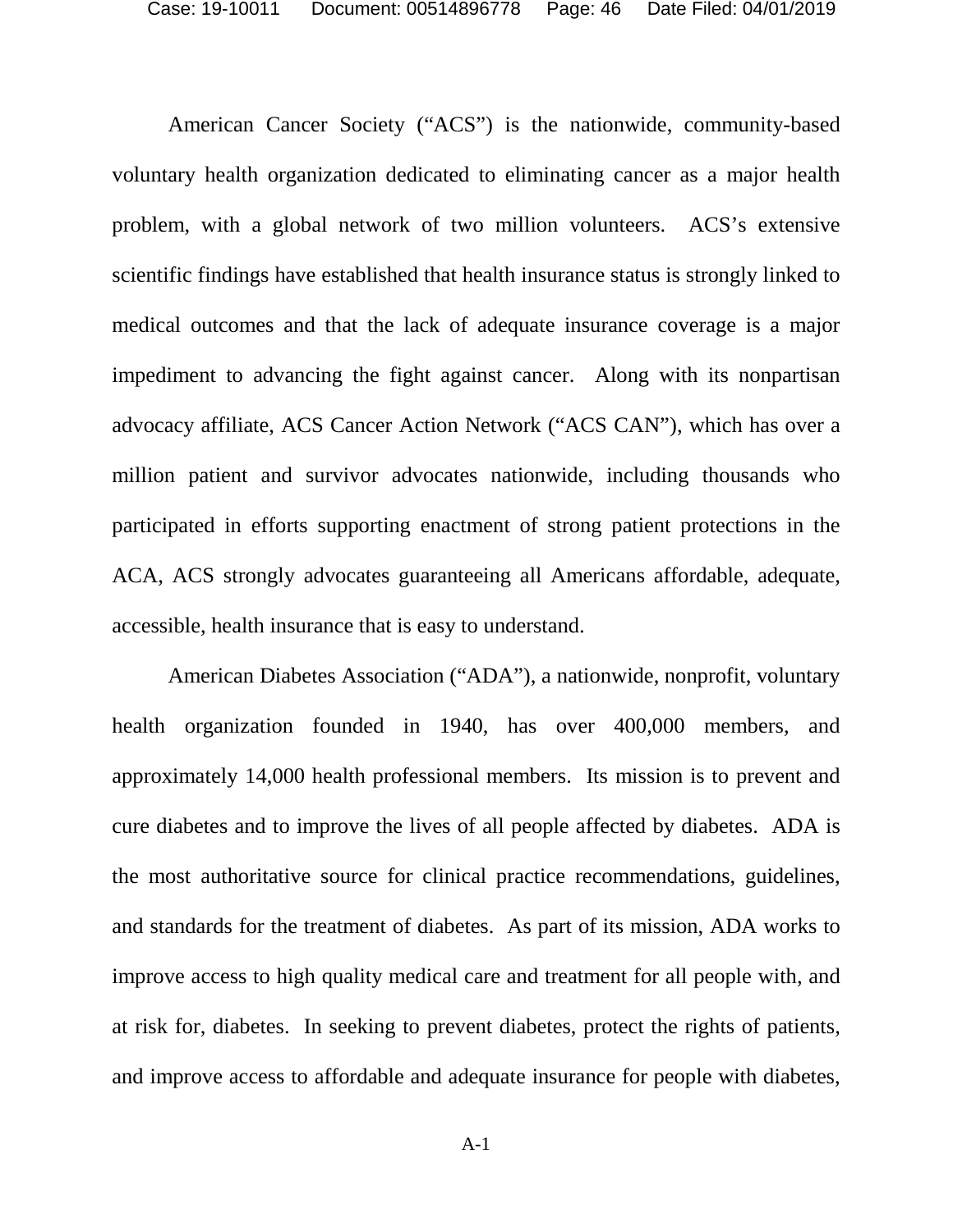and based on clear evidence that lack of health insurance leads to increased risk of diabetes complications, ADA supported provisions in the ACA that specifically impact all eligible people with diabetes, including the provisions making health care affordable.

American Heart Association ("AHA") is a voluntary health organization that, since 1924, has been devoted to saving people from heart disease and stroke—the first and fifth leading causes of death in the United States. AHA and its more than 40 million volunteers work to fund innovative research, fight for stronger public health policies, and provide lifesaving tools and information to prevent and treat these diseases. Based on well-documented research that uninsured and under-insured Americans with heart disease and stroke experience higher mortality rates, poorer blood pressure control, greater neurological impairments and longer hospital stays after a stroke, AHA ASA has worked to represent the needs and interests of all eligible heart disease and stroke patients during the Congressional debates on health care reform and supported provisions of the Act making health care more affordable.

American Lung Association ("ALA") is the nation's oldest voluntary health organization, representing the 33 million Americans with lung disease in all 50 states and the District of Columbia. Because people with or at risk for lung cancer and lung diseases—such as asthma, Chronic Obstructive Pulmonary Disease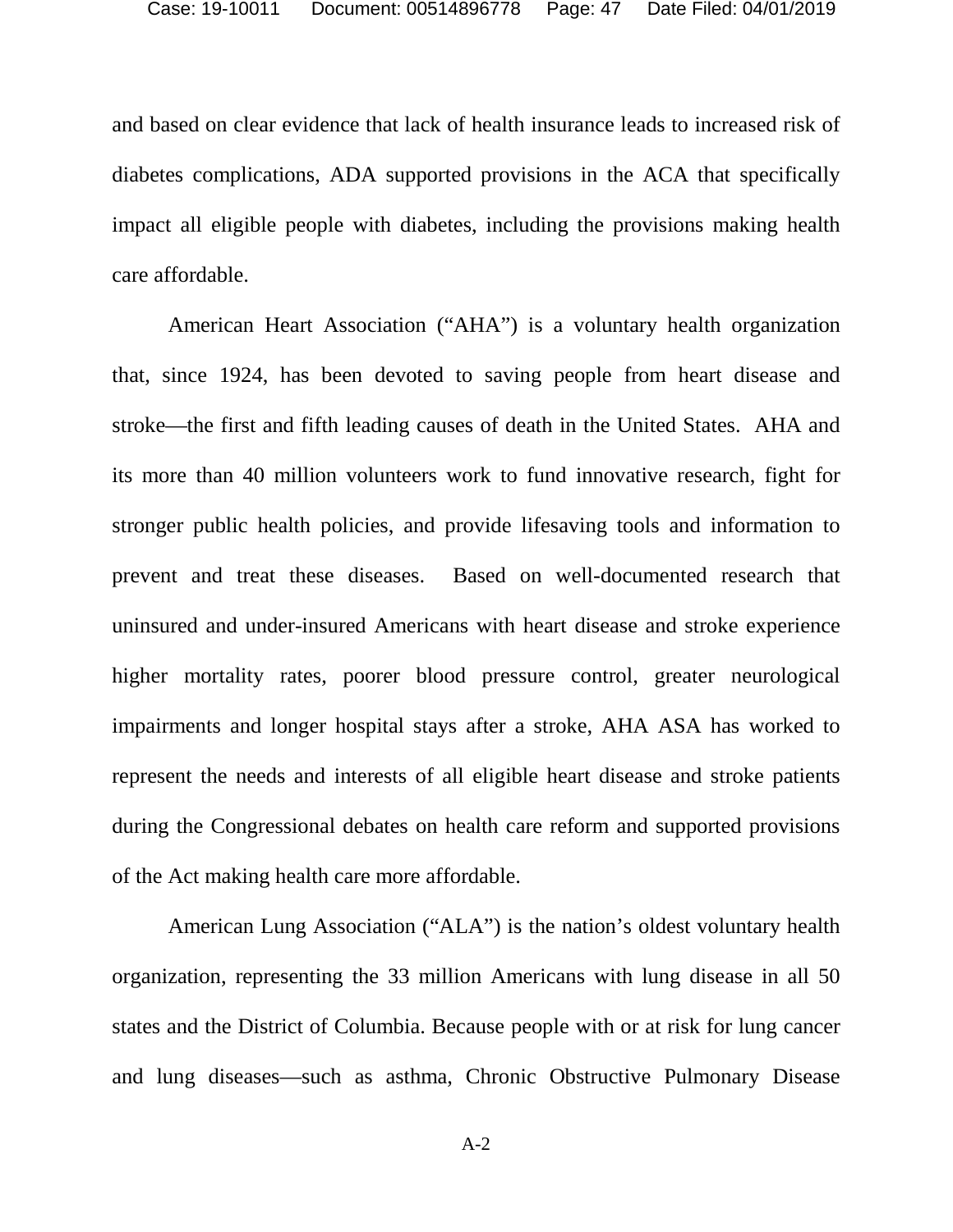(COPD) and pulmonary fibrosis—need quality and affordable health care to prevent or treat their disease, ALA strongly supports increasing access to health care.

The Crohn's & Colitis Foundation is dedicated to finding the cures for Crohn's disease and ulcerative colitis and to improve the quality of life of children and adults affected by these diseases, collectively known as inflammatory bowel disease (IBD). For over 50 years, the Crohn's & Colitis Foundation has been the leading non-profit organization focused on both research and patient support for IBD. Treatment for the 3.1 million Americans who are affected by IBD is highly individualized, and studies show that better health outcomes are associated with consistent and timely access to care. Further, IBD treatments are expensive and costs are rising, and most Americans with IBD cannot afford their care without insurance coverage. The Foundation supports provisions in the Affordable Care Act that protect and enable the ability of persons with pre-existing conditions to purchase and afford insurance coverage.

The Cystic Fibrosis Foundation's ("CFF") mission is to cure cystic fibrosis and to provide all people with the disease the opportunity to lead full, productive lives by funding research and drug development, promoting individualized treatment, and ensuring access to high-quality, specialized care. The CFF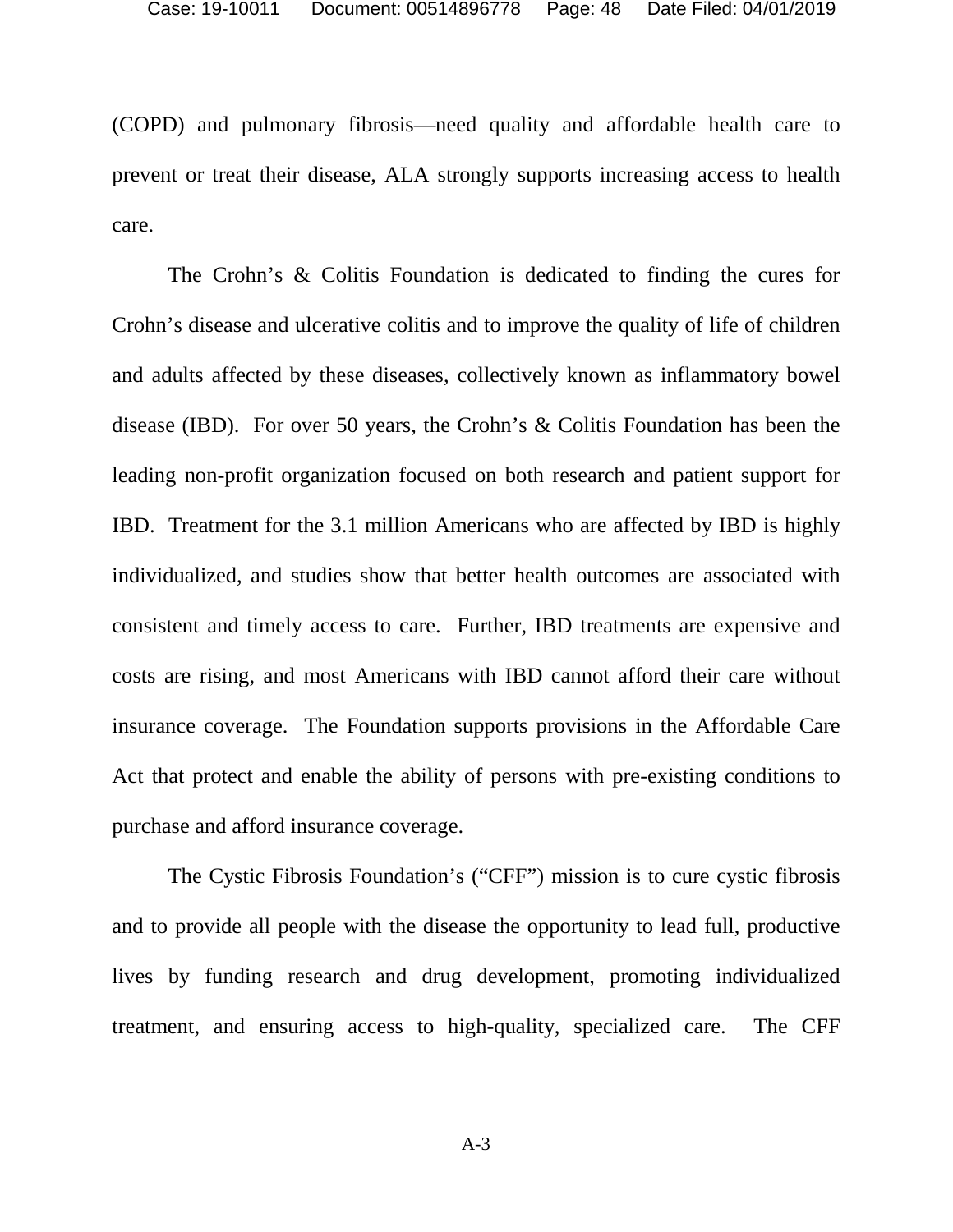advocates for policies that promote affordable, adequate, and available health care coverage for people with cystic fibrosis.

The Epilepsy Foundation is the leading national voluntary health organization that speaks on behalf of more than 3.4 million Americans with epilepsy and seizures. Uncontrolled seizures can lead to disability, injury, and even death. Epilepsy medications are the most common and most cost-effective treatment for controlling and/or reducing seizures—making timely and consistent access to quality, affordable, physician-directed and person-centered health insurance coverage and care critically vital for people living with epilepsy.

Global Healthy Living Foundation ("GHLF"), and its arthritis community CreakyJoints®, is a non-profit foundation representing people with chronic disease, including arthritis, migraine, cardiovascular disease, psoriasis, inflammatory bowel disease and osteoporosis. GHLF advocates for improved access to care at the community, state, and federal levels, and amplifies its education and support services through its popular CreakyChats Twitter with an average of 6 million impressions and CreakyJoints Facebook feeds. GHLF is also a staunch advocate for vaccines. The organization further represents patients through its ArthritisPower patient-reported outcomes research registry, and its 50- State Network of patient advocates.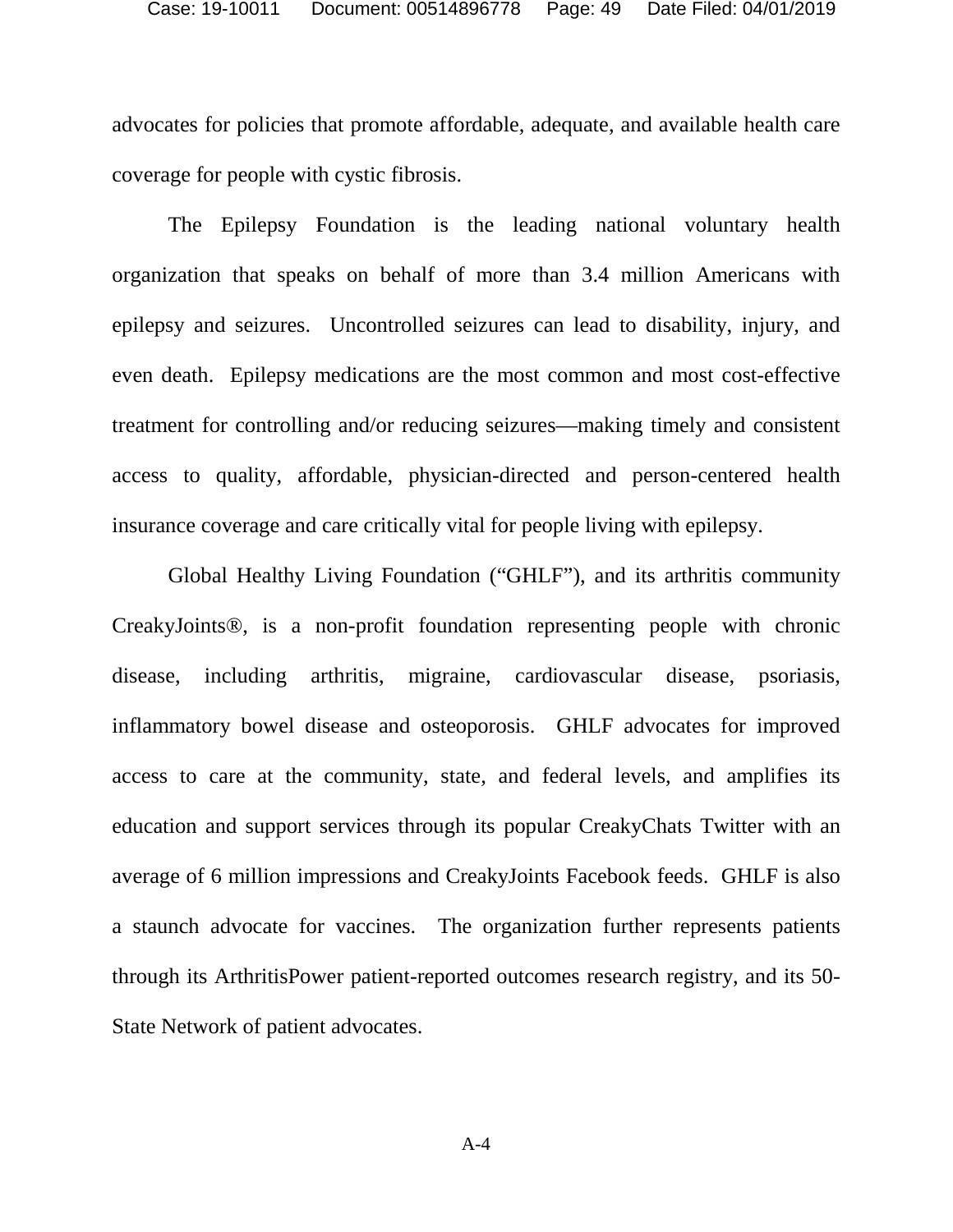Hemophilia Federation of America ("HFA") is a community-based, grassroots advocacy organization that assists, educates, and advocates for people with hemophilia, von Willebrand disease, and other rare bleeding disorders. HFA works for patient access to quality and affordable care and coverage—priorities that reflect the nature of bleeding disorders as serious, life-long, and expensive health conditions. Quality and affordable healthcare coverage is indispensable for people living with bleeding disorders.

Leukemia & Lymphoma Society ("LLS") is the world's largest voluntary health agency dedicated to fighting blood cancer and ensuring that the more than 1.3 million blood cancer patients and survivors in the United States have access to the care they need. The significant costs associated with essential blood cancer treatments—particularly hospitalization, stem cell transplantation, and anti-cancer drug therapies—put even routine cancer care out of reach for those patients without comprehensive and stable health insurance. LLS and its network of more than 100,000 advocacy volunteers promote policies that ensure access to quality insurance coverage and reduce barriers to vital cancer care.

March of Dimes is a nonprofit organization that leads the fight for the health of all moms and babies. March of Dimes educates medical professionals and the public about best practices, supports lifesaving research, provides comfort and support to families in neonatal intensive care units, and advocates for moms and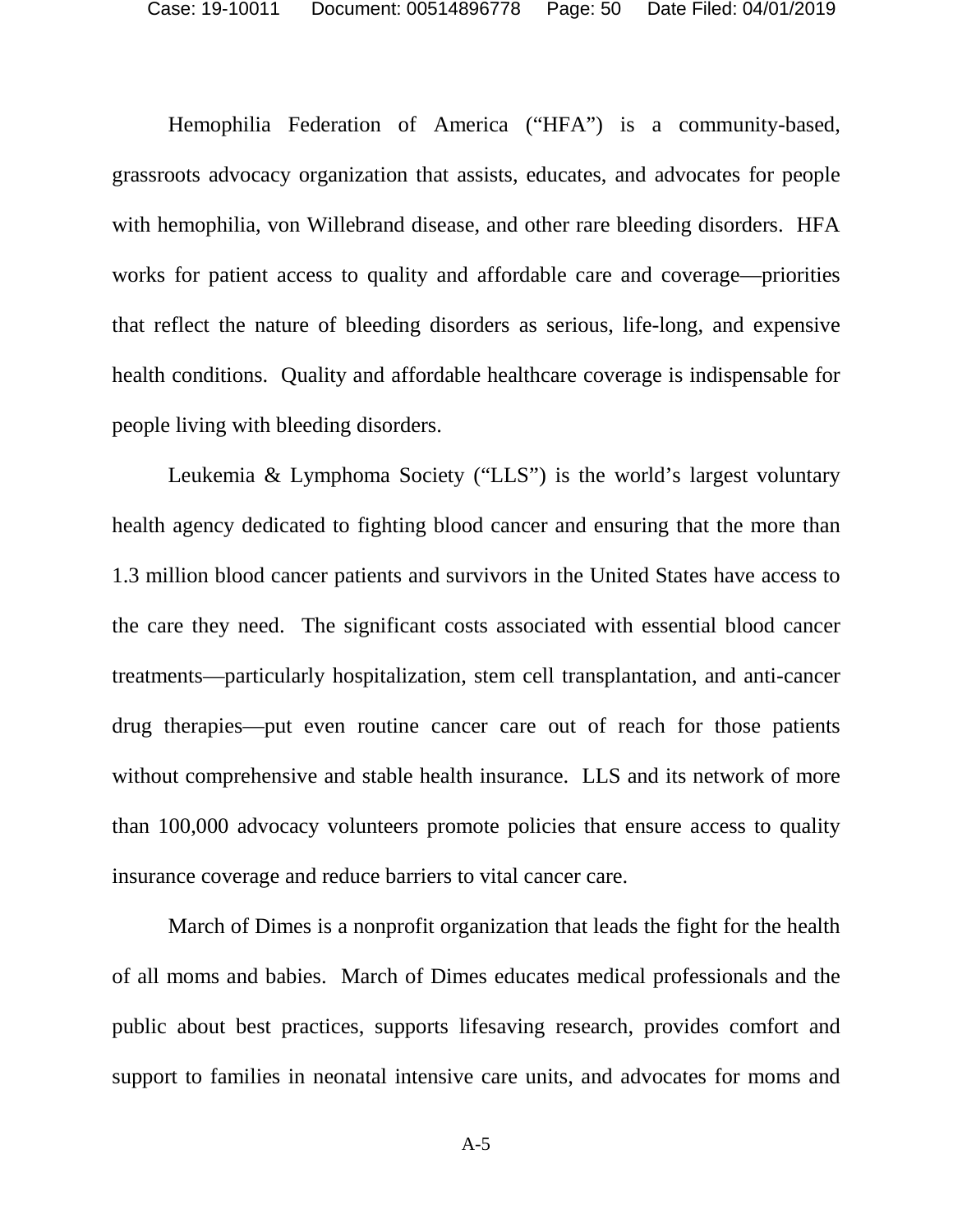babies. Ensuring that pregnant women and their children have access to timely, affordable, and high-quality healthcare is essential to achieving its goals.

National Alliance on Mental Illness ("NAMI") is the nation's largest grassroots organization dedicated to building better lives for the millions of Americans affected by mental illness. NAMI advocates for access to services, treatment, support, and research, and is steadfast in its commitment to raising awareness and building a community of hope for individuals living with mental illness across the lifespan. NAMI has a strong interest in ensuring that people with mental health conditions as well as people with other medical conditions and disabilities have full access to services and support in the community, in accordance with their individual needs and preferences.

National Coalition for Cancer Survivorship ("NCCS") is a national organization that advocates for access to quality care for survivors of all forms of cancer. The cancer survivors represented by NCCS have a pre-existing condition from the day of diagnosis and rely on affordable and adequate health insurance.

The National Hemophilia Foundation ("NHF") is the nation's leading advocacy organization working to ensure that individuals affected by hemophilia and related bleeding disorders have timely access to high quality medical care and services, regardless of financial circumstances or place of residence. Patients with bleeding disorders have complex, lifelong medical needs and depend on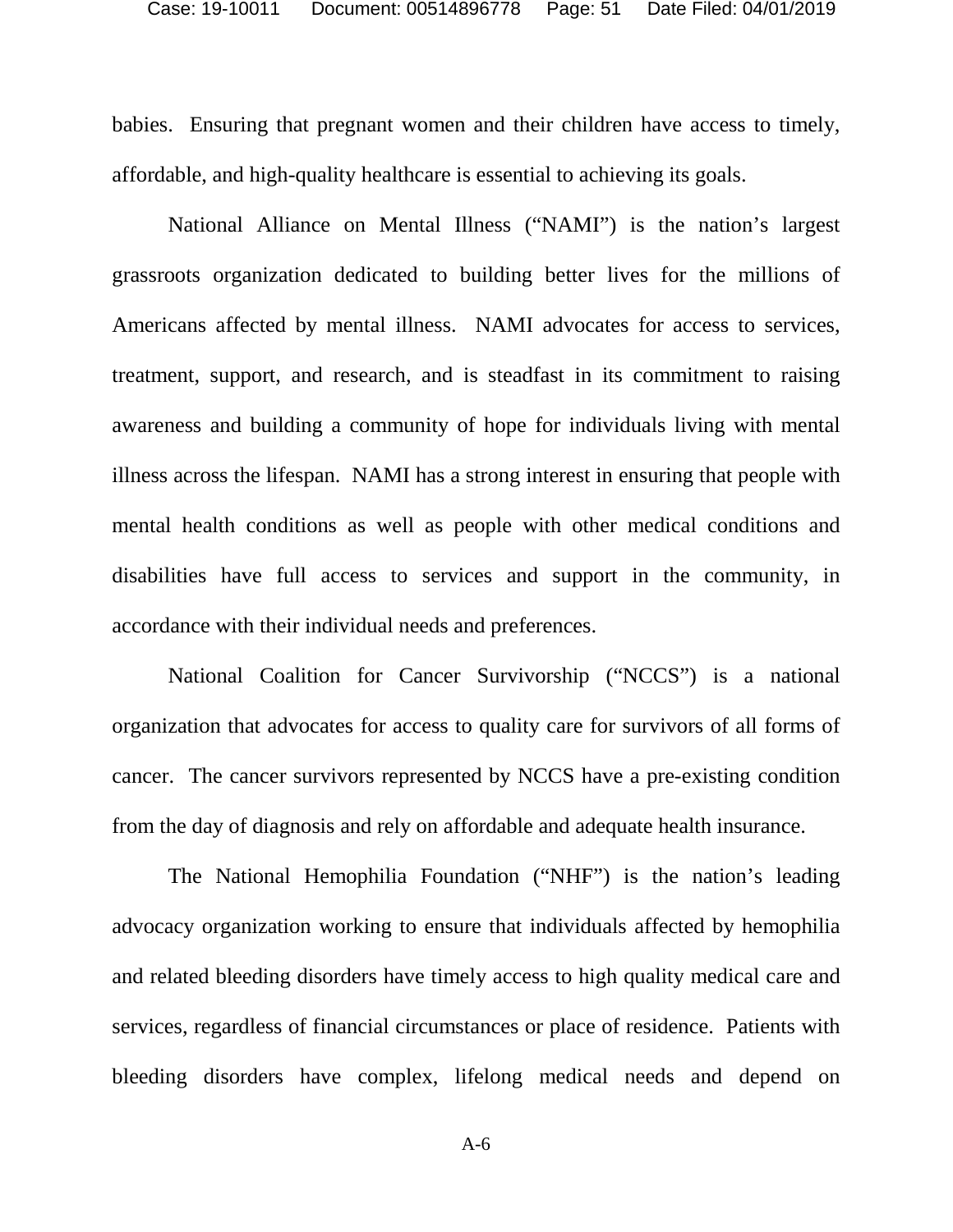prescription medications (clotting factor or other new therapies) to treat or avoid painful bleeding episodes that can lead to advanced medical issues. Hemophilia treatment is extremely expensive, costing anywhere from \$250,000 to \$1 million or more annually, depending on the severity of the disorder and whether complications such as an inhibitor are present. Access to specialized high quality care is critical to managing the health and well-being of people living with these disorders.

The National Multiple Sclerosis Society ("NMSS") mobilizes people and resources so that everyone affected by MS can live their best lives as we stop MS in its tracks, restore what has been lost, and end MS forever. To fulfill this mission, the NMSS funds more MS research and provides more programs for people with MS and their families than any other voluntary health organization in the world. As part of its mission, the NMSS works to ensure that all people with MS have access to affordable high quality MS health care. To meet these goals, the NMSS supported provisions in the ACA that would make health insurance and health care more affordable and accessible for all eligible people with MS.

The Kennedy Forum as a  $501(c)(3)$  is organized to drive real, lasting, meaningful policy change to fulfill our vision. Today, The Kennedy Forum's work is not singular in its focus. It promotes mental health coverage through a series of initiatives, which include: ensuring health plan accountability and compliance with